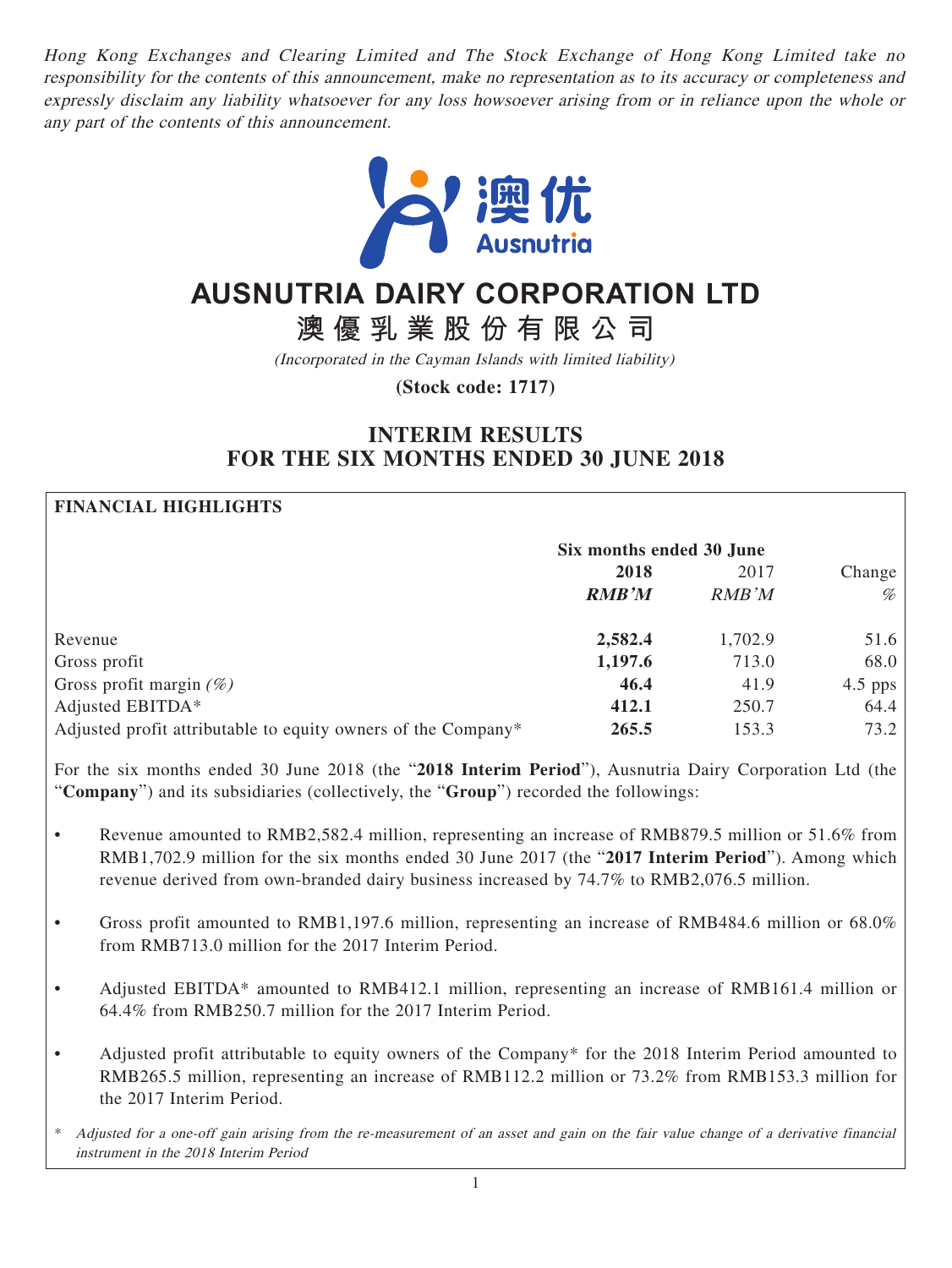The board (the "**Board**") of directors (the "**Directors**") of the Company is pleased to announce the unaudited financial results of the Group for the 2018 Interim Period together with the comparative figures for the corresponding period in the 2017 Interim Period.

The interim financial results are unaudited but have been reviewed by the audit committee of the Company.

## **INTERIM CONDENSED CONSOLIDATED STATEMENT OF PROFIT OR LOSS AND OTHER COMPREHENSIVE INCOME**

For the six months ended 30 June 2018

|                                                                                                           |                                                                                           | Six months ended 30 June |                |
|-----------------------------------------------------------------------------------------------------------|-------------------------------------------------------------------------------------------|--------------------------|----------------|
|                                                                                                           |                                                                                           | 2018                     | 2017           |
|                                                                                                           | <b>Notes</b>                                                                              | <b>RMB'000</b>           | <b>RMB'000</b> |
|                                                                                                           |                                                                                           | (Unaudited)              | (Unaudited)    |
| <b>REVENUE</b>                                                                                            | $\overline{4}$                                                                            | 2,582,355                | 1,702,947      |
| Cost of sales                                                                                             |                                                                                           | (1,384,805)              | (989, 962)     |
| Gross profit                                                                                              |                                                                                           | 1,197,550                | 712,985        |
| Other income and gains                                                                                    | 4                                                                                         | 104,629                  | 20,341         |
| Selling and distribution expenses                                                                         |                                                                                           | (696, 554)               | (371, 368)     |
| Administrative expenses                                                                                   |                                                                                           | (176, 350)               | (128, 279)     |
| Other expenses                                                                                            |                                                                                           | (17, 133)                | (8,605)        |
| Finance costs                                                                                             | 6                                                                                         | (21,700)                 | (9,029)        |
| Share of profits and losses of:                                                                           |                                                                                           |                          |                |
| A joint venture                                                                                           |                                                                                           | 1,033                    |                |
| Associates                                                                                                |                                                                                           | 2,636                    | 5,828          |
| Profit before tax                                                                                         | $\mathfrak{H}% _{F}=\mathfrak{H}_{F,\mathbb{C}}\left( \mathfrak{H}_{F,\mathbb{C}}\right)$ | 394,111                  | 221,873        |
| Income tax expense                                                                                        | $\overline{7}$                                                                            | (57, 341)                | (53,869)       |
| PROFIT FOR THE PERIOD                                                                                     |                                                                                           | 336,770                  | 168,004        |
| Attributable to:                                                                                          |                                                                                           |                          |                |
| Owners of the parent                                                                                      |                                                                                           | 327,329                  | 153,282        |
| Non-controlling interests                                                                                 |                                                                                           | 9,441                    | 14,722         |
|                                                                                                           |                                                                                           | 336,770                  | 168,004        |
| <b>EARNINGS PER SHARE ATTRIBUTABLE TO</b><br>ORDINARY EQUITY HOLDERS OF THE PARENT<br>- basic and diluted | 9                                                                                         |                          |                |
|                                                                                                           |                                                                                           |                          |                |
| <b>Basic</b><br>$-$ For profit for the period ( <i>RMB cents</i> )                                        |                                                                                           |                          | 12.28          |
|                                                                                                           |                                                                                           | 25.92                    |                |
| Diluted                                                                                                   |                                                                                           |                          |                |
| $-$ For profit for the period ( <i>RMB cents</i> )                                                        |                                                                                           | 25.60                    | 12.22          |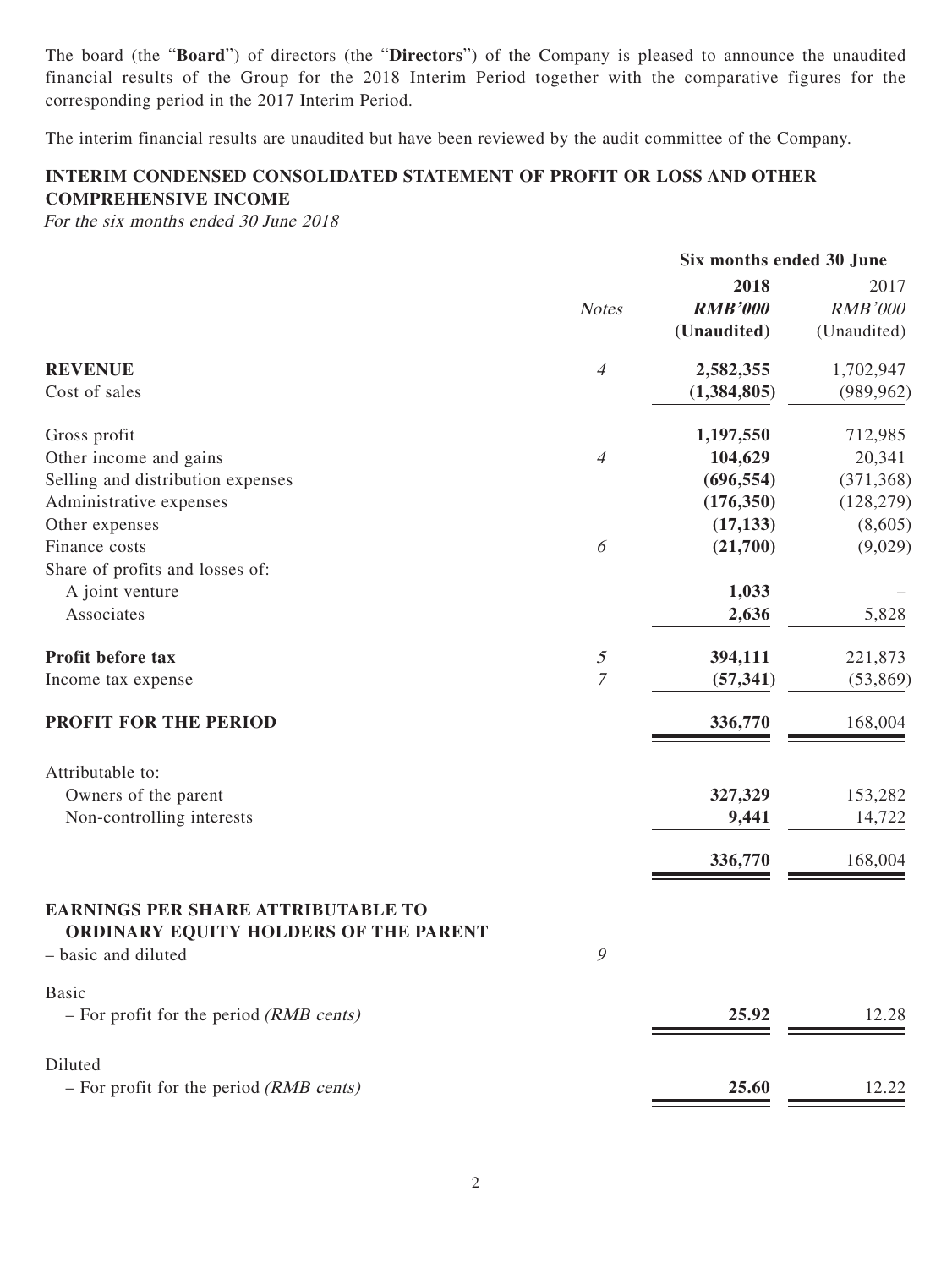|                                                                                                                                                                       |              | Six months ended 30 June              |                                       |
|-----------------------------------------------------------------------------------------------------------------------------------------------------------------------|--------------|---------------------------------------|---------------------------------------|
|                                                                                                                                                                       | <b>Notes</b> | 2018<br><b>RMB'000</b><br>(Unaudited) | 2017<br><b>RMB'000</b><br>(Unaudited) |
| <b>PROFIT FOR THE PERIOD</b>                                                                                                                                          |              | 336,770                               | 168,004                               |
| <b>OTHER COMPREHENSIVE INCOME/(LOSS)</b><br>Other comprehensive income/(loss) to be reclassified to<br>profit or loss in subsequent periods:<br>Exchange differences: |              |                                       |                                       |
| Exchange differences on translation of foreign operations                                                                                                             |              | (36,220)                              | 15,353                                |
| Net other comprehensive income/(loss) to be reclassified to<br>profit or loss in subsequent periods                                                                   |              | (36,220)                              | 15,353                                |
| Other comprehensive income not to be reclassified to<br>profit or loss in subsequent periods:<br>Remeasurement gains on the defined benefit plan<br>Income tax effect |              |                                       | 355<br>(133)                          |
| Net other comprehensive income not to be reclassified to<br>profit or loss in subsequent periods                                                                      |              |                                       | 222                                   |
| <b>OTHER COMPREHENSIVE INCOME/(LOSS)</b><br>FOR THE PERIOD, NET OF TAX                                                                                                |              | (36, 220)                             | 15,575                                |
| TOTAL COMPREHENSIVE INCOME FOR THE PERIOD                                                                                                                             |              | 300,550                               | 183,579                               |
| Attributable to:<br>Owners of the parent<br>Non-controlling interests                                                                                                 |              | 286,142<br>14,408                     | 168,847<br>14,732                     |
|                                                                                                                                                                       |              | 300,550                               | 183,579                               |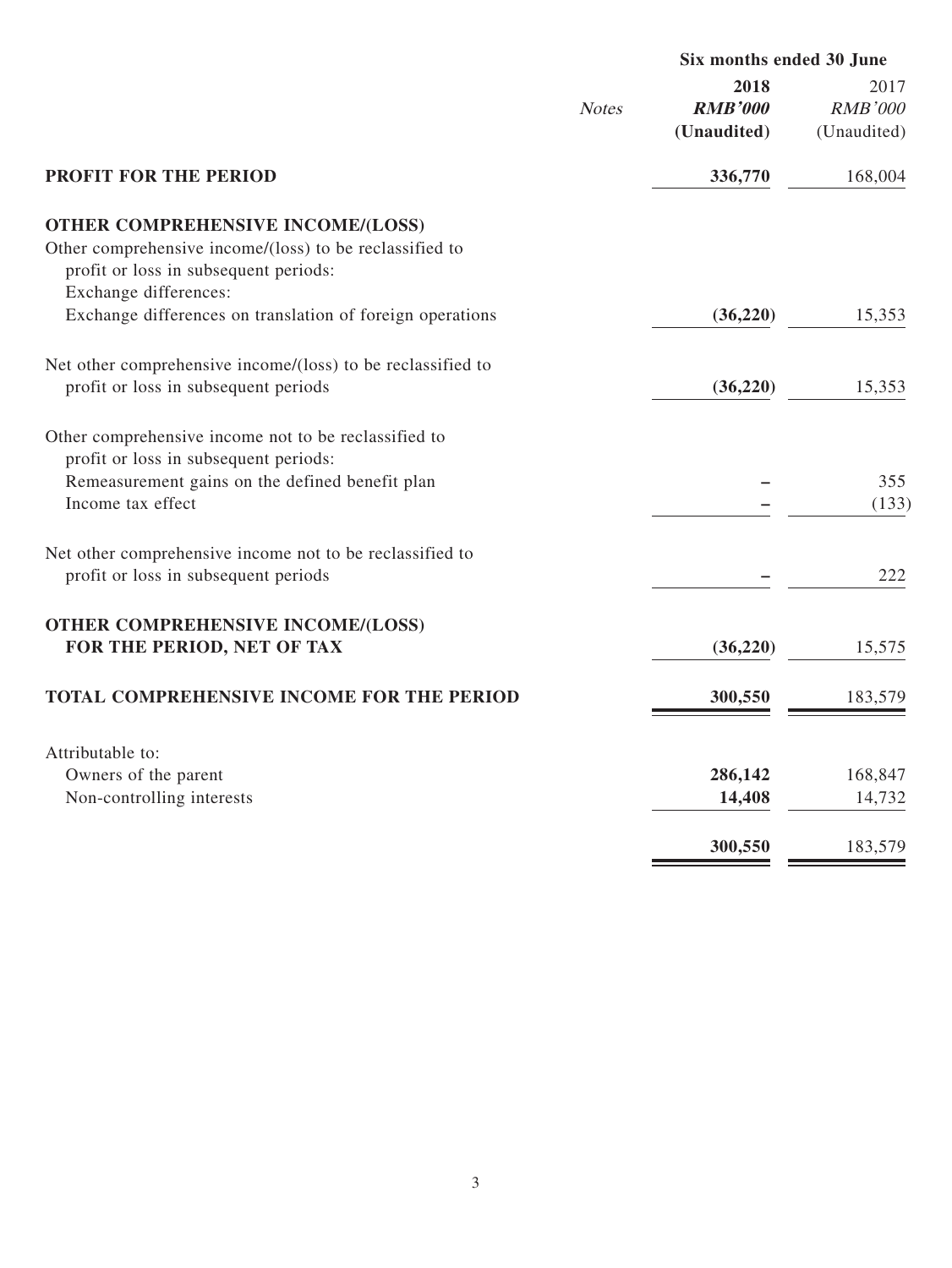#### **INTERIM CONDENSED CONSOLIDATED STATEMENT OF FINANCIAL POSITION** 30 June 2018

**30 June** 31 December **2018** 2017 Notes **RMB'000** RMB'000 **(Unaudited)** (Restated) **NON-CURRENT ASSETS** Property, plant and equipment <sup>10</sup> **1,547,307** 1,537,068 Prepaid land lease payments **27,536** 27,960 Goodwill **273,885** 155,596 Other intangible assets **372,460** 330,027 Investment in a joint venture **11 –** 43,122 Investments in associates <sup>12</sup> **215,910** 65,183 Deposit paid <sup>13</sup> **–** 58,543 Derivative financial instruments **–** 13,856 Deferred tax assets **167,538** 170,692 Total non-current assets **2,604,636** 2,402,047 **CURRENT ASSETS Inventories** 1,083,385 1,083,385 Trade and bills receivables **15 301,874** 225,412 Prepayments, deposits and other receivables **373,995** 305,206 Derivative financial instruments **764** 729 Pledged deposits 316 923,108 968,701 Cash and cash equivalents <sup>16</sup> **713,077** 635,650 Total current assets **3,605,651** 3,219,083 **CURRENT LIABILITIES** Trade payables 271,925 Contract liabilities **319,803** 282,399 Other payables and accruals **1,014,612** 918,679 Derivative financial instruments **1,381** 1,592 Interest-bearing bank loans and other borrowings **1,611,031** 1,158,040 Tax payable **133,076** 130,605 Total current liabilities **3,424,844** 2,763,240 **NET CURRENT ASSETS** 180,807 455,843

## **TOTAL ASSETS LESS CURRENT LIABILITIES 2,785,443** 2,857,890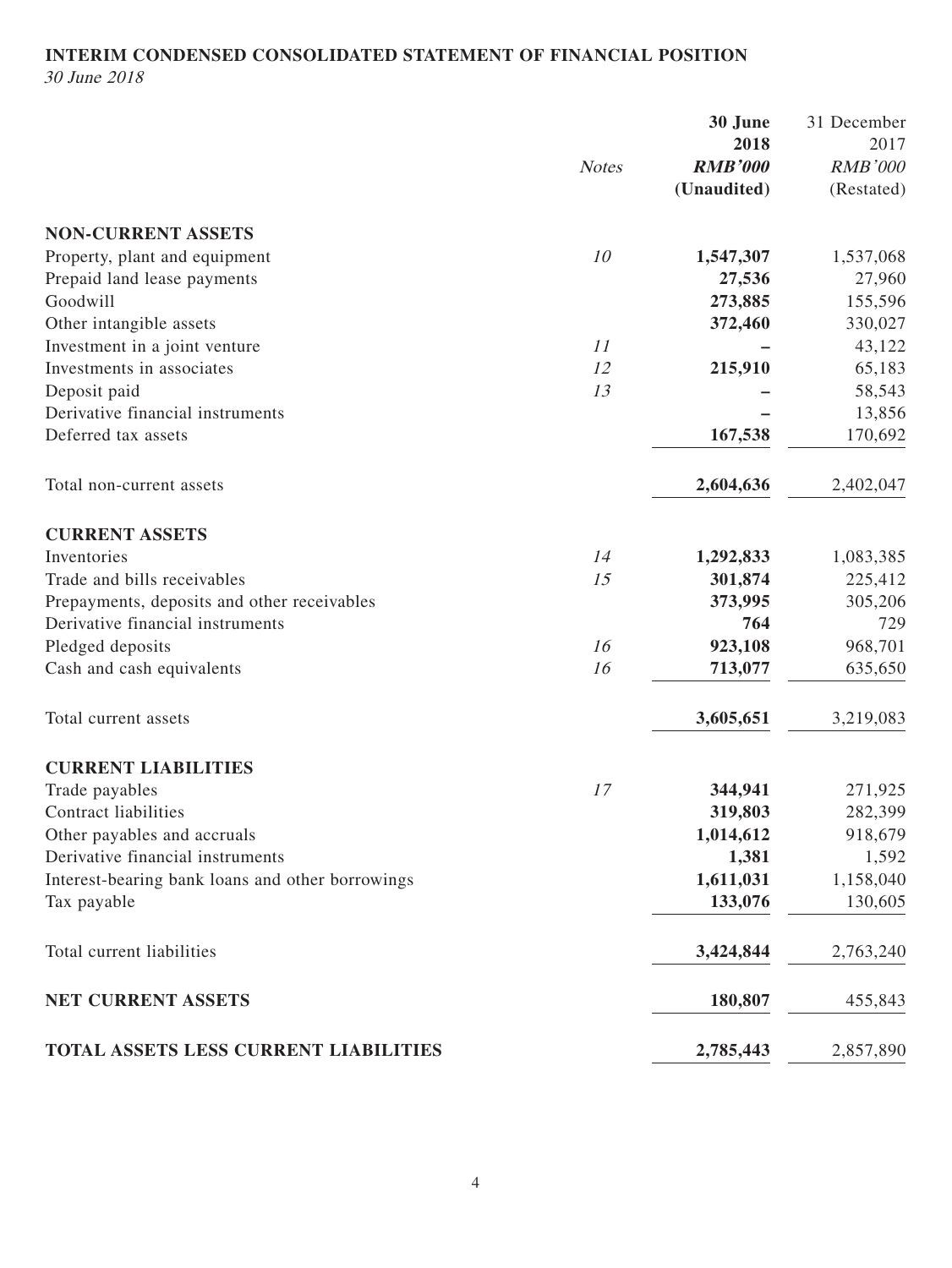|                                                  | <b>Notes</b> | 30 June<br>2018<br><b>RMB'000</b><br>(Unaudited) | 31 December<br>2017<br><b>RMB'000</b><br>(Restated) |
|--------------------------------------------------|--------------|--------------------------------------------------|-----------------------------------------------------|
| <b>TOTAL ASSETS LESS CURRENT LIABILITIES</b>     |              | 2,785,443                                        | 2,857,890                                           |
| <b>NON-CURRENT LIABILITIES</b>                   |              |                                                  |                                                     |
| Interest-bearing bank loans and other borrowings |              | 533,093                                          | 814,144                                             |
| Defined benefit plan                             |              | 6,251                                            | 6,374                                               |
| Derivative financial instruments                 | 18           | 221,981                                          |                                                     |
| Other long-term liability                        |              | 2,576                                            |                                                     |
| Deferred tax liabilities                         |              | 96,015                                           | 90,366                                              |
| Total non-current liabilities                    |              | 859,916                                          | 910,884                                             |
| Net assets                                       |              | 1,925,527                                        | 1,947,006                                           |
| <b>EQUITY</b>                                    |              |                                                  |                                                     |
| Equity attributable to owners of the parent      |              |                                                  |                                                     |
| Share capital                                    | 19           | 115,434                                          | 109,172                                             |
| Reserves                                         |              | 1,668,345                                        | 1,631,319                                           |
|                                                  |              | 1,783,779                                        | 1,740,491                                           |
| Non-controlling interests                        |              | 141,748                                          | 206,515                                             |
| Total equity                                     |              | 1,925,527                                        | 1,947,006                                           |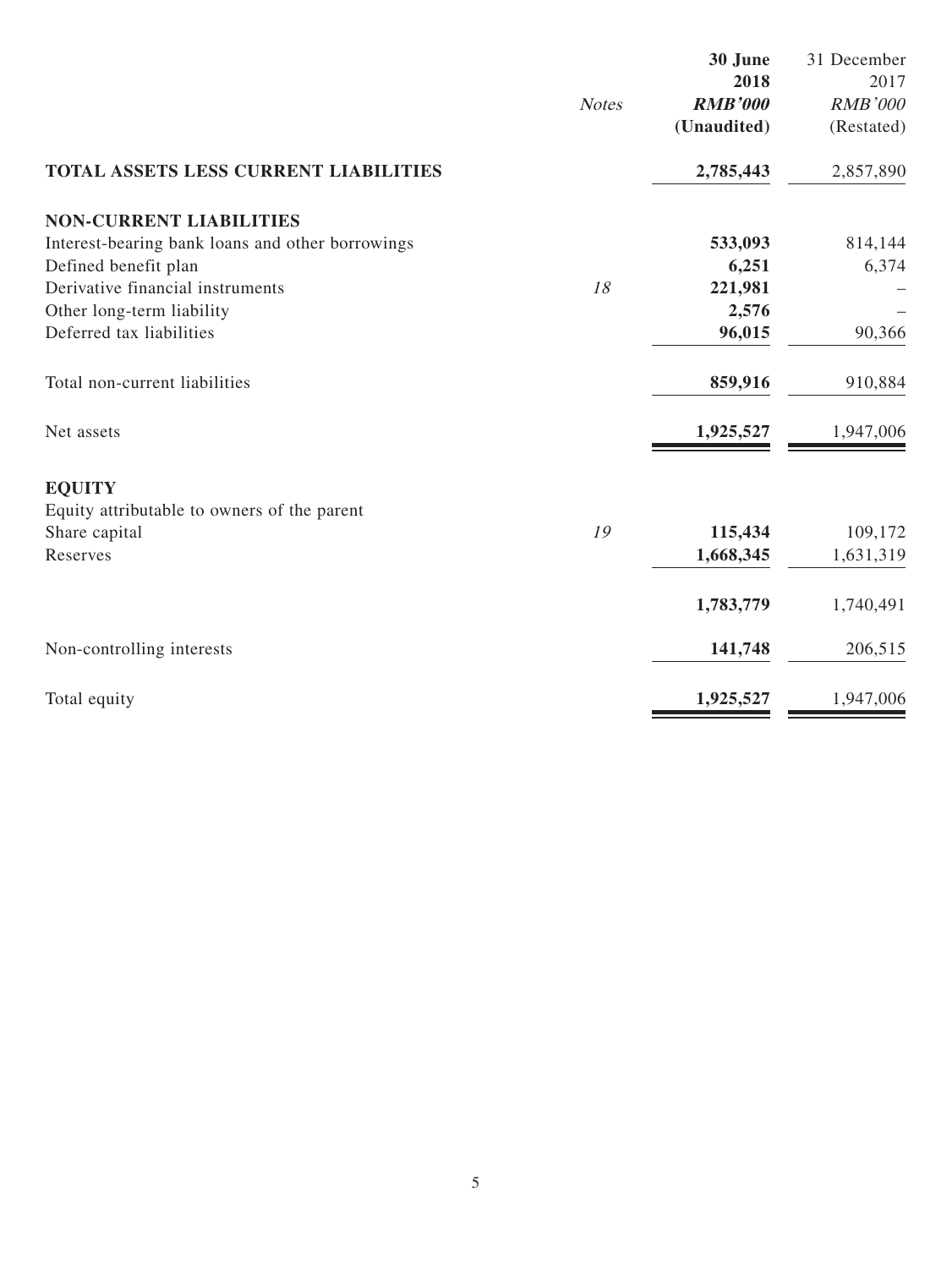## **NOTES TO THE INTERIM CONDENSED CONSOLIDATED FINANCIAL STATEMENTS** 30 June 2018

#### **1. CORPORATE AND GROUP INFORMATION**

The Company was incorporated as an exempted company with limited liability in the Cayman Islands on 8 June 2009. The registered office of the Company is located at Cricket Square, Hutchins Drive, P.O. Box 2681, Grand Cayman KY1-1111, Cayman Islands. The principal offices of the Group are located at (i) Unit 16, 36/F., China Merchants Tower, Shun Tak Centre, 168-200 Connaught Road Central, Sheung Wan, Hong Kong; (ii) 8th Floor, XinDaXin Building A, No. 168, Huangxing Middle Road, Changsha City, Hunan Province, the People's Republic of China (the "**PRC**"); (iii) Dokter van Deenweg 150, 8025 BM Zwolle, the Netherlands; and (iv) 25-27 Keysborough Avenue, Keysborough VIC 3173, Australia. The shares of the Company (the "**Shares**") were listed on the Main Board of The Stock Exchange of Hong Kong Limited (the "**Stock Exchange**") on 8 October 2009. The Company and its subsidiaries are hereinafter collectively referred to as the Group.

The Company acts as an investment holding company of the Group. During the period, the Group is principally engaged in the research and development, production, marketing and distribution of dairy and related products and nutrition products to its worldwide customers, particularly in the PRC.

#### **2. BASIS OF PREPARATION AND CHANGES TO THE GROUP'S ACCOUNTING POLICIES**

#### **Basis of preparation**

The interim condensed consolidated financial statements for the six months ended 30 June 2018 have been prepared in accordance with the applicable disclosure requirements of Appendix 16 to the Rules governing the Listing of Securities on the Stock Exchange (the "**Listing Rules**") and with International Accounting Standard ("**IAS**") 34 Interim Financial Reporting issued by the International Accounting Standards Board ("**IASB**").

The interim condensed consolidated financial statements do not include all the information and disclosures required for annual financial statements, and should be read in conjunction with the Group's annual financial statements for the year ended 31 December 2017. The interim condensed consolidated financial statements are presented in RMB and all values are rounded to nearest thousand (RMB'000), except when otherwise indicated.

#### **New standards, interpretations and amendments adopted by the Group**

The accounting policies adopted in the preparation of the interim condensed consolidated financial statements are consistent with those followed in the preparation of the Group's annual financial statements for the year ended 31 December 2017, except for the adoption of new standards and interpretations as of 1 January 2018 noted below. The Group has not early adopted any other standard, interpretation or amendment that has been issued but is not yet effective.

In the current interim period, the Group has applied, for the first time, the following new or revised standards (the "**New or Revised IFRSs**") issued by the IASB.

| IFRS 15                                         | Revenue from Contracts with Customers                                                                                                                                  |
|-------------------------------------------------|------------------------------------------------------------------------------------------------------------------------------------------------------------------------|
| IFRS 9                                          | <b>Financial Instruments</b>                                                                                                                                           |
| Amendments to IFRS 2                            | <b>Classification and Measurement of Share-based Payment Transactions</b>                                                                                              |
| Amendments to IFRS 4                            | Applying IFRS 9 Financial Instruments with IFRS 4 Insurance Contracts                                                                                                  |
| Amendments to IAS 28                            | Investments in Associates and Joint Ventures - Clarification that measuring<br>investees at fair value through profit or loss is an investment-by-investment<br>choice |
| IFRIC 22<br>Annual Improvements 2014-2016 Cycle | Foreign Currency Transactions and Advance Consideration<br>Amendments to IFRS 1 and IAS 28                                                                             |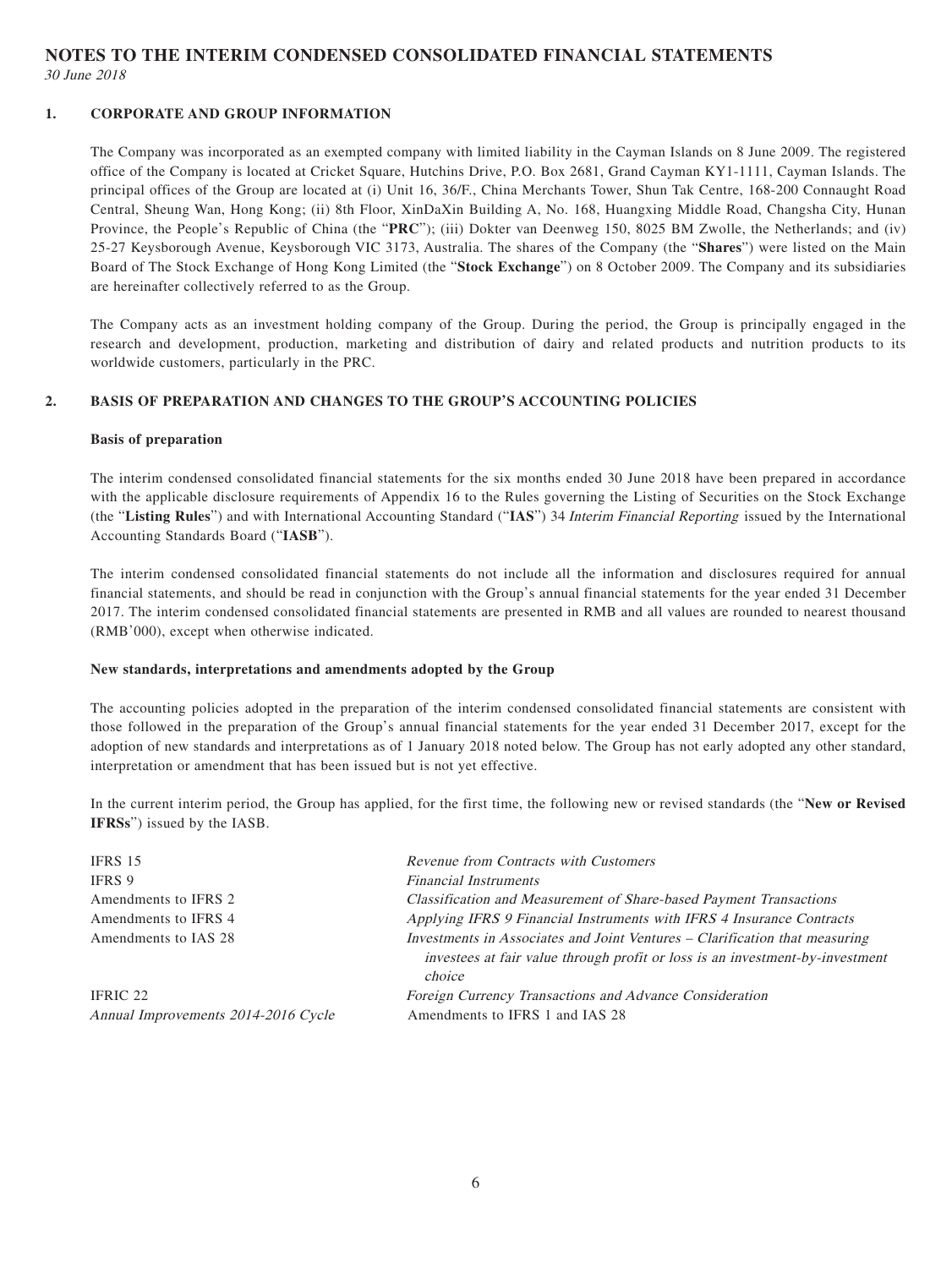The Group applies, for the first time, IFRS 15 Revenue from Contracts with Customers and IFRS 9 Financial Instruments that require restatement of previous financial statements. As required by IAS 34, the nature and effect of these changes are disclosed below.

Several other amendments and interpretations apply for the first time in 2018, but do not have an impact on the interim condensed consolidated financial statements of the Group.

#### **IFRS 15 Revenue from Contracts with Customers**

IFRS 15 supersedes IAS 11 Construction Contracts, IAS 18 Revenue and related Interpretations and it applies to all revenue arising from contracts with customers, unless those contracts are in the scope of other standards. The new standard establishes a five-step model to account for revenue arising from contracts with customers. Under IFRS 15, revenue is recognised at an amount that reflects the consideration to which an entity expects to be entitled in exchange for transferring goods or services to a customer.

The standard requires entities to exercise judgement, taking into consideration all of the relevant facts and circumstances when applying each step of the model to contracts with their customers. The standard also specifies the accounting for the incremental costs of obtaining a contract and the costs directly related to fulfilling a contract.

The Group adopted IFRS 15 using the full retrospective method of adoption. The effect of adopting IFRS 15 is, as follows:

#### **Impact on the statement of financial position (increase/(decrease)) as at 31 December 2017:**

|                             | <i>RMB'000</i> |
|-----------------------------|----------------|
| Liabilities                 |                |
| Contract liabilities        | 282,399        |
| Other payables and accruals | (282, 399)     |
| Total current liabilities   |                |
| Total liabilities           |                |

#### **IFRS 9 Financial instruments**

In July 2014, the IASB issued the final version of IFRS 9, bringing together all phases of the financial instruments project to replace IAS 39 and all previous versions of IFRS 9. The standard introduces new requirements for classification and measurement, impairment and hedge accounting. The Group adopted IFRS 9 from 1 January 2018. The Group has performed a detailed assessment of the impact of the adoption of IFRS 9, and concluded IFRS 9 does not have material impact on the Group's interim condensed consolidated financial statements.

#### **3. OPERATING SEGMENT INFORMATION**

For management purposes, the Group is organised into business units based on their products and services and had two reportable operating segments during the period as follows:

- (a) the dairy and related products segment comprises the manufacturing and sale of dairy and related products, particularly on formula milk powder products, to its worldwide customers; and
- (b) the nutrition products segment comprises the manufacturing and sale of nutrition products (other than dairy related) to its customers principally in the PRC and Australia.

The management monitors the results of the Group's operating segments separately for the purpose of making decisions about resource allocation and performance assessment. Segment performance is evaluated based on the reportable segment profit which is a measure of adjusted profit before tax. The adjusted profit before tax is measured consistently with the Group's profit before tax except that interest income, finance costs as well as unallocated head office and corporate results are excluded from such measurement.

Segment assets exclude cash and cash equivalents and other bank deposits and pledged deposits as these assets are managed on a group basis.

Segment liabilities exclude interest-bearing bank and other borrowings as these liabilities are managed on a group basis.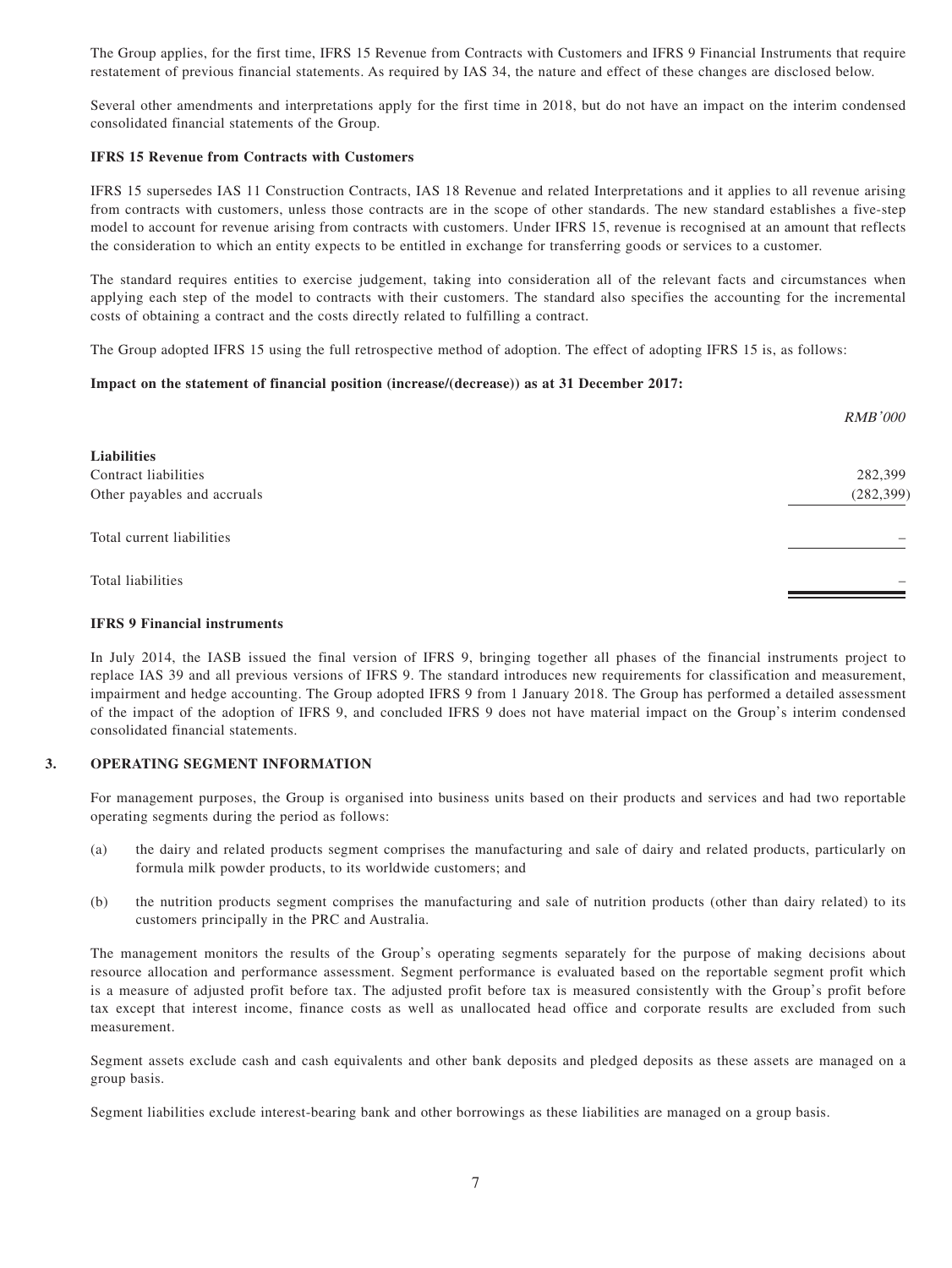#### **Six months ended 30 June 2018 (unaudited)**

|                                                                                     | Dairy and<br>related<br>products<br><b>RMB'000</b> | <b>Nutrition</b><br>products<br><b>RMB'000</b> | <b>Total</b><br><b>RMB'000</b> |
|-------------------------------------------------------------------------------------|----------------------------------------------------|------------------------------------------------|--------------------------------|
| <b>Segment revenue</b><br>Sales to external customers<br>Intersegment sales         | 2,529,817                                          | 52,538                                         | 2,582,355                      |
|                                                                                     | 2,529,817                                          | 52,538                                         | 2,582,355                      |
| Reconciliation:                                                                     |                                                    |                                                |                                |
| Elimination of intersegment sales                                                   |                                                    |                                                |                                |
| Revenue from operations                                                             |                                                    |                                                | 2,582,355                      |
| <b>Segment results</b>                                                              | 429,803                                            | (15, 164)                                      | 414,639                        |
| Reconciliation:                                                                     |                                                    |                                                |                                |
| Interest income<br>Finance costs                                                    |                                                    |                                                | 12,857<br>(21,700)             |
| Corporate and other unallocated expenses                                            |                                                    |                                                | (11,685)                       |
| Profit before tax                                                                   |                                                    |                                                | 394,111                        |
| Other segment information                                                           |                                                    |                                                |                                |
| Impairment losses recognised in profit or loss                                      | 43,589                                             |                                                | 43,589                         |
| Share of profits and losses of a joint venture                                      | 1,033                                              |                                                | 1,033                          |
| Share of profits and losses of associates                                           | 2,636                                              |                                                | 2,636                          |
| Depreciation and amortisation<br>Capital expenditure*                               | 65,614<br>207,244                                  | 5,293<br>2,951                                 | 70,907<br>210,195              |
| As at 30 June 2018 (unaudited)                                                      |                                                    |                                                |                                |
| <b>Segment</b> assets                                                               | 4,486,481                                          | 265,412                                        | 4,751,893                      |
| Reconciliation:                                                                     |                                                    |                                                |                                |
| Elimination of intersegment receivables                                             |                                                    |                                                | (177, 791)                     |
| Corporate and other unallocated assets                                              |                                                    |                                                | 1,636,185                      |
| Total assets                                                                        |                                                    |                                                | 6,210,287                      |
| <b>Segment liabilities</b>                                                          | 2,168,944                                          | 149,483                                        | 2,318,427                      |
| Reconciliation:                                                                     |                                                    |                                                |                                |
| Elimination of intersegment payables<br>Corporate and other unallocated liabilities |                                                    |                                                | (177, 791)<br>2,144,124        |
|                                                                                     |                                                    |                                                |                                |
| Total liabilities                                                                   |                                                    |                                                | 4,284,760                      |
| Other segment information                                                           |                                                    |                                                |                                |
| Investments in associates                                                           | 215,910                                            |                                                | 215,910                        |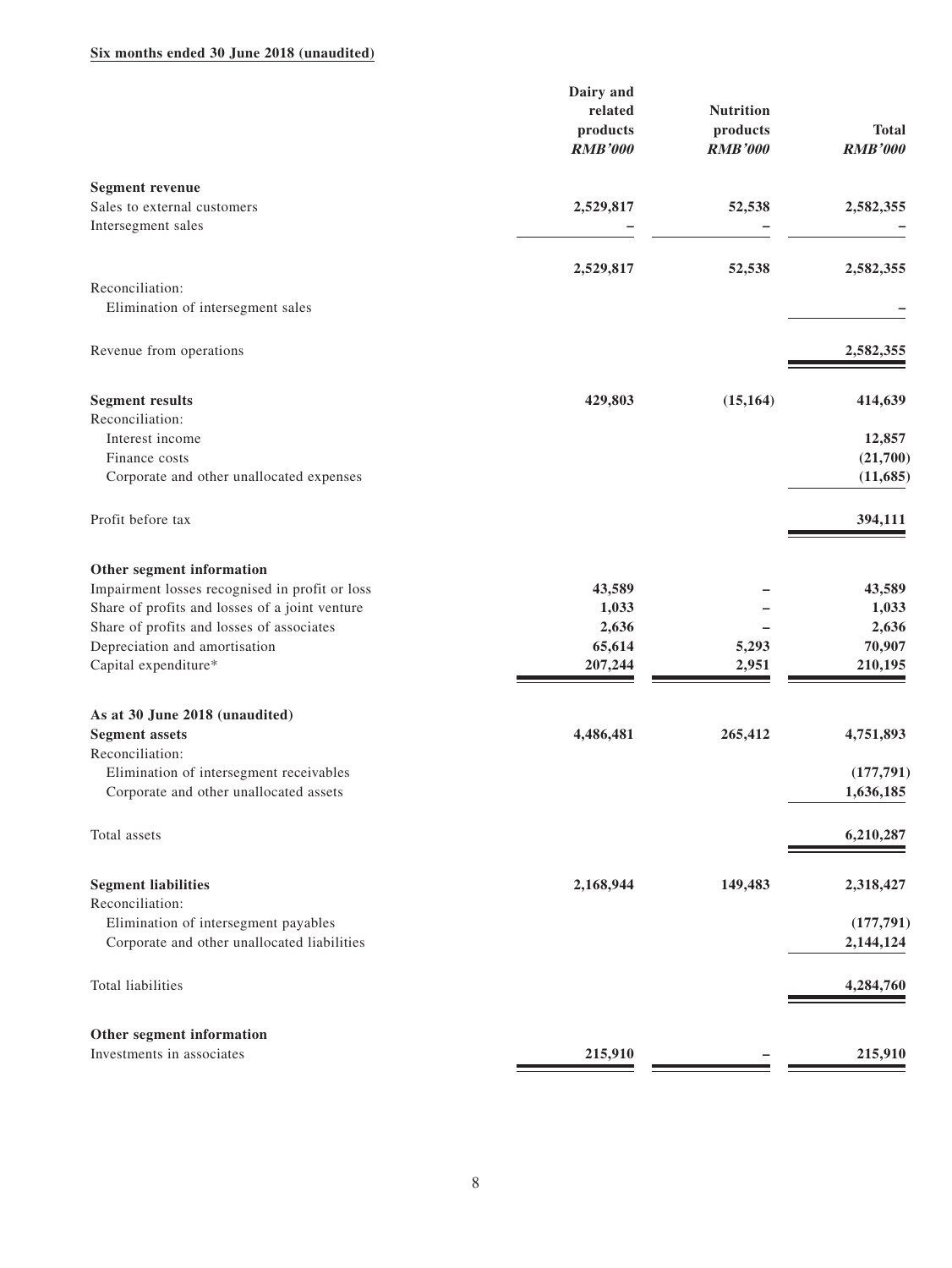#### Six months ended 30 June 2017 (unaudited)

|                                                                                                        | Dairy and<br>related<br>products<br>RMB'000 | Nutrition<br>products<br><b>RMB'000</b> | Total<br><b>RMB'000</b> |
|--------------------------------------------------------------------------------------------------------|---------------------------------------------|-----------------------------------------|-------------------------|
| <b>Segment revenue</b>                                                                                 |                                             |                                         |                         |
| Sales to external customers<br>Intersegment sales                                                      | 1,670,352                                   | 32,595                                  | 1,702,947               |
|                                                                                                        | 1,670,352                                   | 32,595                                  | 1,702,947               |
| Reconciliation:<br>Elimination of intersegment sales                                                   |                                             |                                         |                         |
| Revenue from operations                                                                                |                                             |                                         | 1,702,947               |
| <b>Segment results</b><br>Reconciliation:                                                              | 246,700                                     | (14, 874)                               | 231,826                 |
| Interest income                                                                                        |                                             |                                         | 15,963                  |
| Finance costs<br>Corporate and other unallocated expenses                                              |                                             |                                         | (9,029)<br>(16, 887)    |
| Profit before tax                                                                                      |                                             |                                         | 221,873                 |
| Other segment information                                                                              |                                             |                                         |                         |
| Impairment losses recognised in profit or loss<br>Share of profits and losses of associates            | 3,327<br>5,828                              |                                         | 3,327<br>5,828          |
| Depreciation and amortisation                                                                          | 30,130                                      | 5,666                                   | 35,796                  |
| Capital expenditure*                                                                                   | 268,749                                     | 362                                     | 269,111                 |
| As at 31 December 2017 (audited)<br><b>Segment assets</b>                                              | 3,873,877                                   | 217,485                                 | 4,091,362               |
| Reconciliation:<br>Elimination of intersegment receivables<br>Corporate and other unallocated assets   |                                             |                                         | (74, 583)<br>1,604,351  |
| Total assets                                                                                           |                                             |                                         | 5,621,130               |
| <b>Segment liabilities</b>                                                                             | 1,683,882                                   | 92,641                                  | 1,776,523               |
| Reconciliation:<br>Elimination of intersegment payables<br>Corporate and other unallocated liabilities |                                             |                                         | (74, 583)<br>1,972,184  |
| Total liabilities                                                                                      |                                             |                                         | 3,674,124               |
| Other segment information<br>Investment in a joint venture                                             | 43,122                                      |                                         | 43,122                  |
| Investments in associates                                                                              | 65,183                                      |                                         | 65,183                  |

\* Capital expenditure consists of additions to property, plant and equipment and intangible assets.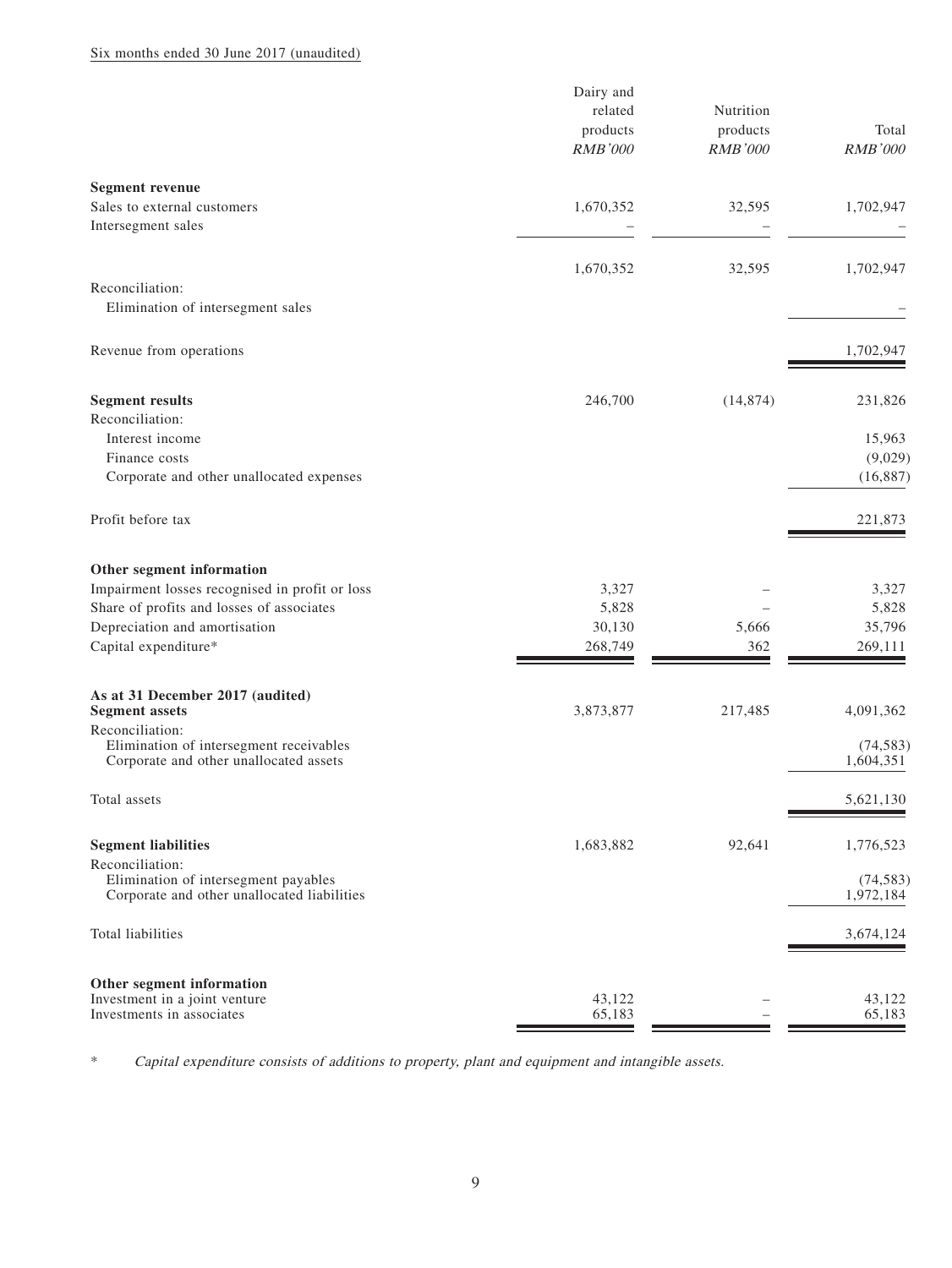#### **Geographical information**

#### **(a) Revenue from external customers**

|                          | Six months ended 30 June |                          |  |
|--------------------------|--------------------------|--------------------------|--|
|                          | 2018                     | 2017                     |  |
|                          | <b>RMB'000</b>           | <b>RMB'000</b>           |  |
|                          | (Unaudited)              | (Unaudited)              |  |
| The PRC                  | 1,866,386                | 1,162,583                |  |
| European Union           | 287,503                  | 312,371                  |  |
| Middle East              | 36,516                   | 60,096                   |  |
| United States of America | 63,270                   | 55,895                   |  |
| Australia                | 125,369                  | 40,411                   |  |
| New Zealand              | 18,841                   | $\overline{\phantom{m}}$ |  |
| Others                   | 184,470                  | 71,591                   |  |
|                          | 2,582,355                | 1,702,947                |  |
|                          |                          |                          |  |

The revenue information is based on the locations of the customers.

#### **(b) Non-current assets**

|                 | 30 June        | 31 December    |
|-----------------|----------------|----------------|
|                 | 2018           | 2017           |
|                 | <b>RMB'000</b> | <b>RMB'000</b> |
|                 | (Unaudited)    | (Audited)      |
| The PRC         | 437,862        | 343,055        |
| The Netherlands | 1,325,955      | 1,352,371      |
| Australia       | 511,944        | 365,646        |
| New Zealand     | 161,337        | 170,283        |
|                 | 2,437,098      | 2,231,355      |

The non-current assets information above is based on the locations of the assets and excludes deferred tax assets.

#### **Information about a major customer**

During the six months ended 30 June 2018, there was no revenue from a single external customer which accounted for 10% or more of the Group's total revenue (six months ended 30 June 2017: Nil).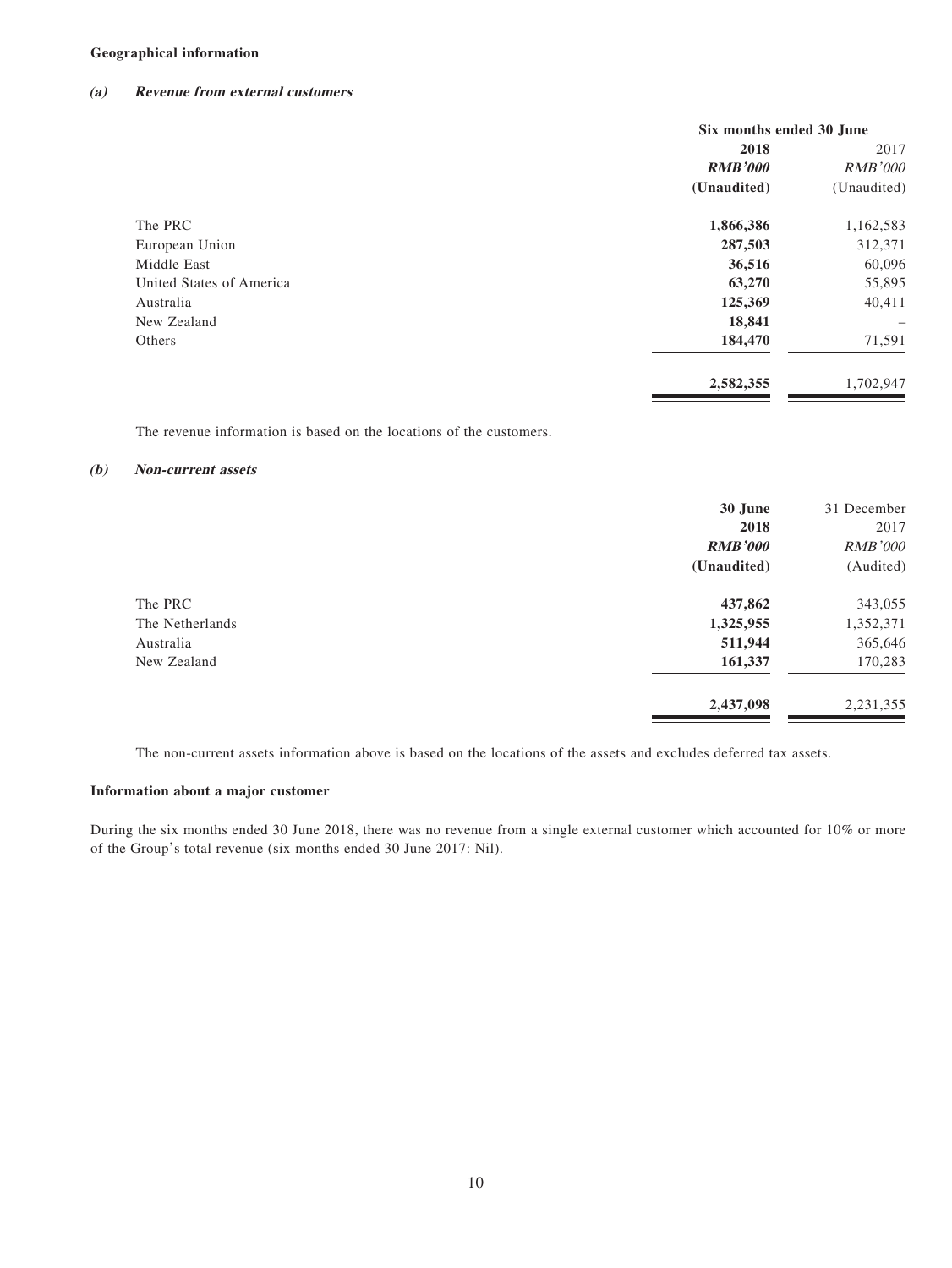#### **4. REVENUE, OTHER INCOME AND GAINS**

Revenue represents the net invoiced value of goods sold, after deduction of allowances for returns and trade discounts.

An analysis of revenue, other income and gains is as follows:

|                                                                       | Six months ended 30 June |                |                |
|-----------------------------------------------------------------------|--------------------------|----------------|----------------|
|                                                                       |                          | 2018           | 2017           |
|                                                                       | <b>Notes</b>             | <b>RMB'000</b> | <b>RMB'000</b> |
|                                                                       |                          | (Unaudited)    | (Unaudited)    |
| Revenue                                                               |                          |                |                |
| Sale of goods                                                         |                          | 2,582,355      | 1,702,947      |
| Timing of revenue recognition                                         |                          |                |                |
| Goods transferred at a point in time                                  |                          | 2,582,355      | 1,702,947      |
| Other income and gains                                                |                          |                |                |
| Gain on re-measurement of previously held interest in a joint venture | (i)                      | 35,036         |                |
| Gain on fair value changes of derivative financial instrument         | (ii)                     | 26,778         |                |
| Interest income                                                       |                          | 12,857         | 15,963         |
| Government grants                                                     | (iii)                    | 12,529         | 3,014          |
| Foreign exchange gains                                                |                          | 3,310          |                |
| Management fees income from an associate                              |                          | 61             | 148            |
| Others                                                                |                          | 14,058         | 1,216          |
| Total other income and gains                                          |                          | 104,629        | 20,341         |

Notes:

- (i) Details are set out in the "Management Discussion and Analysis" section under the heading "Ozfarm Acquisition" of this announcement.
- (ii) Details are set out in the "Management Discussion and Analysis" section under the heading "HNC Group Acquisition" of this announcement.
- (iii) Various government grants have been received for investments in Hunan province, the PRC where the Company's subsidiaries operate. All these grants are related to expenses and there were no unfulfilled conditions or contingencies relating to these grants.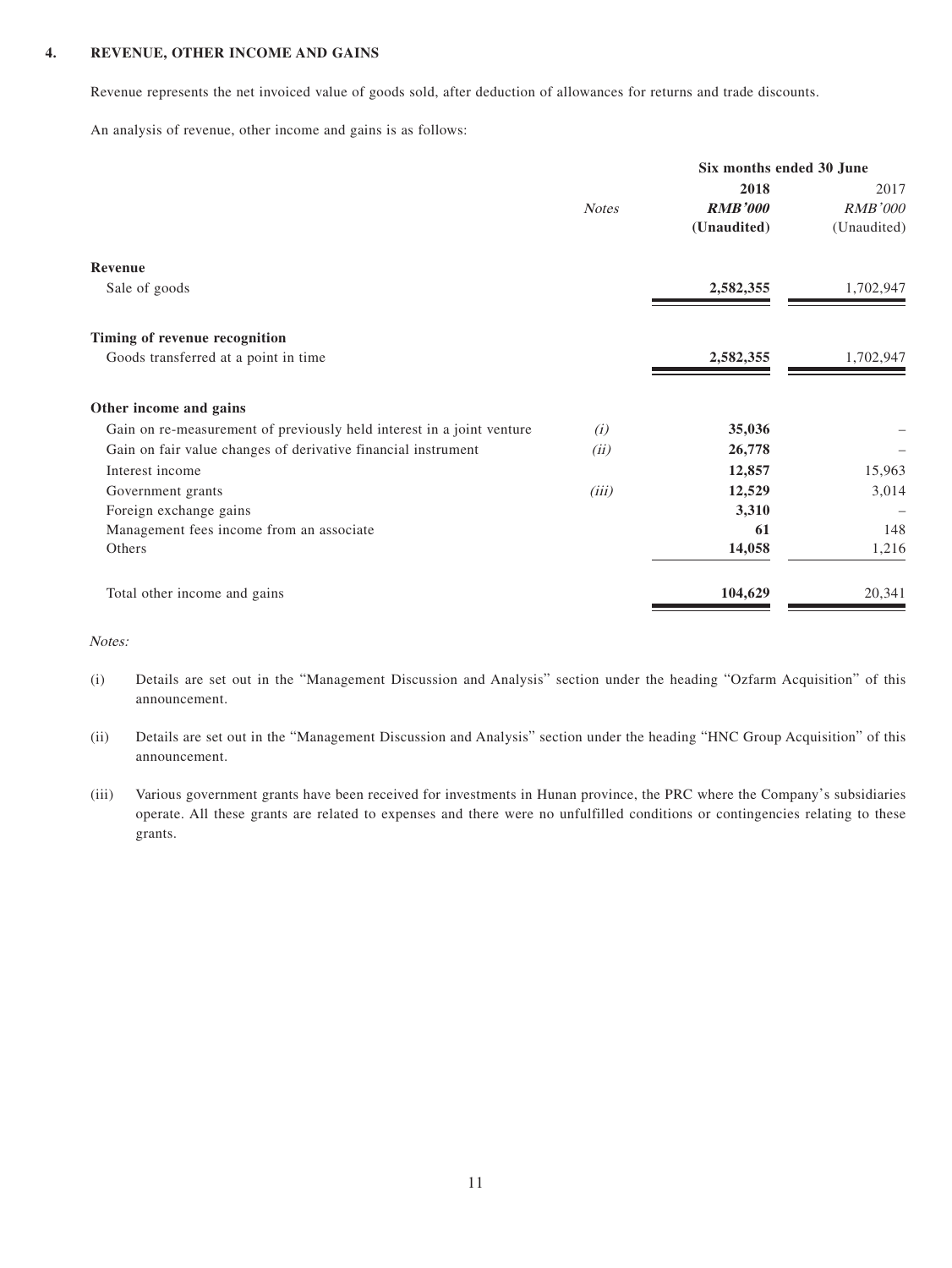#### **5. PROFIT BEFORE TAX**

The Group's profit before tax is arrived at after charging/(crediting):

|                                                                | Six months ended 30 June |                |
|----------------------------------------------------------------|--------------------------|----------------|
|                                                                | 2018                     | 2017           |
|                                                                | <b>RMB'000</b>           | <b>RMB'000</b> |
|                                                                | (Unaudited)              | (Unaudited)    |
| Cost of inventories sold                                       | 1,341,295                | 987,353        |
| Write-down of inventories to net realisable value              | 43,510                   | 2,609          |
| Cost of sales                                                  | 1,384,805                | 989,962        |
| Depreciation                                                   | 51,062                   | 26,916         |
| Amortisation of prepaid land lease payments                    | 424                      | 389            |
| Amortisation of other intangible assets                        | 19,421                   | 8,491          |
| Research and development costs                                 | 23,447                   | 14,270         |
| Minimum lease payments under operating leases                  | 7,264                    | 5,866          |
| Foreign exchange differences, net                              | (3,310)                  | 1,121          |
| Fair value gain on derivative instruments                      |                          |                |
| - transactions not qualifying as hedges                        | (24, 107)                | (610)          |
| Write-off of trade receivables                                 | 79                       | 718            |
| Auditor's remuneration                                         | 3,610                    | 3,382          |
| Advertising and promotion expenses                             | 335,168                  | 165,181        |
| Employee benefit expenses (including directors' remuneration): |                          |                |
| Wages, salaries and staff welfare                              | 372,716                  | 200,896        |
| Equity-settled share option expense                            | 1,409                    | 3,994          |
| Pension scheme contributions*                                  | 19,911                   | 14,387         |
|                                                                | 394,036                  | 219,277        |
|                                                                |                          |                |

\* At 30 June 2018, the Group had no forfeited contributions available to reduce its contributions to the pension schemes in future years (31 December 2017: Nil).

#### **6. FINANCE COSTS**

An analysis of finance costs is as follows:

|                                                                                          | Six months ended 30 June |                |      |
|------------------------------------------------------------------------------------------|--------------------------|----------------|------|
|                                                                                          | 2018                     |                | 2017 |
|                                                                                          | <b>RMB'000</b>           | <i>RMB'000</i> |      |
|                                                                                          | (Unaudited)              | (Unaudited)    |      |
| Interest on bank loans, overdrafts and other loans                                       | 18,829                   | 11,304         |      |
| Interest on finance leases                                                               | 3,256                    | 280            |      |
| Total interest expense on financial liabilities not at fair value through profit or loss | 22,085                   | 11,584         |      |
| Less: Interest capitalised                                                               |                          | (1,790)        |      |
|                                                                                          | 22,085                   | 9,794          |      |
| Other finance costs:                                                                     |                          |                |      |
| Unrealised gain on an interest rate swap                                                 | (385)                    | (765)          |      |
|                                                                                          | 21,700                   | 9,029          |      |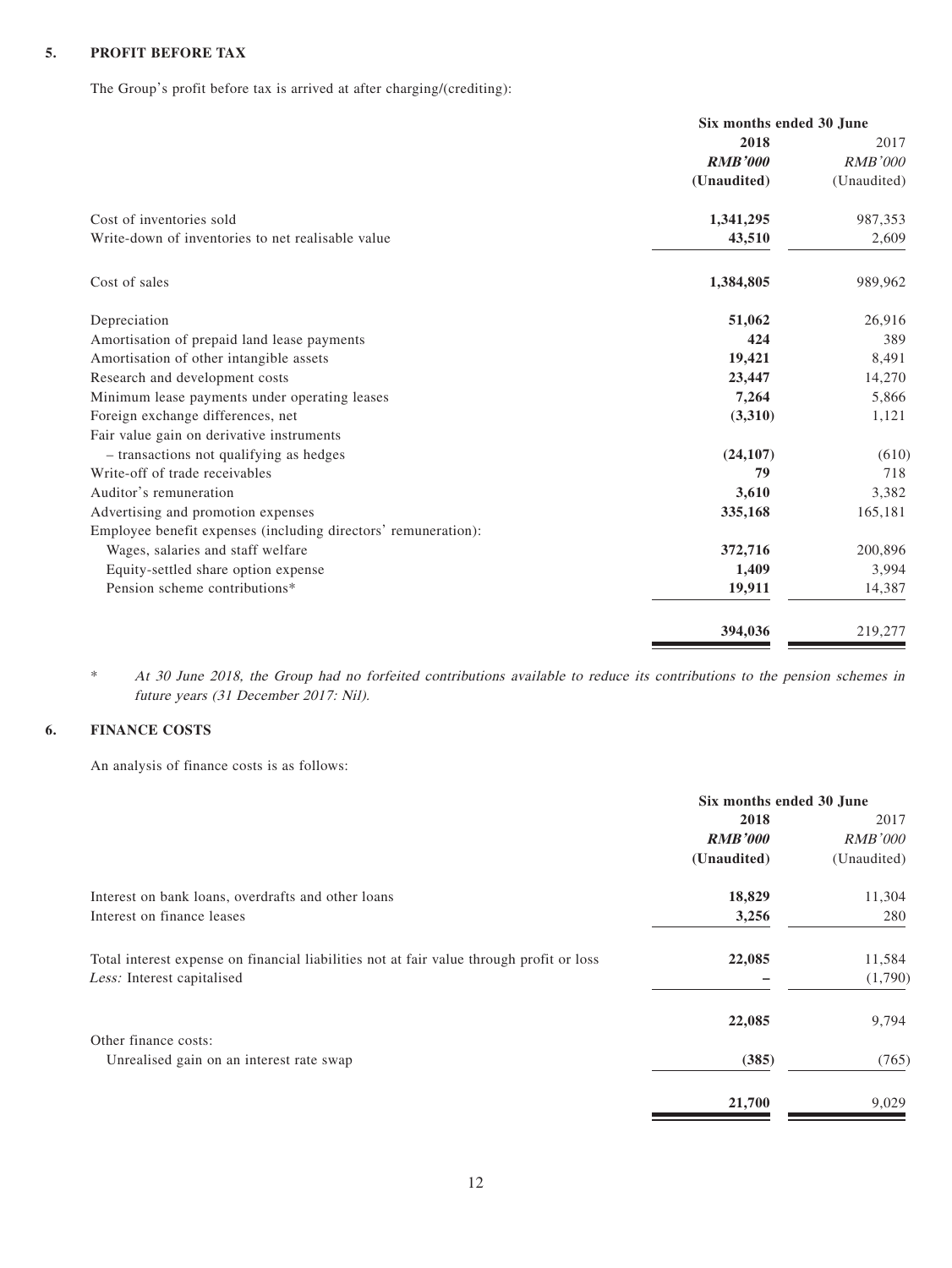#### **7. INCOME TAX**

Hong Kong profits tax has been provided at the rate of 16.5% on the assessable profits arising in Hong Kong during the six months ended 30 June 2018 (six months ended 30 June 2017: Nil).

Taxes on profits assessable elsewhere have been calculated at the rates of tax prevailing in the jurisdictions in which the Group operates. Under the PRC income tax laws, enterprises are subject to corporate income tax ("**CIT**") at a rate of 25%. Under the Netherlands income tax laws, enterprises are subject to the Netherlands CIT rate of 20% for the first EUR200,000 taxable profits and 25% for taxable profits exceeding EUR200,000. Under the United States tax laws, enterprises are subject to the United States CIT rate of 21%. Under the Canada tax laws, enterprises are subject to the Canada CIT rate of 26.5%. Under the Australia tax laws, enterprises are subject to the Australia CIT rate of 30%. Under the New Zealand tax laws, enterprises are subject to the New Zealand CIT rate of 28%. Under the Taiwan tax laws, enterprises are subject to the Taiwan CIT rate of 17%.

Ausnutria Dairy (China) Co., Ltd. ("**Ausnutria China**") and Hyproca Nutrition Co., Ltd. ("**HNC**") were designated as High-tech Enterprises and were granted a preferential CIT rate of 15% for the three years ending 31 December 2019.

|                               | Six months ended 30 June |                          |
|-------------------------------|--------------------------|--------------------------|
|                               | 2018                     |                          |
|                               | <b>RMB'000</b>           | <i>RMB'000</i>           |
|                               | (Unaudited)              | (Unaudited)              |
| Current charge for the period |                          |                          |
| Mainland China                | 57,707                   | 75,743                   |
| The Netherlands               | 12,047                   | 573                      |
| Hong Kong                     | 1,864                    | $\overline{\phantom{0}}$ |
| Taiwan                        | 228                      | -                        |
| Deferred income tax           | (14, 505)                | (22, 447)                |
| Total                         | 57,341                   | 53,869                   |

#### **8. INTERIM DIVIDEND**

The Board did not recommend the payment of any interim dividend for the six months ended 30 June 2018 (six months ended 30 June 2017: Nil).

#### **9. EARNINGS PER SHARE ATTRIBUTABLE TO ORDINARY EQUITY HOLDERS OF THE PARENT**

The calculation of the basic earnings per share amount is based on the profit for the period attributable to ordinary equity holders of the parent and the weighted average number of ordinary shares of 1,262,763,359 (six months ended 30 June 2017: 1,247,732,530) in issue during the period.

The calculation of the diluted earnings per share amount is based on the profit for the period attributable to ordinary equity holders of the parent, adjusted to reflect the share option issued. The weighted average number of ordinary shares used in the calculation is the number of ordinary shares in issue during the period, as used in the basic earnings per share calculation, and the weighted average number of ordinary shares assumed to have been issued at no consideration on the deemed exercise or conversion of all dilutive potential ordinary shares into ordinary shares.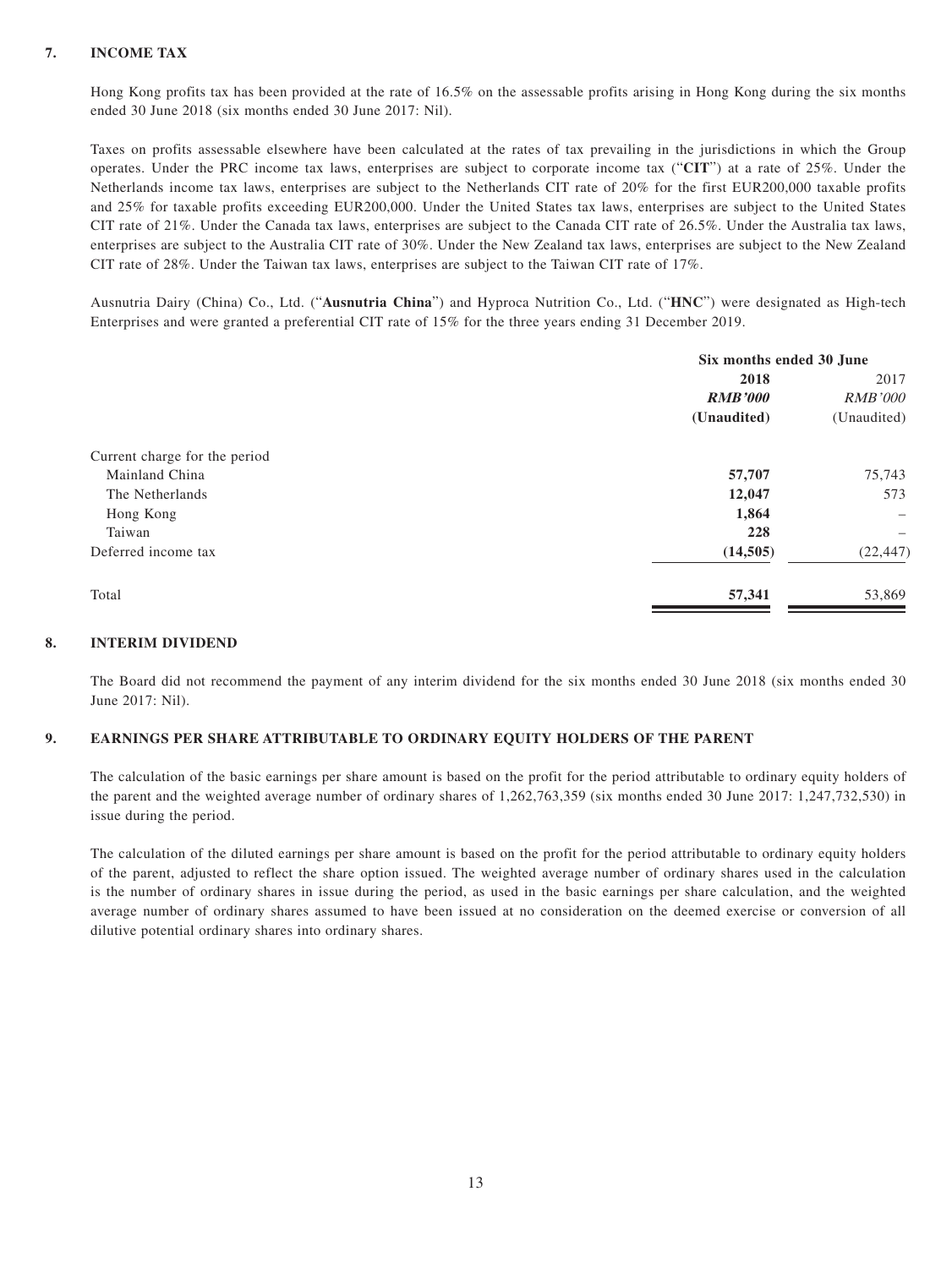|                                                               | Six months ended 30 June                                                      |                |
|---------------------------------------------------------------|-------------------------------------------------------------------------------|----------------|
|                                                               | 2018<br>2017                                                                  |                |
|                                                               | <b>RMB'000</b>                                                                | <i>RMB'000</i> |
|                                                               | (Unaudited)                                                                   | (Unaudited)    |
| Profit attributable to ordinary equity holders of the parent, |                                                                               |                |
| used in the basic and diluted earnings per share calculation  | 327,329                                                                       | 153,282        |
| <b>Shares</b>                                                 |                                                                               |                |
|                                                               | Six months ended 30 June                                                      |                |
|                                                               | 2018                                                                          | 2017           |
|                                                               | $\mathbf{D}$ $\mathbf{I}$ $\mathbf{D}$ $\mathbf{I}$ $\mathbf{A}$ $\mathbf{A}$ | DIMD'QQQ       |

|                                                                       | KMD VVV<br>(Unaudited) | KND VIIV<br>(Unaudited) |
|-----------------------------------------------------------------------|------------------------|-------------------------|
| Weighted average number of ordinary shares in issue during the period |                        |                         |
| used in the basic earnings per share calculation                      | 1,262,763,359          | 1,247,732,530           |
| Effect of dilution – weighted average number of ordinary shares:      |                        |                         |
| Share options                                                         | 16,106,954             | 6,444,651               |
|                                                                       | 1,278,870,313          | 1,254,177,181           |

#### **10. PROPERTY, PLANT AND EQUIPMENT**

During the six months ended 30 June 2018, the Group acquired assets with a cost of RMB36,616,000 (six months ended 30 June 2017: RMB33,179,000), excluding property, plant and equipment acquired through the Second Ozfarm Acquisition (as defined below).

The net carrying amount of the Group's fixed assets held under finance leases included in the total amount of machinery at 30 June 2018 was EUR29,768,000 (equivalent to approximately RMB227,772,000) (31 December 2017: EUR30,875,000, equivalent to approximately RMB240,896,000).

Assets with a net book value of RMB526,000 were disposed by the Group during the six months ended 30 June 2018 (31 December 2017: RMB189,000), resulting in a net loss on disposal of RMB85,000 (31 December 2017: RMB73,000).

At 30 June 2018, the Group had pledged the land and buildings, plant and machineries and construction in progress that were attributed to Ausnutria B.V. (formerly Ausnutria (Dutch) Holdings B.V.) and its subsidiaries and located in the Netherlands with net carrying amounts of EUR87,715,000 (equivalent to approximately RMB671,153,000) (31 December 2017: EUR20,216,000, equivalent to approximately RMB157,731,000) and EUR51,579,000 (equivalent to approximately RMB394,660,000) (31 December 2017: EUR104,178,000, equivalent to approximately RMB812,828,000), respectively for the banking facilities granted to the Group for the financing of the Group's daily working capital and capital expenditure plans. As at 31 December 2017, the Group also pledged the land and buildings in Australia with a carrying value of AUD6,600,000, equivalent to approximately RMB33,612,000, for the banking facilities granted to the operations of the Group in Australia. Such bank loans were repaid during the period and the corresponding pledge of the land and buildings in Australia was released during the period accordingly.

As at 30 June 2018, the Group's land included in property, plant and equipment with a net carrying amount of EUR7,443,000 (equivalent to approximately RMB56,950,000) (31 December 2017: EUR7,354,000, equivalent to approximately RMB57,378,000), AUD4,430,000 (equivalent to approximately RMB21,545,000) (31 December 2017: AUD4,430,000, equivalent to approximately RMB22,561,000) and NZD3,000,000 (equivalent to approximately RMB13,411,000) (31 December 2017: NZD3,000,000, equivalent to approximately RMB12,981,000) are situated in the Netherlands, Australia and New Zealand, respectively, and are held as freehold land.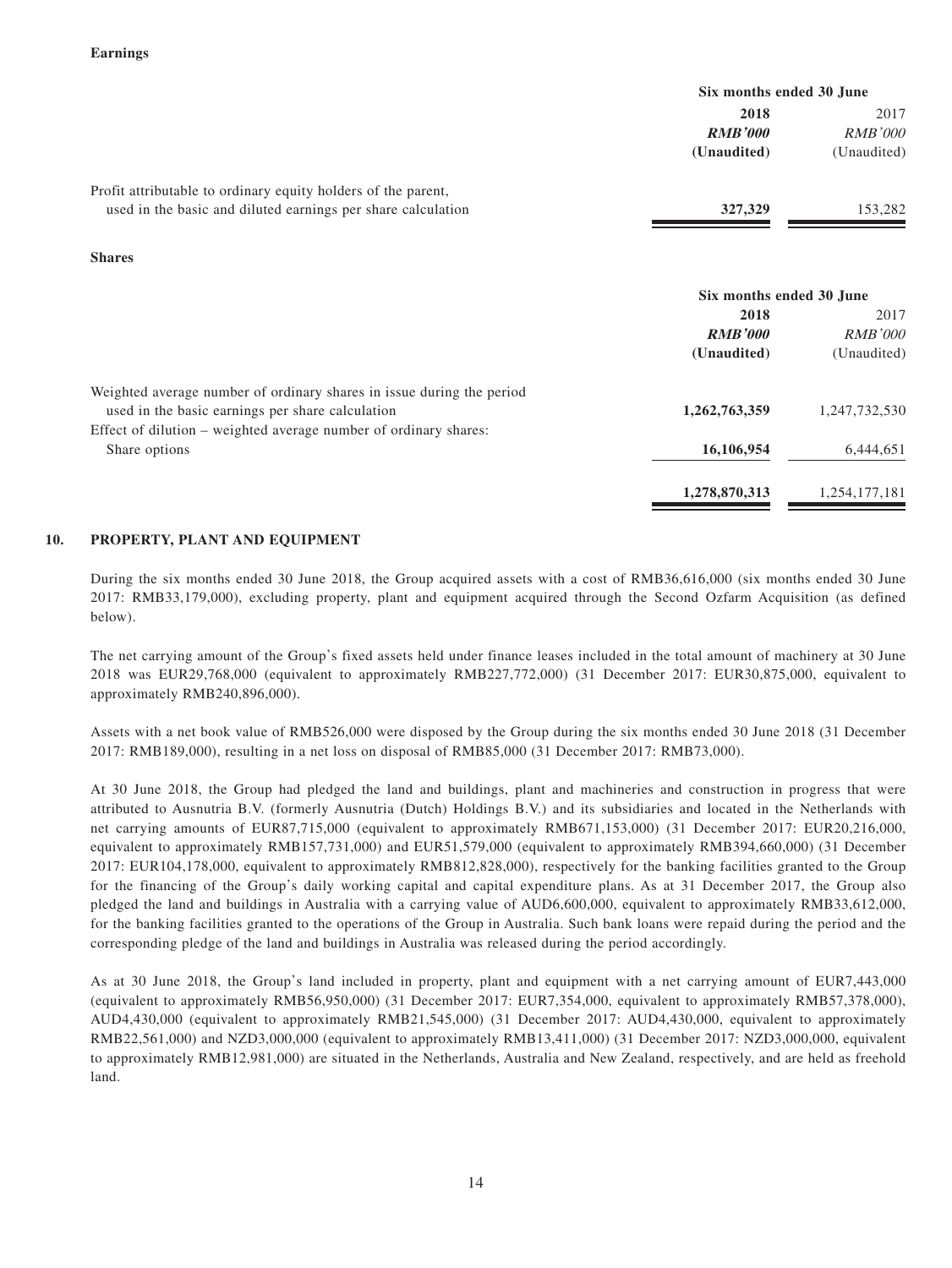#### **11. INVESTMENT IN A JOINT VENTURE**

Balance as at 31 December 2017 represented the Group's 50% equity interest in Ozfarm Royal Pty Ltd ("**Ozfarm**"). During the period, the Group acquired the remaining 50% equity interest in Ozfarm and Ozfarm is accounted for as a wholly-owned subsidiary of the Company thereafter.

Further details regarding the investment in Ozfarm are set out in the "Management Discussion and Analysis" section under the heading "Ozfarm Acquisition" of this announcement.

#### **12. INVESTMENTS IN ASSOCIATES**

During the period, the Group's interest in a wholly-owned subsidiary (the "**HQ Development Company**") was diluted to 51% subsequent to the subscription of 49% interest in the HQ Development Company by an independent property developer (the "**HQ Land Development Partner**"). The HQ Development Company is principally engaged in the development of two plots of land (the "**HQ Land**") for the future headquarter of the Group. As the management and daily operations of the HQ Development Company are vested with the HQ Land Development Partner, the HQ Development Company was then accounted for as an associate of the Company. The increase in balance was mainly due to the inclusion of the interest in the HQ Development Company with the carrying value of RMB152,853,000 (31 December 2017: Nil) as at 30 June 2018.

#### **13. DEPOSIT PAID**

Balance as at 31 December 2017 represented deposit paid by the HQ Development Company for the purchase of the HQ Land. During the period, the Group entered into an agreement with the HQ Land Development Partner for the development of the HQ Land. Following the subscription of 49% interest in the HQ Development Company by the HQ Land Development Partner, the Groups's interest in the HQ Development Company was diluted to 51% and the deposit paid was transferred to "Investments in associates" account during the period accordingly (note 12).

Further details regarding the above are set out in the "Management Discussion and Analysis" section under the heading "Building the Group's Headquarter in the PRC" of this announcement.

#### **14. INVENTORIES**

|     |                             | 30 June        | 31 December    |
|-----|-----------------------------|----------------|----------------|
|     |                             | 2018           | 2017           |
|     |                             | <b>RMB'000</b> | <b>RMB'000</b> |
|     |                             | (Unaudited)    | (Audited)      |
|     | Raw materials               | 510,647        | 369,011        |
|     | Finished goods              | 766,076        | 703,833        |
|     | Others                      | 16,110         | 10,541         |
|     | Total                       | 1,292,833      | 1,083,385      |
| 15. | TRADE AND BILLS RECEIVABLES |                |                |
|     |                             | 30 June        | 31 December    |
|     |                             | 2018           | 2017           |
|     |                             | <b>RMB'000</b> | <b>RMB'000</b> |
|     |                             | (Unaudited)    | (Audited)      |
|     | Trade receivables           | 277,417        | 200,855        |
|     | Bills receivable            | 24,457         | 24,557         |
|     | Total                       | 301,874        | 225,412        |

The Group normally allows a credit period from 1 to 12 months (31 December 2017: from 1 to 12 months) to certain customers. The Group seeks to maintain strict control over its outstanding receivables. Overdue balances are reviewed regularly by senior management. In view of the aforementioned and the fact that the Group's trade receivables relate to a large number of diversified customers, there is no significant concentration of credit risk. Trade receivables are non-interest-bearing.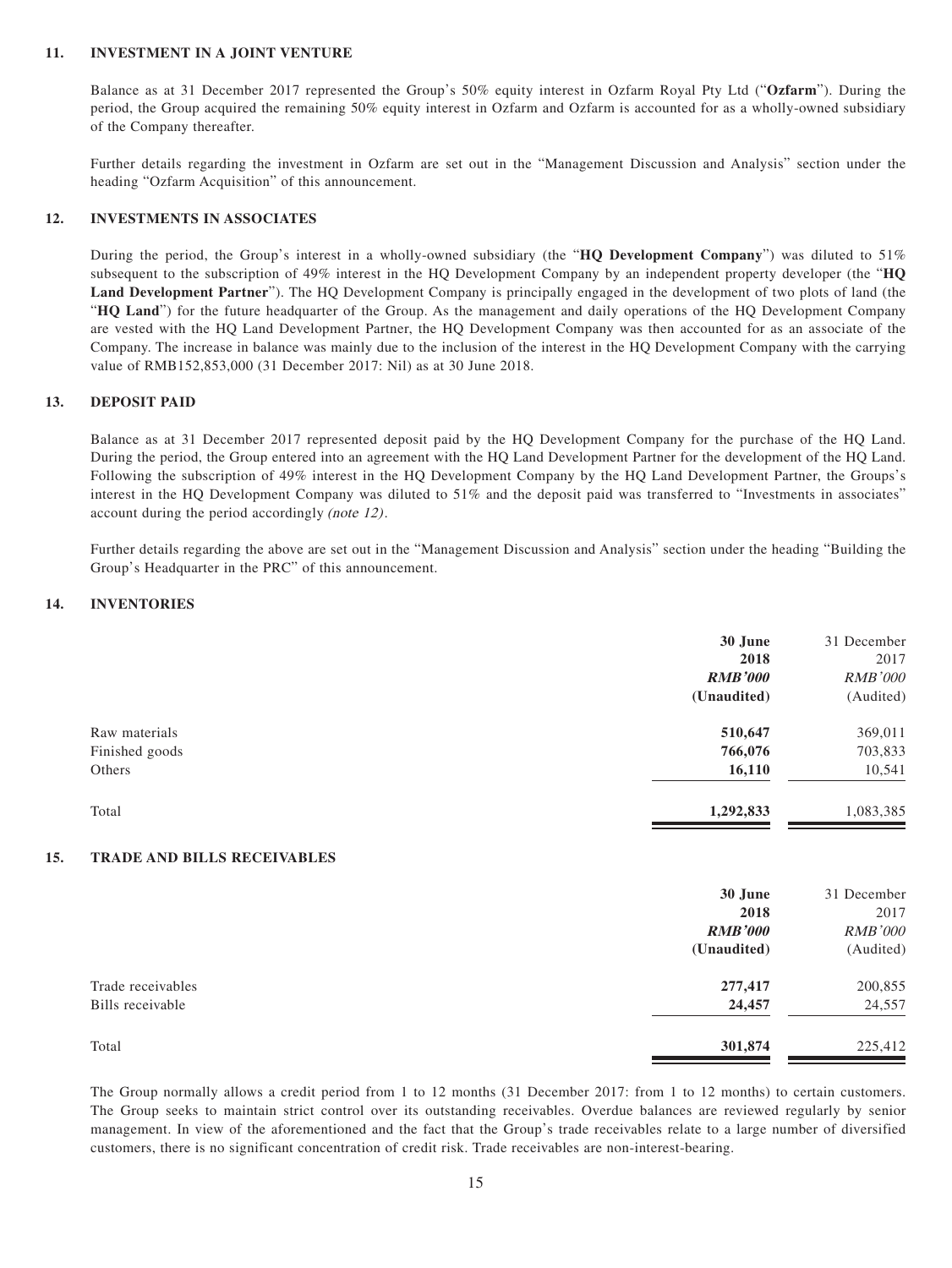An ageing analysis of the trade receivables of the Group as at the end of the reporting period, based on the invoice date and net of provisions, is as follows:

|                    | 30 June        | 31 December    |
|--------------------|----------------|----------------|
|                    | 2018           | 2017           |
|                    | <b>RMB'000</b> | <b>RMB'000</b> |
|                    | (Unaudited)    | (Audited)      |
| Within 3 months    | 228,933        | 187,246        |
| 3 to 6 months      | 40,276         | 7,413          |
| 6 months to 1 year | 5,664          | 3,298          |
| Over 1 year        | 2,544          | 2,898          |
| Total              | 277,417        | 200,855        |

There was no provision for impairment as at 30 June 2018 (31 December 2017: Nil). The carrying amounts of the trade and bills receivables approximate their fair values.

#### **16. CASH AND CASH EQUIVALENTS AND PLEDGED DEPOSITS**

|                           | 30 June        | 31 December    |
|---------------------------|----------------|----------------|
|                           | 2018           | 2017           |
|                           | <b>RMB'000</b> | <i>RMB'000</i> |
|                           | (Unaudited)    | (Audited)      |
| Cash and bank balances    | 487,147        | 398,361        |
| Time deposits             | 1,149,038      | 1,205,990      |
|                           | 1,636,185      | 1,604,351      |
| Less: Pledged deposits    | (923, 108)     | (968, 701)     |
| Cash and cash equivalents | 713,077        | 635,650        |

As at 30 June 2018, the Group's cash and bank balances denominated in RMB amounted to RMB238,221,000 (31 December 2017: RMB147,600,000). In addition, time deposits of the Group denominated in RMB amounted to RMB1,149,038,000 (31 December 2017: RMB1,205,271,000). The RMB is not freely convertible in the international market. However, under Mainland China's Foreign Exchange Control Regulations and Administration of Settlement, Sale and Payment of Foreign Exchange Regulations, the Group is permitted to convert RMB into other currencies through banks to conduct foreign exchange business.

Cash at banks earns interest at floating rates based on published daily bank deposit rates. The bank balances are deposited with creditworthy banks with no recent history of default.

#### **17. TRADE PAYABLES**

An ageing analysis of the trade payables of the Group as at the end of the reporting period, based on the invoice date, is as follows:

| 30 June        | 31 December    |
|----------------|----------------|
| 2018           | 2017           |
| <b>RMB'000</b> | <b>RMB'000</b> |
| (Unaudited)    | (Audited)      |
| 343,929        | 271,326        |
| 1,012          | 599            |
| 344,941        | 271,925        |
|                |                |

Trade payables are interest-free and are normally settled within 12 months (31 December 2017: within 12 months).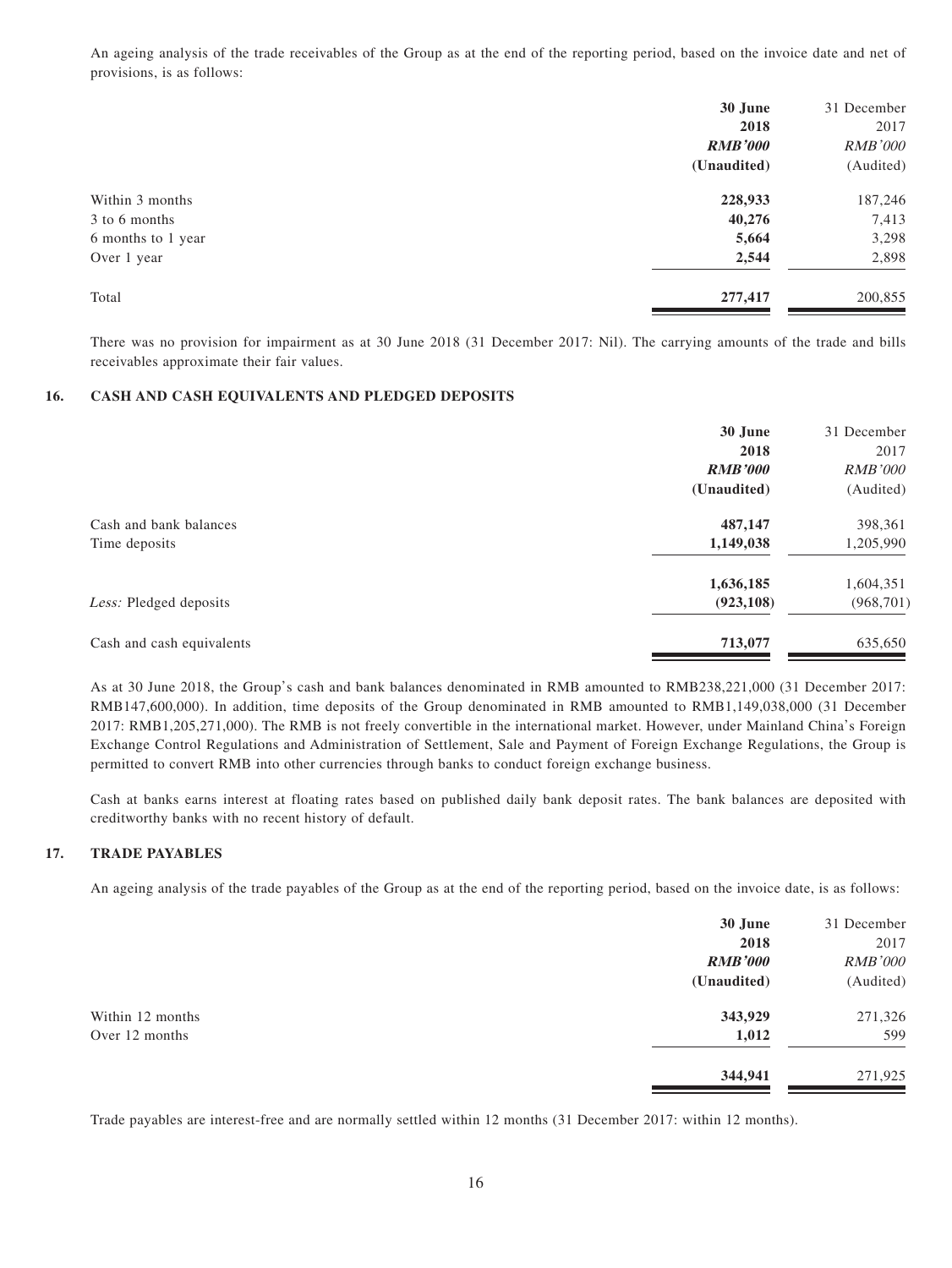|              | 30 June<br>2018 | 31 December<br>2017 |
|--------------|-----------------|---------------------|
| <b>Notes</b> | <b>RMB'000</b>  | <b>RMB'000</b>      |
|              | (Unaudited)     | (Audited)           |
| (i)          | 216,145         | -                   |
| (ii)         | 5,836           | -                   |
|              | 221,981         | -                   |
|              |                 |                     |

#### Notes:

- (i) Details are set out in the "Management Discussion and Analysis" section under the heading "HNC Group Acquisition" of this announcement.
- (ii) Details are set out in the "Management Discussion and Analysis" section under the heading "Ozfarm Acquisition" of this announcement.

#### **19. SHARE CAPITAL**

#### **Shares**

|                                                                                  | 30 June         | 31 December     |
|----------------------------------------------------------------------------------|-----------------|-----------------|
|                                                                                  | 2018            | 2017            |
|                                                                                  | <b>HK\$'000</b> | <b>HK\$'000</b> |
|                                                                                  | (Unaudited)     | (Audited)       |
| Issued and fully paid:                                                           |                 |                 |
| 1,332,250,653 (31 December 2017: 1,256,061,530) ordinary shares of HK\$0.10 each | 133,225         | 125,606         |

A summary of movements in the Company's share capital is as follows:

|                                          | <b>Notes</b> | Number of<br>shares<br>in issue | <b>Share</b><br>capital<br><b>RMB'000</b> |
|------------------------------------------|--------------|---------------------------------|-------------------------------------------|
| At 1 January 2018                        |              | 1,256,061,530                   | 109,172                                   |
| Share options exercised                  |              | 12,915,000                      | 1,052                                     |
| Acquisition of non-controlling interests | (i)          | 50,294,123                      | 4,116                                     |
| Acquisition of subsidiaries              | (ii)         | 12,980,000                      | 1,094                                     |
| At 30 June 2018                          |              | 1,332,250,653                   | 115,434                                   |

Notes:

- (i) On 30 May 2018, 50,294,123 new ordinary shares of the Company were allotted and issued to satisfy the HNC Group Acquisition (as defined below), at each share price fair value of HK\$9.68, amounting to HK\$486,847,110 (equivalent to approximately RMB398,431,000).
- (ii) On 26 June 2018, 12,980,000 new ordinary shares of the Company were allotted and issued to satisfy the Second Ozfarm Acquisition (as defined below), at each share price fair value of HK\$8.58, amounting to HK\$111,368,400 (equivalent to approximately RMB93,894,000).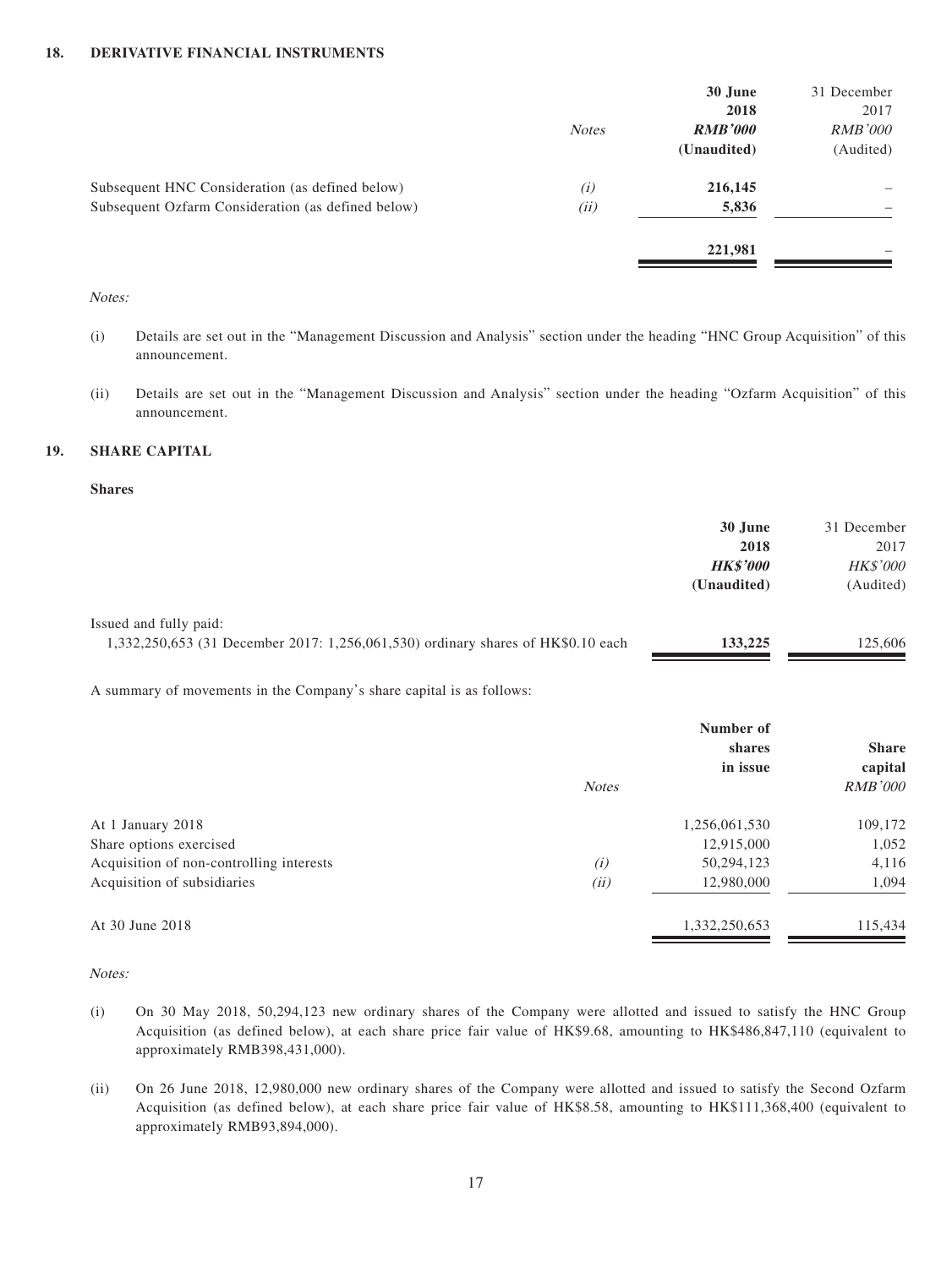#### **20. EVENTS AFTER THE REPORTING PERIOD**

Saved as disclosed elsewhere in this announcement, the Group has the following event which took place subsequent to the end of the reporting period.

Subsequent to the end of the reporting period, on 13 July 2018, the Group entered into a sale and purchase agreement with an independent third party (the "**AJM Vendor**") in relation to the acquisition of the 50% equity interest in Ausnutria Joannusmolen B.V. (formerly Joannusmolen Nutrition B.V.) ("**AJM**") for a consideration of EUR4.0 million (the "**AJM Acquisition**").

The AJM Vendor and its associates (the "**AJM Group**") was established in 1982 and is currently one of the Private Label (as defined below) customers of the Group since 2011. The principal activities of the AJM Group are the sale and marketing of nutrition products, particularly formula milk powder products and cereals under the brand name of Ekobaby and Biobim with principal markets in Europe and the PRC. The purpose of the AJM Acquisition is to facilitate the extension of the Group's sales and distribution network in Europe. The Company believes that the AJM Acquisition not only facilitates the Group's presence in Europe, but also provides an immediate and well-established platform for the Group to launch its *Kabrita* and other products in Europe.

The AJM Acquisition was completed on 13 July 2018. Since then, AJM is equally owned by the Group and the AJM Vendor, and become an associate of the Company as the management of AJM is vested with the AJM Vendor.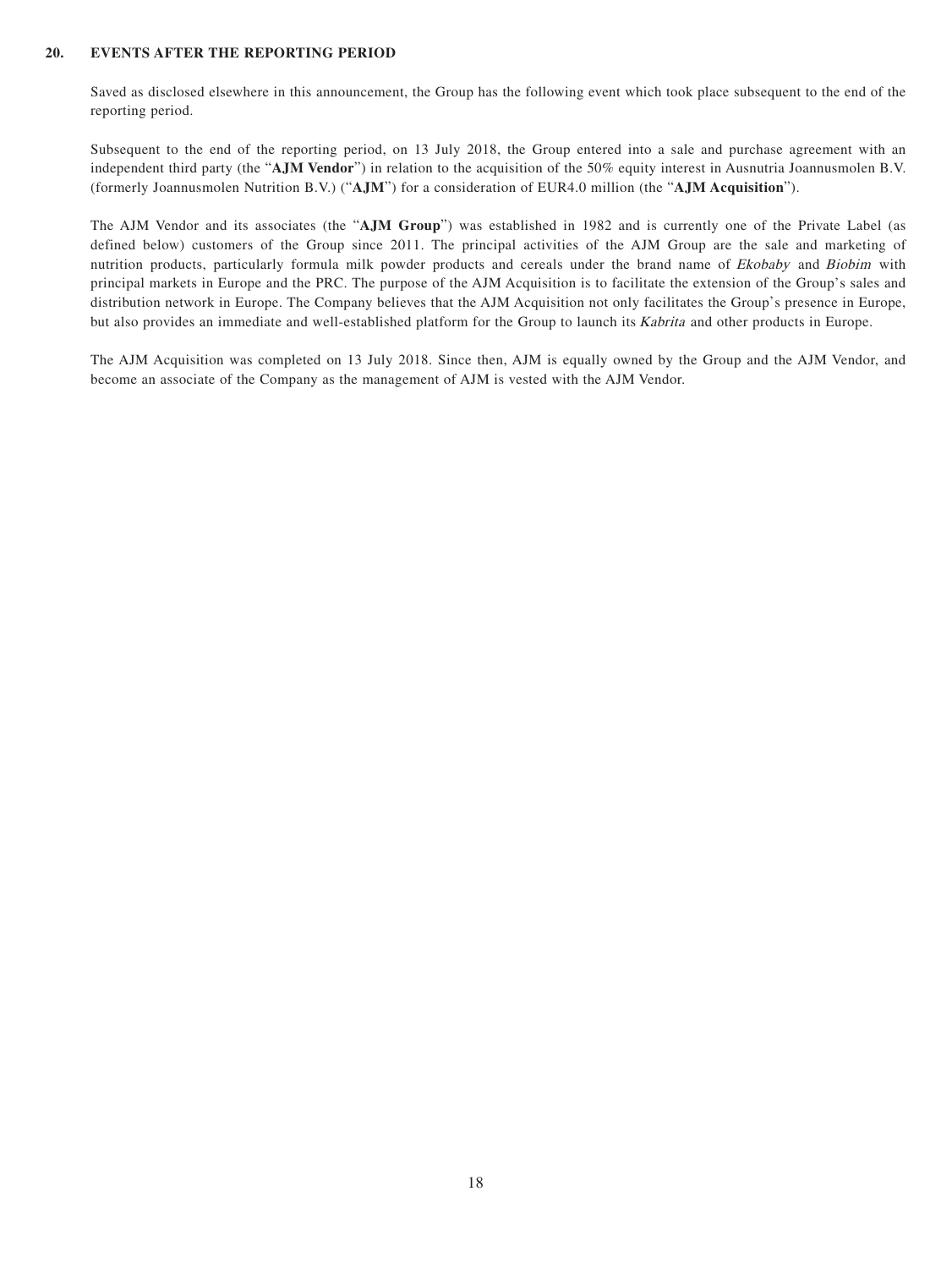#### **MANAGEMENT DISCUSSION AND ANALYSIS**

#### **BUSINESS REVIEW**

The 2018 Interim Period is the beginning of the third year of the "Golden Decade" strategic plan of the Company. During the period, the Company continued to implement its strategic plans, including (i) increasing its effort on streamlining the global supply chain on formula milk powder products with its overseas factories located in the Netherlands, Australia and New Zealand; (ii) strengthening its global sales network, particularly in the PRC for own-branded cow and goat milk infant formula products and in the overseas for own-branded goat milk formula products; (iii) streamlining the operations of the overseas nutritional business to cater for the development in the PRC market; and (iv) increasing the investment in team building and human resources, in order to accommodate the long-term vision of the Group. The above steps continue paying off in terms of operation performance, product diversification and a strengthened business chain for the Group. In addition, the Group has achieved satisfactory results in developing its global market network and enhancing consumer services during the period.

For the 2018 Interim Period, the Group recorded a revenue of RMB2,582.4 million, representing an increase of RMB879.5 million, or 51.6%, when compared with the 2017 Interim Period. The performance of the ownbranded dairy business, one of the Group's core operations, was particularly outstanding, with a recorded revenue of RMB2,076.5 million, representing an increase of RMB887.8 million, or 74.7% when compared with the 2017 Interim Period and accounted for 80.4% (2017 Interim Period: 69.8%) of the total revenue of the Group. The Group's profit attributable to ordinary equity owners of the Company increased by 113.5% to RMB327.3 million for the 2018 Interim Period. Excluding the Ozfarm One-Off Gain (as defined below) and the HNC FV Gain (as defined below) of a total of RMB61.8 million, the adjusted profit attributable to ordinary equity owners of the Company amounted to RMB265.5 million, representing an increase of RMB112.2 million, or 73.2% when compared with the 2017 Interim Period.

The dairy industry continues to be challenging during the 2018 Interim Period, in the form of tightened rules and regulations from governments, especially in the PRC, the Group's principal market. Nevertheless, the Group achieved a continuous growth in both revenue and operating results for the 2018 Interim Period. The growth was mainly driven by:

- (i) the growing market recognition of the Group's own-branded formula milk products as a result of its persistent effort in building distribution channels and delivering quality products and consumer service;
- (ii) the rising worldwide awareness for the Group's own-branded goat milk formula products Kabrita for its quality and high nutrition value;
- (iii) the increase in production capacity following the commencement of production of the two new factories in the Netherlands and the acquisition of a factory in Australia; and
- (iv) the ongoing enhancement of the Group's management and operation efficiency.

Additionally, because of the stable growth in demand for infant formula in the PRC (attributable to the steady growth in newborns), and the increasingly high industry entry barriers that result from the PRC's new regulations, the Company believes that the Group will continue to grow by leveraging on the above strategies and the stringent quality controls that have been established and implemented by the Group over the years.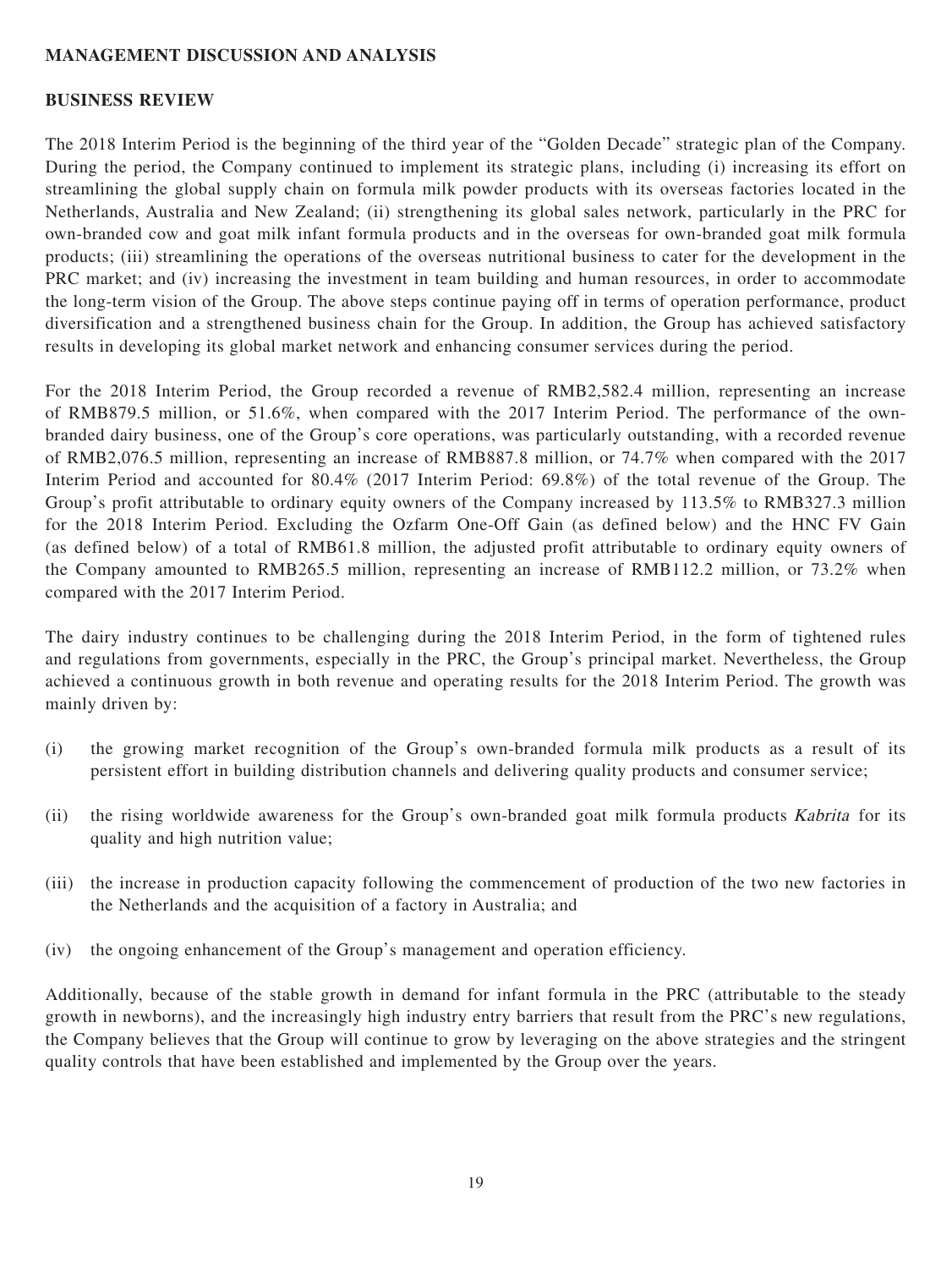#### **Formula Milk Powder Business**

## **(A) Own-branded Cow Milk Formula**

Since 2014, the Group has adopted the multi-branding strategies by establishing a number of business units (the "**BUs**") for the marketing and distribution of formula milk powder products that are produced in different formula, milk source and hence price range in order to meet the wide range of different demands from the consumers in the PRC. Each of the BUs has a unique vision and marketing strategy since their respective dates of establishment in order to effectively penetrate into the different market segments in the PRC. For the 2018 Interim Period, the formula milk powder products distributed by the Group in the PRC are mainly produced by the Group with factories located in the Netherlands, New Zealand, Australia and the PRC. The Board believes that the above strategies will facilitate the steady, long term growth of the Group.

Over the years, the Group invested billions of Renminbi for building its global upstream production facilities. The Company believes that the Group is one of the very few players in the PRC market that possesses the entire business chain with sourcing of milk supply, research and development ("**R&D**"), production facilities based in overseas and an extensive firmly-established distribution network in the PRC. The Group has gradually turned from an asset light enterprise to a group which now owns over RMB1.5 billion (31 December 2017: RMB1.5 billion) in property, plant and equipment and will have ten factories located over the globe by the end of 2018. The Company believes such strategical moves is an important milestone as it enables the Group to control the entire production process and hence to implement effective controls on the quality of the products that are produced by the Group. The Company believes effective internal control on the quality of the products is very crucial for its long term success.

For the 2018 Interim Period, sales of own-branded cow milk formula products amounted to RMB1,168.7 million, representing an increase of RMB521.3 million, or 80.5% as compared with the 2017 Interim Period.

#### **(B) Own-branded Goat Milk Formula**

The Group's goat milk infant formula is marketed under the brand name of *Kabrita*. During the 2018 Interim Period, sales of Kabrita continued to be promising. In particular, it continues to be ranked as the number one imported goat milk infant formula in the PRC, accounting for 66.6% (2017 Interim Period: 38.0%) of total imported volume.

All Kabrita products are manufactured by the production facilities of the Group in the Netherlands since their launch in 2011. The continuous success in Kabrita is mainly attributable to (i) the effective and innovative marketing strategy launched by the Group; (ii) the excellent research and product development contributed by the joint efforts of the Group and some renowned scientific institutions; (iii) the wellestablished distribution network built up by the Group over the years; (iv) the increasing market recognition of the higher nutritional value of goat milk formula and the fact that it is more easily digested than cow milk formula; (v) the well-established supply network, which enables the Group to secure all the major ingredients (particularly goat whey) for the production of  $Kabrita$ ; and (vi) the geographical location of the Group's manufacturing plants in the Netherlands, which enables ample supply of quality goat milk to support the unceasing growth of Kabrita.

For the 2018 Interim Period, sales of Kabrita in the PRC and overseas amounted to RMB796.0 million and RMB111.8 million, representing an increase of RMB346.3 million, or 77.0% and RMB20.2 million, or 22.1%, respectively, when compared with the 2017 Interim Period.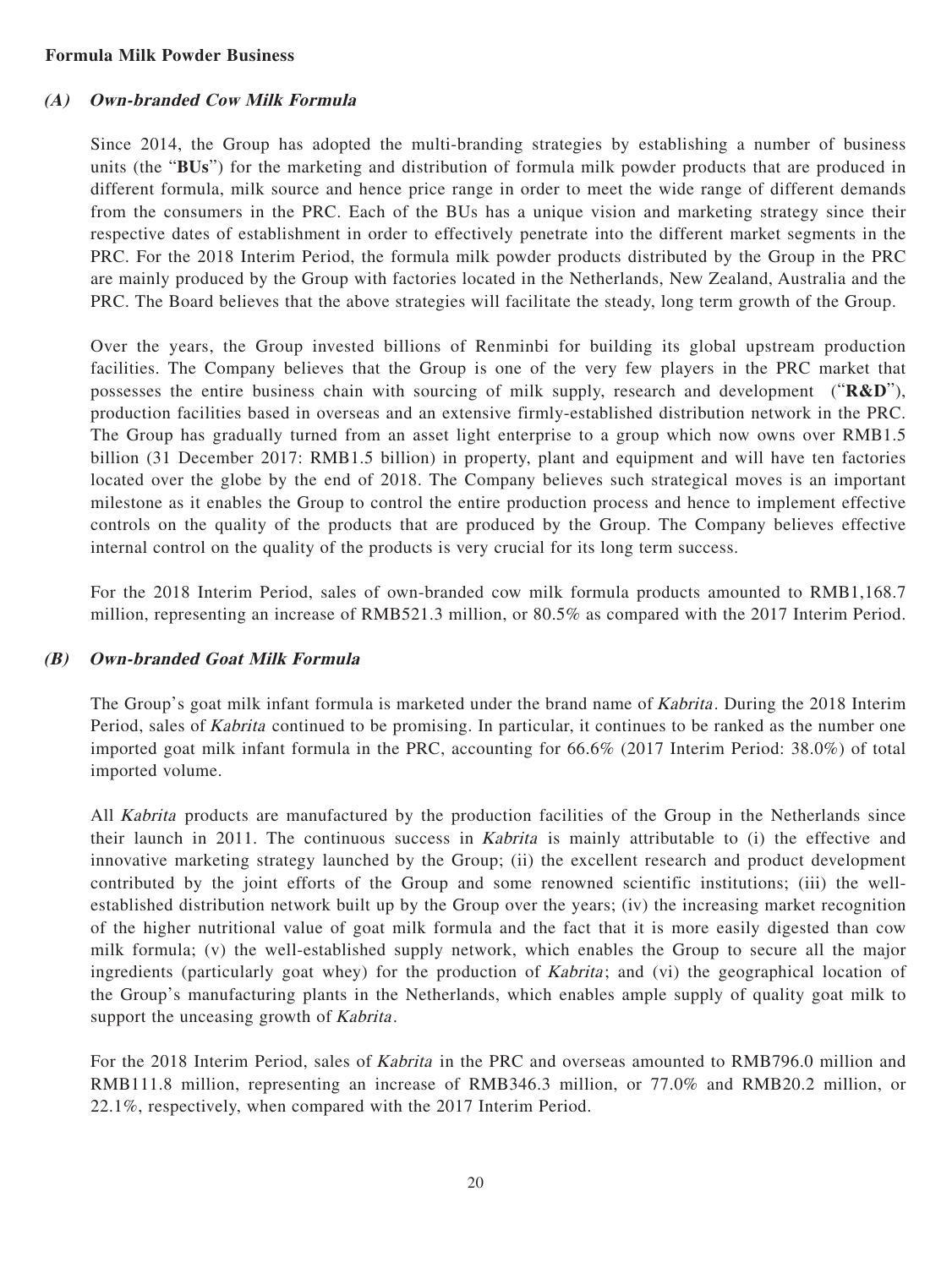The presence of *Kabrita* has expanded to sixty-six countries and regions during the 2018 Interim Period. The Group will continue to launch *Kabrita* in other countries and aim to become a global leader in goat milk infant nutrition products. This ambition will be facilitated by (i) studies and clinical trials conducted by the medical school of Peking University; (ii) clinical studies in Europe; (iii) in-house R&D in the Netherlands and North America, per the application for US Food and Drug Administration approval; and (iv) continuous development and launch of upgraded new goat milk related nutrition products. As it is anticipated that more markets will recognise the nutritional value and superior quality of Kabrita, business of the Group will expand.

In order to sustain the long term growth and development of goat milk related nutrition products, in particular Kabrita, on 28 February 2018, the Group acquired the remaining 44% equity interest in Holland Goat Milk B.V. (formerly Hyproca Goat Milk B.V.) ("**HGM**") from Farmel Holding B.V. ("**Farmel**"), an associate of the Company, and an independent party at a total consideration of EUR7.0 million (equivalent to approximately RMB53.9 million). The purpose of the acquisition is to further strengthen the control and strategic position of the Group on the supply of quality goat milk in the Netherlands. HGM was established in the Netherlands and was beneficially owned by the Group, Farmel and an independent party as to 56%, 22% and 22% respectively. The principal activity of HGM is souring goat milk, and all the goat milk consumed by the Group is provided by HGM. The acquisition was completed on 28 February 2018 and since then, HGM became a wholly-owned subsidiary of the Company.

As at 30 June 2018, HGM has entered into long term supply contracts with 55 goat milk farmers in the Netherlands and the total goat milk delivered by these farmers was approximately 70 million kilograms, representing approximately 20% of the total goat milk produced in the Netherlands, for the 2018 Interim period. Besides, the Group has also entered into sole distribution agreements with a number of reputable dairy or food factories in the Netherlands for the stable supply of certain key ingredients for the production of goat milk related nutrition products by the Group. The Company will continue to assess its leading worldwide position on the development of goat milk related nutrition products.

## **(C) Private Label**

Alongside the development of its own-branded dairy business, the Group also produces formula milk powder products for other worldwide customers on an original equipment manufacturing basis (the "**Private Label**"). For the 2018 Interim Period, sales of the Private Label business, which represented 7.4% (2017 Interim Period: 14.0%) of the total revenue of the Group, decreased by 19.5% to RMB192.0 million. The decrease in sales of the Private Label business was due mainly to a higher proportion of the production capacity and resources being allocated to serve the Group's own-branded dairy business, which recorded an increase in sales by 74.7% during the 2018 Interim Period.

Nevertheless, the Company believes that the Private Label business will continue to be an important sector in these fast-growing times of the Group. In particular, with the completion of new factories in the Netherlands at the end of 2017 and the anticipated commencement of the production of the new factories in New Zealand, the Private Label business can help maximise the operation efficiency of production facilities, achieve economies of scale while simultaneously provide a reasonable return to the Group.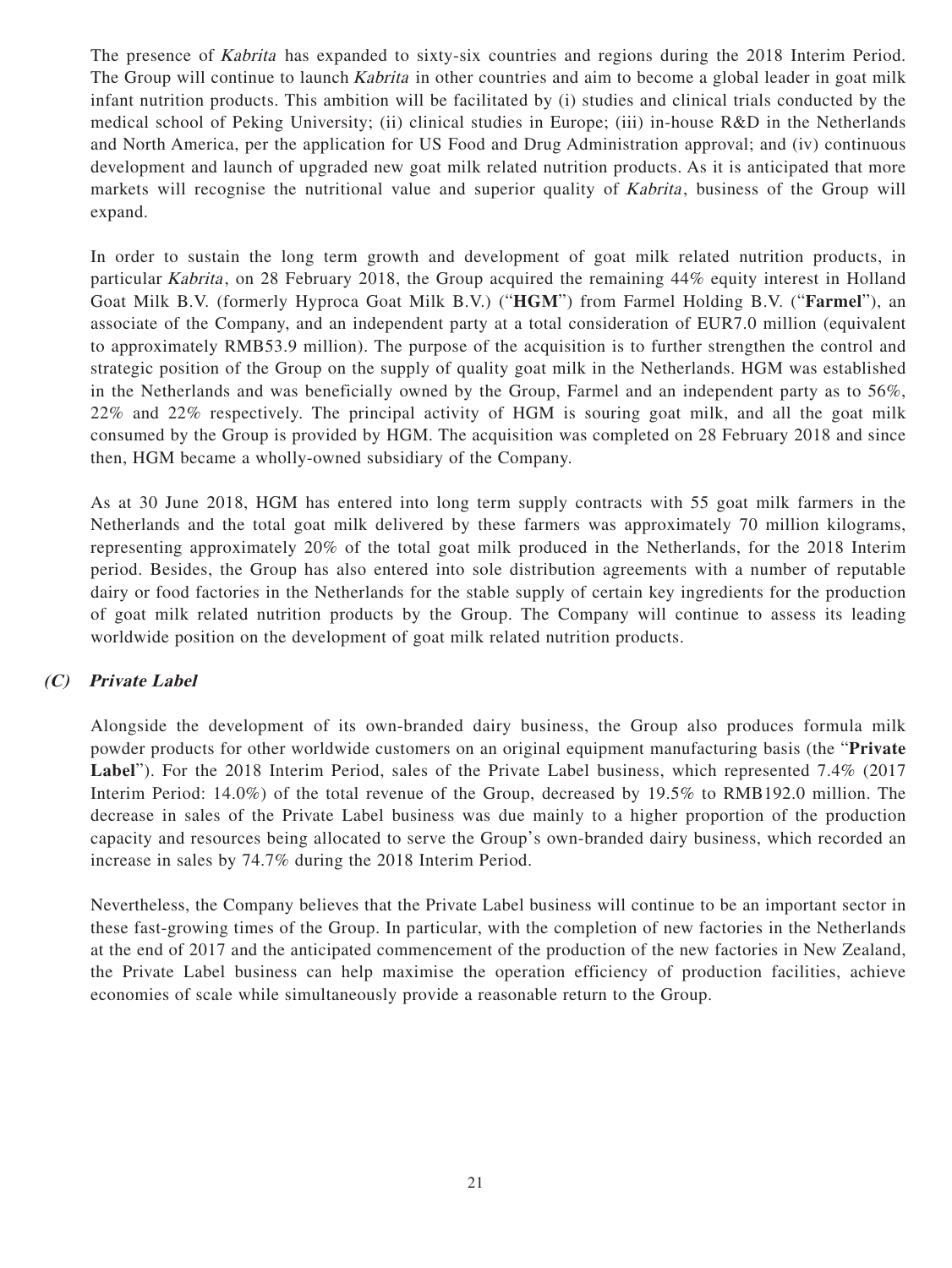#### **Nutrition Business**

The Group commenced its manufacturing, marketing and distribution of nutrition products through the acquisition of nutrition business in Australia in October 2016. It includes the development, manufacturing, packaging, and distribution of complementary medicine, nutritional and health care products, under the brand names of Nutrition Care and Brighthope. It also includes the provision of contract manufacturing services in its facilities, which are Therapeutic Goods Administration ("**TGA**") certified and located in Australia (the "**Nutrition Business**"). For the 2018 Interim Period, revenue and operating performance derived from this sector amounted to RMB52.5 million (2017 Interim Period: RMB32.6 million) and loss attributable to the Company was RMB5.6 million (2017 Interim Period: RMB6.9 million).

The Group has been actively streamlining operations of the Nutrition Business and identifying the key and potential products to be introduced into and launched in overseas markets, particularly the PRC. The Group has launched a number of nutrition products including Gut Relief in late 2016 (Nutrition Care brand), which has a beneficial effect on the gastrointestinal tract, and Soforla in late 2017, a supplement that resolves lactose intolerance in infants. Gut Relief is distributed mainly in the PRC through e-commerce platforms such as JD and Tmall, along with daigou. Soforla is distributed mainly through the Group's existing channels of formula milk powder products. Total sales of Gut Relief and Soforla during the 2018 Interim Period amounted to RMB33.3 million (2017 Interim Period: RMB3.6 million). As consumers in the PRC are becoming more health-conscious over time, the Group believes that the Nutrition Business will benefit from the increasing market demand of nutrition products by leveraging on its infrastructure and wide distribution network.

The Group plans to launch another two to three nutrition products, which mainly target to improve human digestive system, in the PRC during the second half of 2018.

In order to accommodate the vision set out by the Company, the Group has executed the following strategic steps during the 2018 Interim Period.

## **HNC Group Acquisition**

On 14 February 2018, the Group entered into a sale and purchase agreement (the "**HNC Purchase Agreement**") in relation to the acquisition of the remaining 15% equity interest (the "**HNC Shares**") in Hyproca Nutrition (Hongkong) Company Limited and HNC (collectively, the "**HNC Group**") (the "**HNC Group Acquisition**"). The HNC Group is principally engaged in the marketing and distribution of goat milk nutrition products, in particular under the brand name of Kabrita, in Hong Kong, Macau, and Mainland China. Pursuant to the HNC Purchase Agreement, the Group has conditionally agreed to acquire and the vendors (the "**HNC Group Vendors**"), who are all existing employees of the HNC Group, have conditionally agreed to sell the HNC Shares at a consideration based on 15% of 8.5 times the audited consolidated net profit of the HNC Group for the year ended 31 December 2017 (the "**Upfront HNC Consideration**"). The consideration is subject to certain adjustments, based on the financial performance for the HNC Group for the three years ending 31 December 2018, 2019, and 2020 (the "**Subsequent HNC Consideration**"). Both the Upfront HNC Consideration and the Subsequent HNC Consideration will be settled by the issue and allotment of Shares. In any case, the total consideration of the HNC Group Acquisition is capped at 80,174,000 Shares which is calculated at a maximum consideration amount of HK\$400,870,000 at a price of HK\$5.0 per Share pursuant to the HNC Purchase Agreement.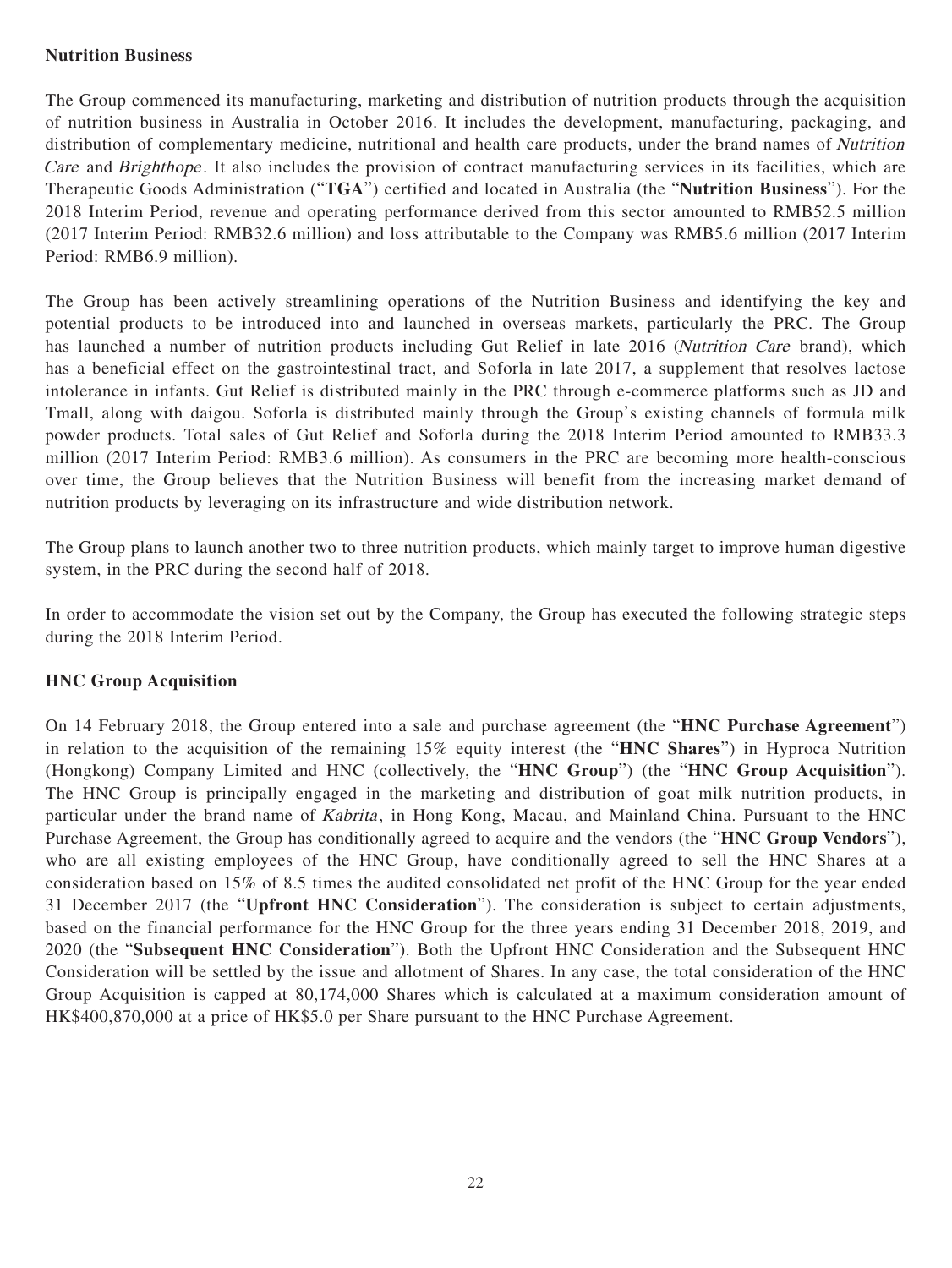As two of the beneficial owners of the HNC Group are connected persons of the Company by virtue of Rule 14.A.07(1) of the Listing Rules, the entering into the HNC Purchase Agreement and the transactions contemplated thereunder constituted connection transactions for the Company, a circular regarding the HNC Group Acquisition was despatched to the shareholders of the Company (the "**Shareholders**") by the Company on 12 April 2018.

As the audited consolidated net profit of the HNC Group for the year ended 31 December 2017 amounted to approximately HK\$197.2 million, a total of 50,294,123 Shares were issued and allotted to the HNC Group Vendors to settle the Upfront HNC Consideration. The Subsequent HNC Consideration (if any) is therefore limited to 29,879,877 Shares accordingly and is to be paid out no later than twentieth business days following the date of the announcement of the Company's annual results for the year ending 31 December 2020 pursuant to the HNC Purchase Agreement.

For the 2018 Interim Period, the turnover and profit after tax of the HNC Group continue to be promising and amounted to RMB814.6 million (2017 Interim Period: RMB454.6 million) and RMB126.9 million (2017 Interim Period: RMB81.3 million), respectively.

The HNC Group Acquisition was approved by the Shareholders at the extraordinary general meeting of the Company on 11 May 2018 and was completed on 30 May 2018. Since then, the HNC Group became a whollyowned subsidiary of the Company. The Subsequent HNC Consideration is classified as financial instrument and is measured at fair value through profit or loss. The gain arising from the change in fair value between the date of completion of the HNC Group Acquisition and the reporting date of RMB26.8 million (the "**HNC FV Gain**") was included as "other income and gains" in the consolidated statement of profit or loss.

With the increasing recognition of the quality and high nutritional value of goat milk infant formula, *Kabrita* has progressed significantly and become a major engine for the Group's business growth. Furthermore, the market share of Kabrita has been ranked as the number one imported goat milk infant formula in the PRC for four consecutive years since 2014. The Company is of the view that Kabrita will continue to grow steadily and contribute positively to the Group.

The Company believes that the HNC Group Acquisition will enable the Group to further enhance its operating results and fully benefit from 100% of the cash flow and profits of the HNC Group. It will enable the Group to further increase its stake in the HNC Group, the operations of which the Group is familiar with through its existing 85% equity interest therein. Finally, it will facilitate better implementation of the operating philosophies and strategies of the Company into the HNC Group for the vision of building *Kabrita* to be ranked as the global number one brand of goat milk infant formula, create better synergy with the Group as a whole, and hence improve the operational efficiency.

Further details regarding the HNC Group Acquisition are set out in the announcement and circular of the Company dated 14 February 2018 and 12 April 2018, respectively.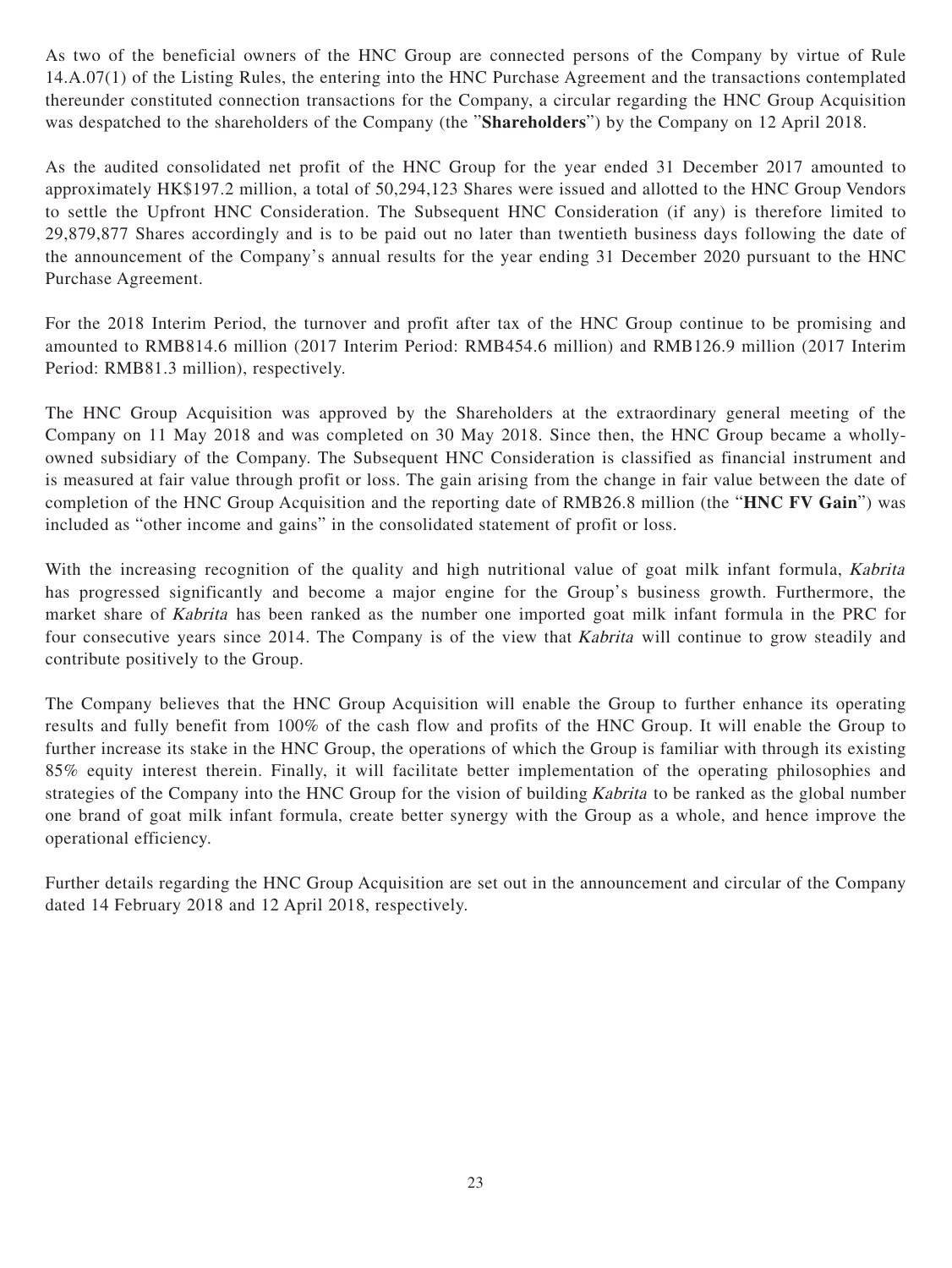## **Ozfarm Acquisition**

Ozfarm was founded in 1998 in Australia and is principally engaged in the infant formula and nutrition business, operates on formula milk products for infant, children, pregnant mothers and elderlies under its own brand name Oz Farm<sup>®</sup>.

In July 2017, the Group completed the acquisition of certain of the existing shares in Ozfarm from two independent parties (the "**Ozfarm Vendors**") and the subscription for certain of the new shares in Ozfarm which, in aggregate, represent 50% of the enlarged share capital of Ozfarm (the "**First Ozfarm Acquisition**") for a total cash consideration of AUD11.0 million (equivalent to RMB56.4 million). Since then, Ozfarm is equally owned by the Group and the Ozfarm Vendors, and became a joint venture of the Company.

On 1 June 2018, the Group entered into a share purchase deed with the Ozfarm Vendors, pursuant to which the Group agreed to purchase and the Ozfarm Vendors agreed to sell the remaining 50% interest in Ozfarm at a consideration of HK\$129.8 million (equivalent to approximately AUD21.8 million), by the issue and allotment of 12,980,000 Shares at a share price of HK\$10.0 each by the Company to the Ozfarm Vendors, (the "**Upfront Ozfarm Consideration**"). Pursuant to the share purchase deed, the consideration is subject to an adjustment, to be determined based on the financial performance of Ozfarm for the two years ending 31 December 2020 and 2021 (the "**Subsequent Ozfarm Consideration**") (the "**Second Ozfarm Acquisition**"). In any case, the total consideration of the Second Ozfarm Acquisition shall not exceed AUD80.0 million. The Upfront Ozfarm Consideration was settled by the issue and allotment of 12,980,000 Shares to the Ozfarm Vendors. The Subsequent Ozfarm Consideration, if any, will be settled by cash or by the issue and allotment of the Shares (or any combination) at the discretion of the Group.

For the year ended 31 December 2017 and the period ended 28 June 2018 (being the date immediately prior to completion of the Second Ozfarm Acquisition), the share of profit of Ozfarm by the Group amounted to RMB0.9 million and RMB1.0 million, respectively.

In accordance with IFRS 3, the Group's previously held equity interest in Ozfarm shall be remeasured at its acquisition-date fair value and the resulting gain or loss be recognised in profit or loss. The gain arising from the re-measurement of the initial 50% equity interest in Ozfarm for the 2018 Interim Period of RMB35.0 million (the "**Ozfarm One-Off Gain**") was included as "other income and gains" in the consolidated statement of profit or loss.

The Board is of the view that Ozfarm will continue to grow steadily and positively contribute to the Group based on (i) the rapid growth in the nutrition product market in and outside the PRC; (ii) Ozfarm owns the number one maternal women's milk powder brand in Australia; and (iii) Ozfarm has obtained the registration of its infant formula with the Chinese Food and Drug Administration ("**CFDA**").

As such, the Board considers the Second Ozfarm Acquisition, which in turn made Ozfarm become a wholly-owned subsidiary of the Company, will (i) enable the Group to own 100% of the brands and products of Ozfarm for better allocation of internal resources of the Group; (ii) enable the Group to further expand and develop its markets in Australia, the PRC and overseas by taking advantage of the reputation of Ozfarm; (iii) facilitate the perfection of the Group's current product range offered; and (iv) create better synergy with the Group as a whole, and hence improve the operational efficiency.

The Second Ozfarm Acquisition was completed on 29 June 2018 and since then, Ozfarm became a wholly-owned subsidiary of the Company.

Further details regarding the Second Ozfarm Acquisition are set out in the announcement of the Company dated 1 June 2018.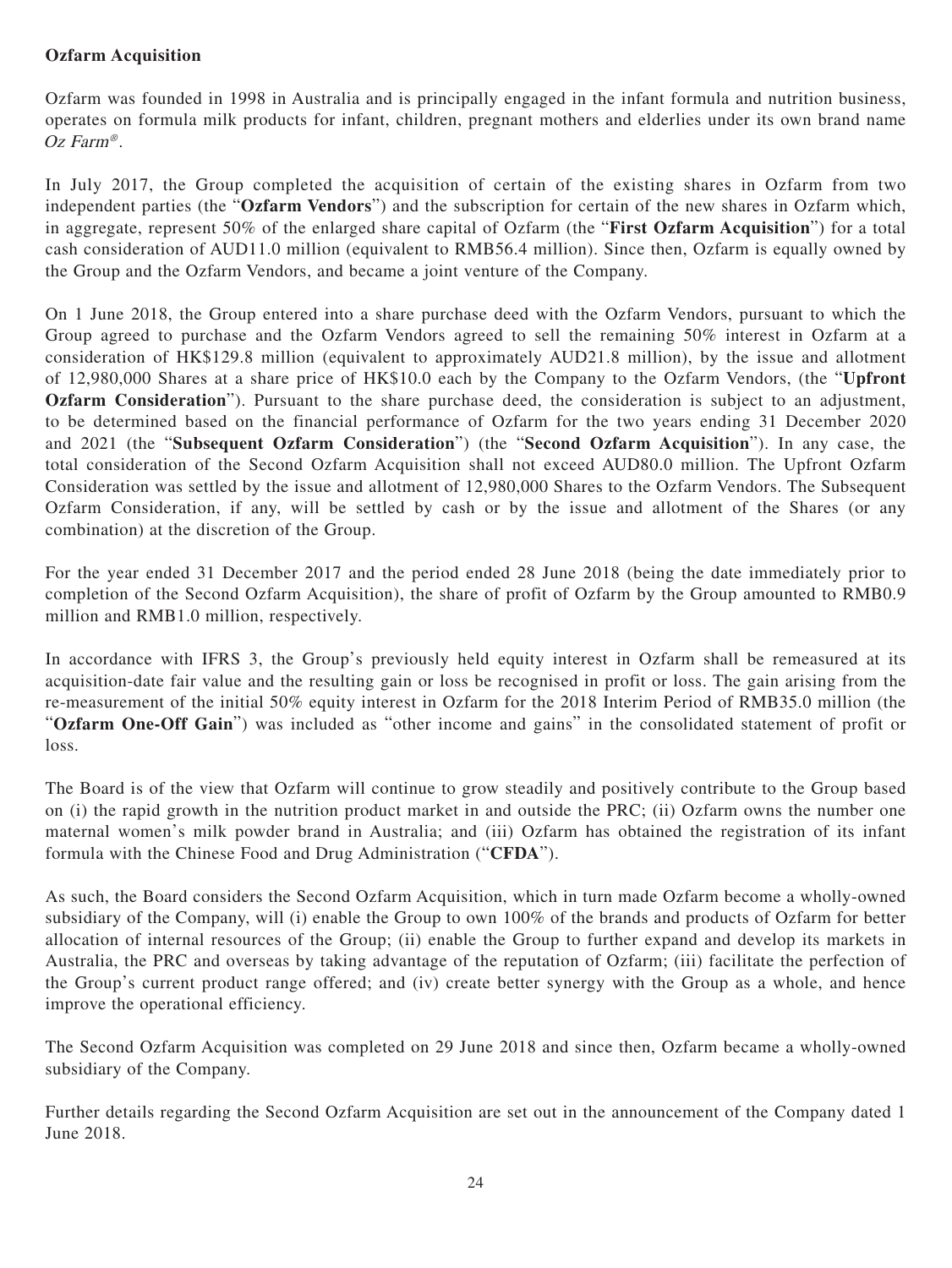## **Building the Group's Headquarter in the PRC**

In 2017, the Group, through the HQ Development Company, purchased the HQ Land at a total consideration of RMB139.0 million principally for the construction of the future headquarters for the Group. Their areas measure 34,424 square meters (the "**Land A**") and 6,922 square meters (the "**Land B**"), and are located in Changsha city, the PRC.

On 12 February 2018, in order to facilitate the development of the HQ Land, the Group entered into an agreement with the HQ Land Development Partner for the investment in the HQ Development Company. Pursuant to the agreement, the HQ Land Development Partner will contribute RMB100.0 million immediately after entering into the agreement. After the capital injection made by HQ Land Development Partner on 25 May 2018, HQ Development Company is owned by the Group and the HQ Land Development Partner as to 51% and 49%, respectively. Further, except for the bank account which is jointly controlled by the Group and the HQ Land Development Partner, the HQ Land Development Partner will be responsible for the future management, daily operations, funding, and financing arrangements of the HQ Development Company. In return, the Group will be entitled to two office building blocks on the HQ Land. The buildings specifications are already agreed upon, with 40,000 square meters of floor area and 400 car parking spaces. Pursuant to the agreement, the office buildings have to be completed within thirty months from the date when all of the land use rights have been obtained by the Group. In February and May 2018, the Group obtained the land use rights for the Land A and the Land B, respectively, and the development of the HQ Land has already been commenced since July 2018. The construction of the headquarter is expected to be completed in late 2020.

As a result of the above arrangement, the Group's interest in the HQ Development Company was reduced from 100% to 51% and the Group's investment for the headquarters was limited to the initial land costs. As the management and daily operations of the HQ Development Company are vested with the HQ Land Development Partner, the HQ Development Company is accounted for as an associate of the Company.

## **INDUSTRY OVERVIEW**

According to the National Bureau of Statistics of the PRC, the number of newborns in the PRC in 2017 was 17.2 million. The Company believes that the number of newborn in the PRC will continue to increase, as a result of the relaxation of the one-child policy as well as the increasing household income in the PRC which enable more families to consider a second child, and hence the demand for infant formula milk powder products will continue to increase in the future.

Currently, there are about 107 and 98 infant formula blending and packaging factories in the PRC and overseas, respectively, which are registered with the Certification and Accreditation Administration of the PRC (the "**CNCA**"). In 2016, the CFDA issued the Administrative Measures for the Registration of Formulas for Infant Milk Formula Powder(《嬰幼兒配方乳粉產品配方註冊管理辦法》)whereby each registered infant formula blending and packaging factory with the CNCA is allowed to register no more than three series (equivalent to nine formulas) subject to the fulfillment of respective requirements, with effect from 1 January 2018. As of the date of this announcement, there are a total of 390 series and 1,156 formulas duly approved by the CFDA.

The high industry entry barriers as a result of the raising industry regulatory standards implemented by the PRC government are expected to provide a more healthy growth in the industry in the long run, which will be beneficial to and in the interest of those industry participants who possess strong R&D and production capability.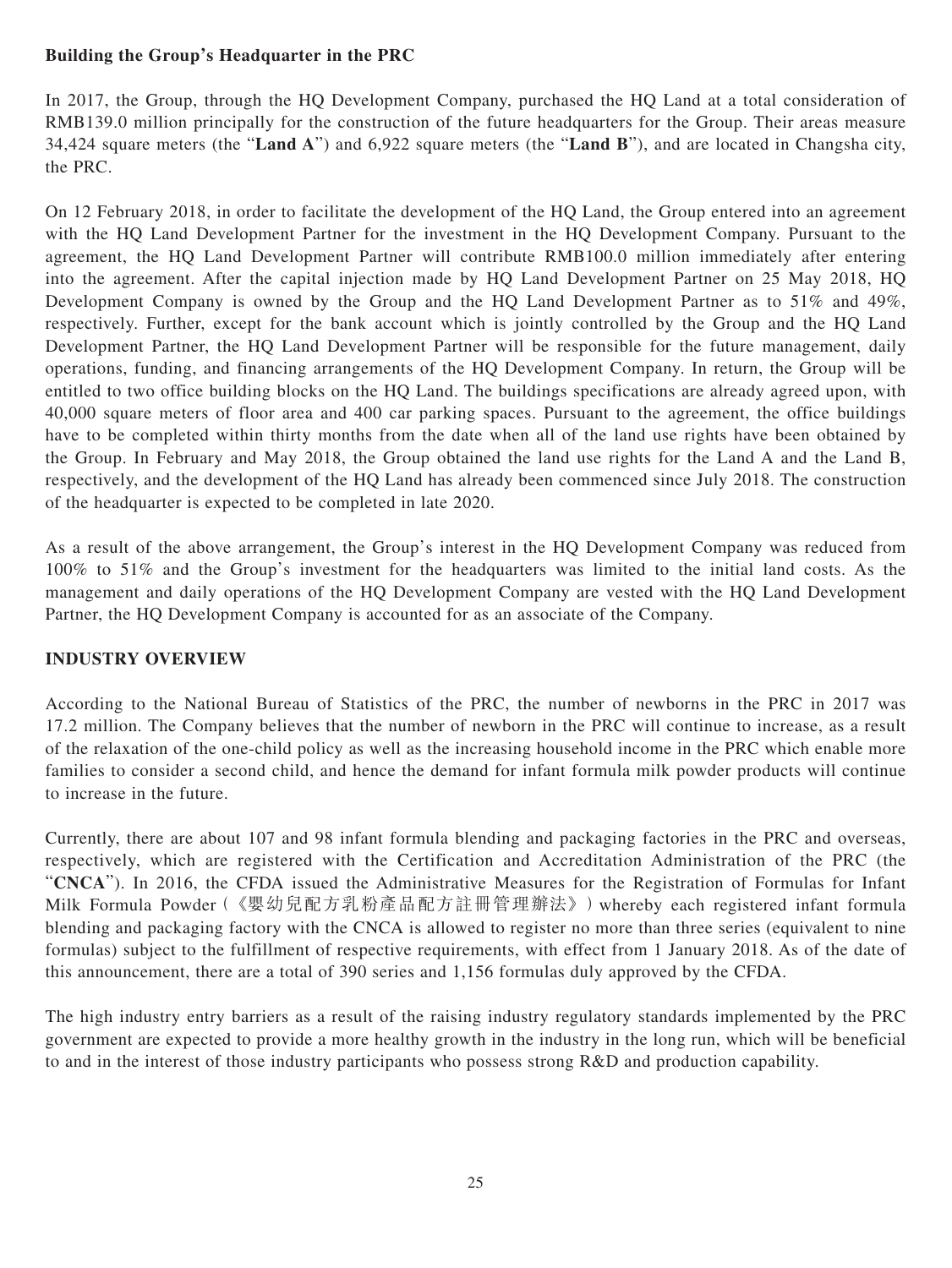## **OUTLOOK**

On 4 April 2018, CITIC Agri Fund Management Co., Ltd(中信農業產業基金管理有限公司)(the "**Subscriber**") entered into a subscription agreement (the "**Subscription Agreement**") with the Company to subscribe an aggregate of 249,000,000 Shares (the "**Subscription Shares**") at the subscription price of HK\$5.18 per Subscription Share (the "**Subscription**"). The Subscription Shares represents 18.69% of the total number of issued Shares as at 30 June 2018. The gross proceeds of the Subscription will be HK\$1,289,820,000 and the Company intends to apply the majority of the net proceeds for the repayment of bank loans and future investments.

Furthermore, on 4 April 2018, the Board is notified by Center Laboratories, Inc. that on the same date, the Subscriber entered into a sale and purchase agreement with Center Laboratories, Inc. and its non-wholly-owned subsidiaries, BioEngine Capital Inc. and BioEngine Technology Development Inc. to purchase 130,000,000 Shares at a total consideration of HK\$673,400,000 (i.e. HK\$5.18 per Share). Pursuant to the sale and purchase agreement, completion of such transfer is conditional upon completion of the Subscription.

Upon completion of the Subscription and transfer, the Subscriber will be interested in 379,000,000 Shares, representing 23.97% of the then issued Shares. The Subscriber will become a substantial Shareholder and the single largest Shareholder thereafter.

On 22 June 2018, the Company received a letter from the Stock Exchange notifying the Company that its decision to deem the Subscriber a connected person of the Company pursuant to Rule 14A.19 and 14A.20 of the Listing Rules. As such, the Subscription constitutes a connected transaction and is subject to the reporting, announcement, circular and independent shareholders' approval requirements under Chapter 14A of the Listing Rules. Therefore, other than fulfillment of the conditions set out in the Subscription Agreement, the Subscription is also subject to approval from the Shareholders who are not interested or involved in the Subscription Agreement and the transactions contemplated thereunder at an extraordinary general meeting to be convened by the Company.

As at 30 June 2018, the Company has been informed by the Subscriber that it has substantially completed its due diligence review of the Group's business, affairs, operations and financial positions, and is not aware of material adverse conditions that will affect the Subscription, the Subscriber will next start its internal and external approval processes according to established procedures. Details of the Subscription and its status are set out in the announcements of the Company dated 6 April 2018 and 3 July 2018.

The Subscriber is a professional investment institution jointly established by CITIC Agriculture Investment Co. Ltd(中信現代農業投資股份有限公司), a wholly-owned subsidiary of CITIC Group Corporation Ltd., and a number of companies established in the PRC. The Subscriber has a large state-owned conglomerate established in the PRC as its shareholder and is principally engaged in investment in agricultural biotechnology and branded consumer products sectors, it is also committed to improve the long-term interests of the shareholders of its invested companies.

The Board considers the Subscription will enlarge its shareholder base and significantly strengthen the shareholder profile of the Company by introducing a reputable investor, namely, the Subscriber. It is expected that the Company will be benefited from the investment opportunities available to CITIC Group Corporation Ltd., which is a largest state-owned conglomerate established in the PRC, after the Subscriber becoming the Shareholders. The Board also considers the Subscription offers a good opportunity to raise additional funds to strengthen the financial position and broaden the capital base of the Group so as to facilitate its future development.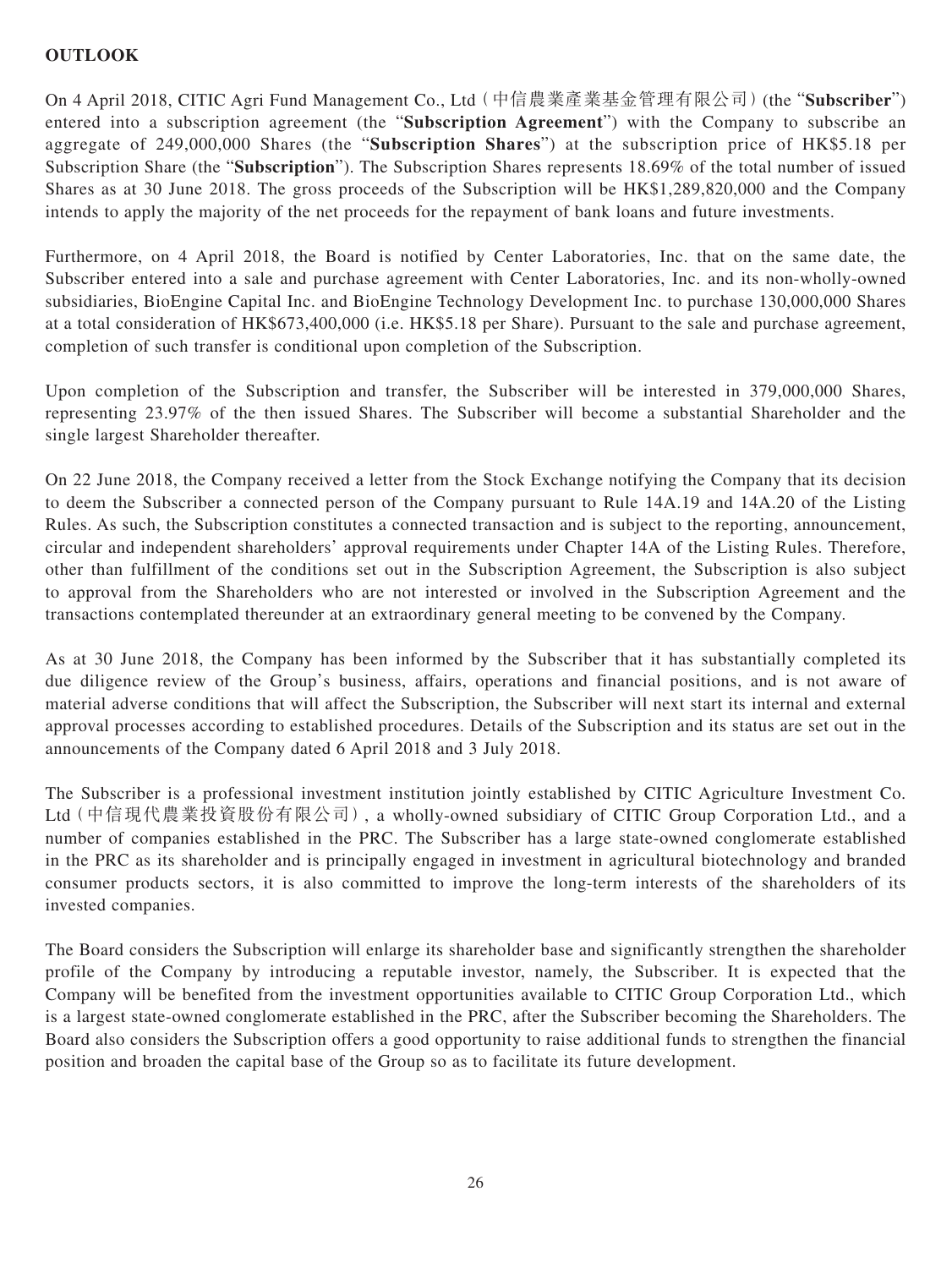Besides, subsequent to the end of the reporting period and on 13 July 2018, the Group completed the acquisition of 50% equity interest in AJM and AJM become an associate of the Company since then. Further details regarding the AJM acquisition are set out in note 20 to the interim condensed consolidated financial statements of this announcement.

Apart from the above, the Company will endeavor to continue (i) completing the filing of the new factory registration in New Zealand with the CNCA; (ii) completing the construction of the new factory in Changsha, the PRC as well as the filing of the respective registrations; and (iii) ramping up the productivity of the two factories in the Netherlands which have commenced operations in the beginning of this year, in order to meet the continuous growth in demand of the products that are produced by the Group.

#### **FINANCIAL REVIEW**

## **Analysis on Condensed Consolidated Statement of Profit or Loss and Other Comprehensive Income**

#### **Revenue**

| 2018<br><b>RMB'M</b><br><b>Notes</b><br>(Unaudited) | 2017<br>RMB'M<br>(Unaudited)                                                                                               | Change                                                         |
|-----------------------------------------------------|----------------------------------------------------------------------------------------------------------------------------|----------------------------------------------------------------|
|                                                     |                                                                                                                            | $\%$                                                           |
|                                                     |                                                                                                                            |                                                                |
|                                                     |                                                                                                                            | 77.0                                                           |
| 111.8                                               | 91.6                                                                                                                       | 22.1                                                           |
|                                                     |                                                                                                                            | 67.7                                                           |
| 1,168.7                                             | 647.4                                                                                                                      | 80.5                                                           |
|                                                     |                                                                                                                            | 74.7                                                           |
|                                                     |                                                                                                                            | (19.5)                                                         |
|                                                     |                                                                                                                            | (25.6)                                                         |
|                                                     |                                                                                                                            | 11.9                                                           |
| 88.7                                                | 48.8                                                                                                                       | 81.8                                                           |
|                                                     |                                                                                                                            | 51.5                                                           |
| 52.5                                                | 32.6                                                                                                                       | 61.0                                                           |
| 2,582.4                                             | 1,702.9                                                                                                                    | 51.6                                                           |
|                                                     | 796.0<br>(i)<br>(i)<br>907.8<br>(i)<br>2,076.5<br>192.0<br>(ii)<br>(iii)<br>88.9<br>83.8<br>(iv)<br>(V)<br>2,529.9<br>(vi) | 449.7<br>541.3<br>1,188.7<br>238.4<br>119.5<br>74.9<br>1,670.3 |

Notes:

- (i) Representing the sale of own-branded cow milk formula products in the PRC and Kabrita in the PRC, Europe, Russia and the Commonwealth of Independent States, the United States, Canada, the Middle East countries, South Africa, etc.
- (ii) Representing the sale of formula milk powder products (including infant formula) under the customers' own brands in the Netherlands and other overseas countries, such as the PRC, other European countries, America, the Middle East and other Asian countries.
- (iii) Representing the sale of semi-finished and finished cow and goat milk powder to the customers worldwide.
- (iv) Representing the sale of butter which is a by-product produced during the milk treatment process.
- (v) Representing mainly the processing of condensed milk and the trading of fresh, liquid milk and other formula milk products ingredients, etc.
- (vi) Representing the sale of nutrition products in the PRC, Australia and New Zealand which are mainly produced in Australia.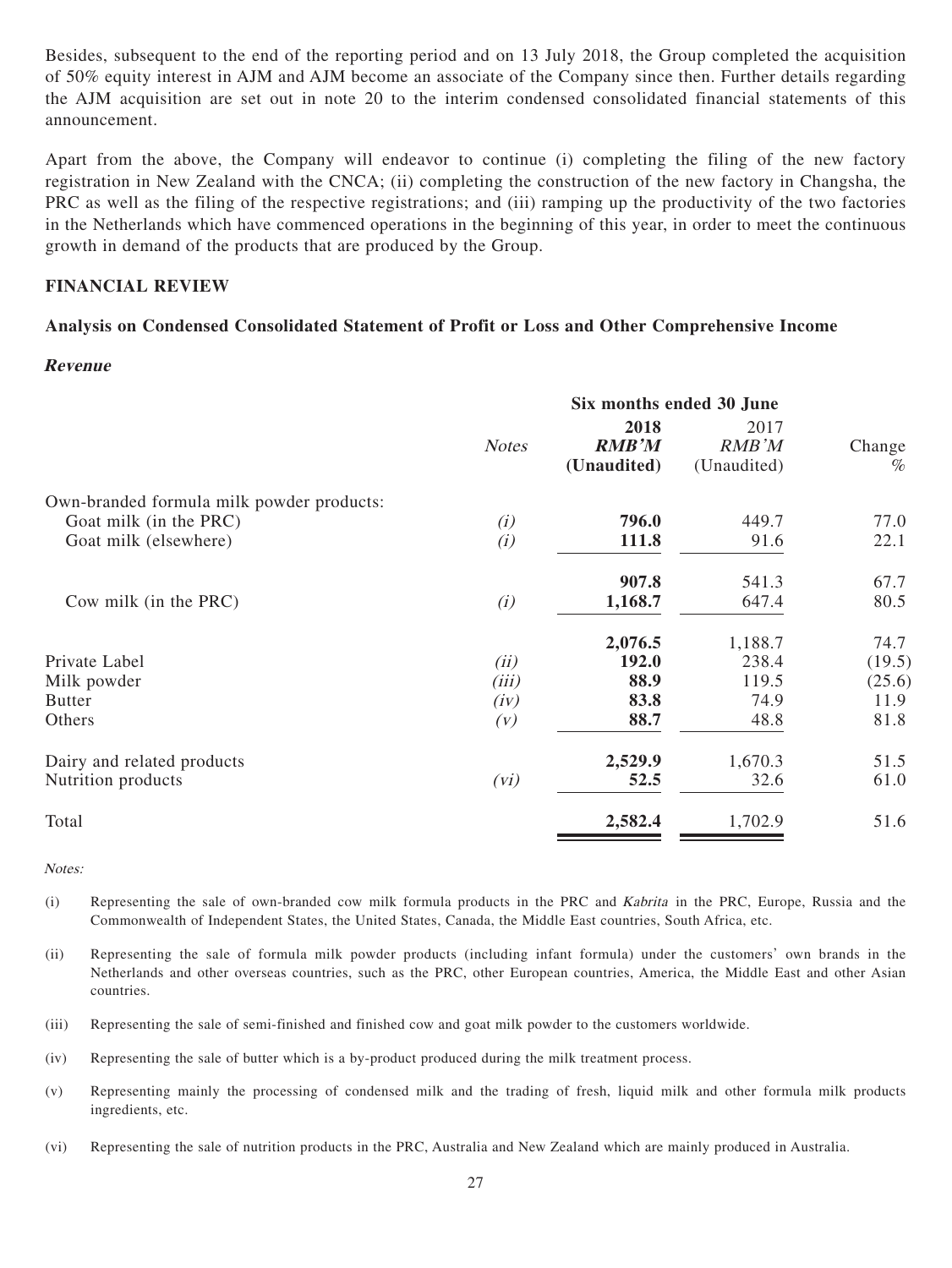For the 2018 Interim Period, the Group recorded revenue of RMB2,582.4 million, representing an increase of RMB879.5 million, or 51.6%, from RMB1,702.9 million for the 2017 Interim Period. Despite the competition of the formula milk powder products market in the PRC continued to be intense during the 2018 Interim Period, revenue of the Group continued to increase and this was mainly attributable to the continuous increase in the sales of own-branded dairy business which has been driven by the clear brand positioning and the effective marketing strategies adopted by the Group.

#### **Gross profit and gross profit margin**

|                                           | Six months ended 30 June |             | Six months ended 30 June |             |
|-------------------------------------------|--------------------------|-------------|--------------------------|-------------|
|                                           | 2018                     | 2017        | 2018                     | 2017        |
|                                           | <b>RMB'M</b>             | RMB'M       | %                        | %           |
|                                           | (Unaudited)              | (Unaudited) | (Unaudited)              | (Unaudited) |
| Own-branded formula milk powder products: |                          |             |                          |             |
| Goat milk                                 | 496.2                    | 300.1       | 54.7                     | 55.4        |
| Cow milk                                  | 631.2                    | 331.6       | 54.0                     | 51.2        |
|                                           | 1,127.4                  | 631.7       | 54.3                     | 53.1        |
| Others                                    | 82.0                     | 66.0        | 18.1                     | 13.7        |
| Dairy and related products                | 1,209.4                  | 697.7       | 47.8                     | 41.8        |
| Nutrition products                        | 31.7                     | 17.9        | 60.4                     | 54.9        |
|                                           | 1,241.1                  | 715.6       | 48.1                     | 42.0        |
| Less: provision for inventories           | (43.5)                   | (2.6)       | (1.7)                    | (0.1)       |
| Total                                     | 1,197.6                  | 713.0       | 46.4                     | 41.9        |

The Group's gross profit for the 2018 Interim Period was RMB1,197.6 million, representing an increase of RMB484.6 million, or 68.0%, when compared with the 2017 Interim Period. The increase in the gross profit margin of the Group from 41.9% for the 2017 Interim Period to 46.4% for the 2018 Interim Period was mainly attributable to the proportionate increase in the sales of the higher profit margin own-branded dairy business as compared with the other business sectors. Overall contribution to revenue by the own-branded dairy business increased to 80.4% during the 2018 Interim Period (2017 Interim Period: 69.8%).

#### **Other income and gains**

Other income and gains mainly represented (i) the Ozfarm One-Off Gain of RMB35.0 million (2017 Interim Period: Nil); (ii) the HNC FV Gain of RMB26.8 million (2017 Interim Period: Nil); (iii) incentive granted from the PRC government of RMB12.5 million (2017 Interim Period: RMB3.0 million); and (iv) interest income from the Group's deposits with banks of RMB12.9 million (2017 Interim Period: RMB16.0 million).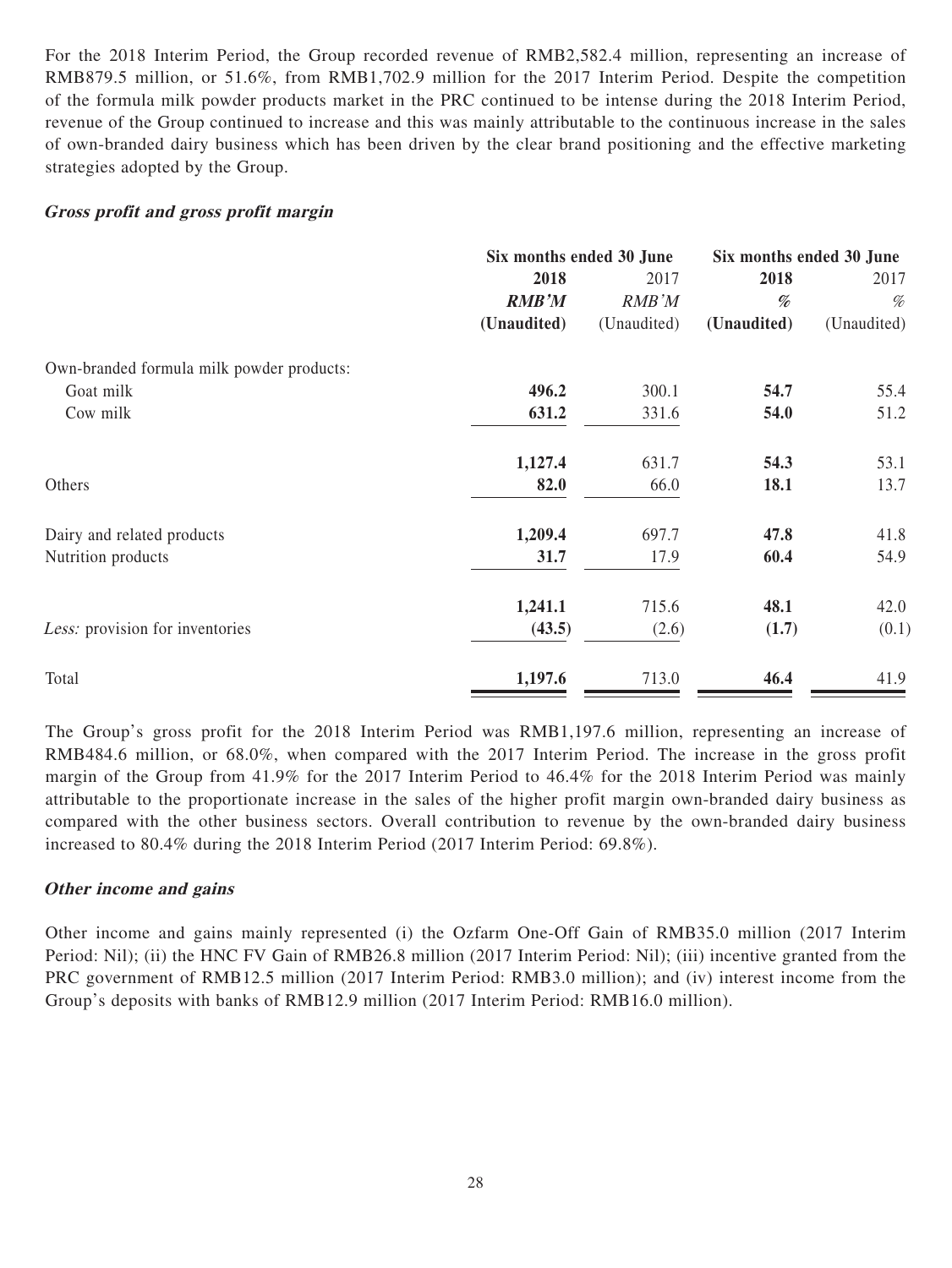#### **Selling and distribution expenses**

Selling and distribution expenses, which mainly comprised advertising and promotion expenses, exhibition and trade show expenses, salaries and travelling costs of the sales and marketing staff and delivery costs, represented 27.0% (2017 Interim Period: 21.8%) of the revenue for the 2018 Interim Period. The increase in the selling and distribution expenses to revenue ratio was mainly due to (i) the increase in air-freight charges of approximately RMB53.1 million in order to shorten the delivery time of the products and to meet the market demand of the Group's own-branded products in the PRC; and (ii) the proportionate increase in the sales of the higher profit margin own-branded business which incurred on average a higher selling and distribution expenses to revenue ratio when compared with other sectors. Excluding the impact of the additional air-freight charges incurred, the selling and distribution expenses to revenue ratio for the 2018 Interim Period was 24.9% (2017 Interim Period: 21.2%).

## **Administrative expenses**

Administrative expenses mainly comprised staff costs (including the non-cash equity-settled share option expense of RMB1.4 million (2017 Interim Period: RMB4.0 million)), travelling expenses, auditors' remuneration, professional fees, depreciation and R&D costs. The increase in administrative expenses was primarily attributed to the continuous increase in the scale of operations of the Group.

The administrative expenses accounted for 6.9% (2017 Interim Period: 7.5%) of the revenue of the Group for the 2018 Interim Period.

## **Other expenses**

Other expenses for the 2018 Interim Period mainly comprised (i) compensation to a customer in relation to the termination of a sales contract of RMB8.5 million (2017 Interim Period: Nil); (ii) the loss on fair value change of derivative financial instrument in relation to a call option granted by the Ozfarm Vendors upon completion of the First Ozfarm Acquisition of RMB3.1 million (2017 Interim Period: Nil) (such call option is lapsed upon completion of the Second Ozfarm Acquisition); and (iii) legal and professional fees incurred for the various acquisition projects of RMB1.8 million (2017 Interim Period: RMB0.7 million).

#### **Finance costs**

The finance costs of the Group for the 2018 Interim Period amounted to RMB21.7 million (2017 Interim Period: RMB9.0 million), representing mainly the interest on bank loans and other borrowings raised principally for the financing of the upstream capital expenditures of the Group, particularly in the Netherlands.

The increase in finance costs was mainly attributable to the cessation of capitalisation of loan interest upon completion of the construction of the new factories in the Netherlands at the end of 2017.

## **Share of profit of a joint venture**

Balance represented the share of profit of Ozfarm, which was acquired by the Group in July 2017. Ozfarm is principally engaged in the sale and marketing of nutrition products, particularly formula milk powder products for infants, children, pregnant mothers, and elderlies in Australia, Singapore and the PRC under its own brand name Oz Farm, and the marketing and export of other dairy, health care, and miscellaneous food products, such as honey.

Ozfarm became a wholly-owned subsidiary of the Company on 29 June 2018. Further details regarding the Second Ozfarm Acquisition are set out in the "Management Discussion and Analysis" section of this announcement.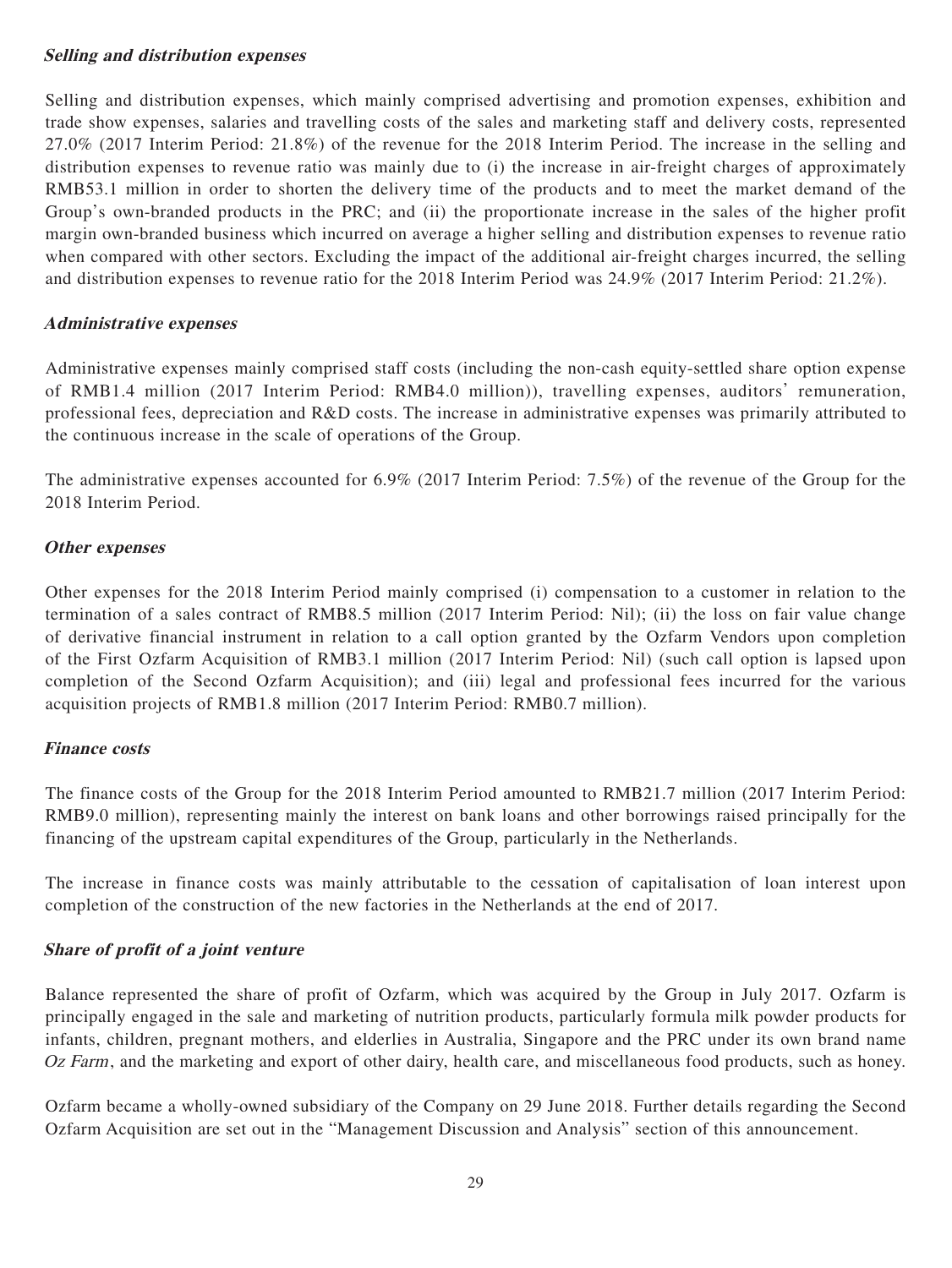## **Share of profits of associates**

Balance mainly represented the share of profits of Farmel and its subsidiaries (the "**Farmel Group**") for the 2018 Interim Period. The Farmel Group is principally engaged in the collection and trading of milk in Europe. The purpose for the investment in the Farmel Group is to secure the long-term milk supply for the Group's operations in the Netherlands.

#### **Income tax expenses**

The profits generated by the Group for the 2018 Interim Period were mainly derived from operations in the PRC and the Netherlands. Under the PRC income tax laws, enterprises are subject to the corporate income tax (the "**CIT**") at a rate of 25%. Ausnutria China and HNC, both being wholly-owned subsidiaries of the Company at 30 June 2018, were designated as High-tech Enterprises and were granted a preferential CIT rate of 15% for the 2018 Interim Period. All other subsidiaries established in the PRC are subject to the standard CIT rate of 25%. The standard CIT rate in the Netherlands was applied at 20% for the first EUR200,000 taxable profits and 25% for the taxable profits exceeding EUR200,000. The standard CIT rates in Australia, New Zealand, the United States, Canada and Taiwan are 30%, 28%, 21%, 26.5% and 17%, respectively.

The decrease in the Group's effective tax rate from 24.3% for the 2017 Interim Period to 17.2% (excluding the Ozfarm One-Off Gain and the HNC FV Gain of a total of RMB61.8 million) for the 2018 Interim Period was mainly due to the granting of a preferential CIT rate to HNC of 15% (2017 Interim Period: 25%) as HNC is designated as a High-tech Enterprise during the period. The profit before tax derived from HNC has accounted for 40.4% (2017 Interim Period: 50.2%) of the Group's profit before tax for the 2018 Interim Period.

## **Profit attributable to equity owners of the Company**

The Group's profit attributable to equity owners of the Company for the 2018 Interim Period amounted to RMB327.3 million, representing an increase of RMB174.0 million, or 113.5% when compared with the 2017 Interim Period.

Excluding the Ozfarm One-Off Gain and the HNC FV Gain of a total of RMB61.8 million, the adjusted profit attributable to equity owners of the Company amounted to RMB265.5 million, representing an increase of RMB112.2 million, or 73.2% when compared with the 2017 Interim Period.

The continuous improvement in the Group's financial performance which results from the continuous growth in the sales of own-branded cow and goat milk formula products was mainly driven by the clear brand positioning, the effective business strategy implemented by the Group as well as the increasing market demands for the products of the Group.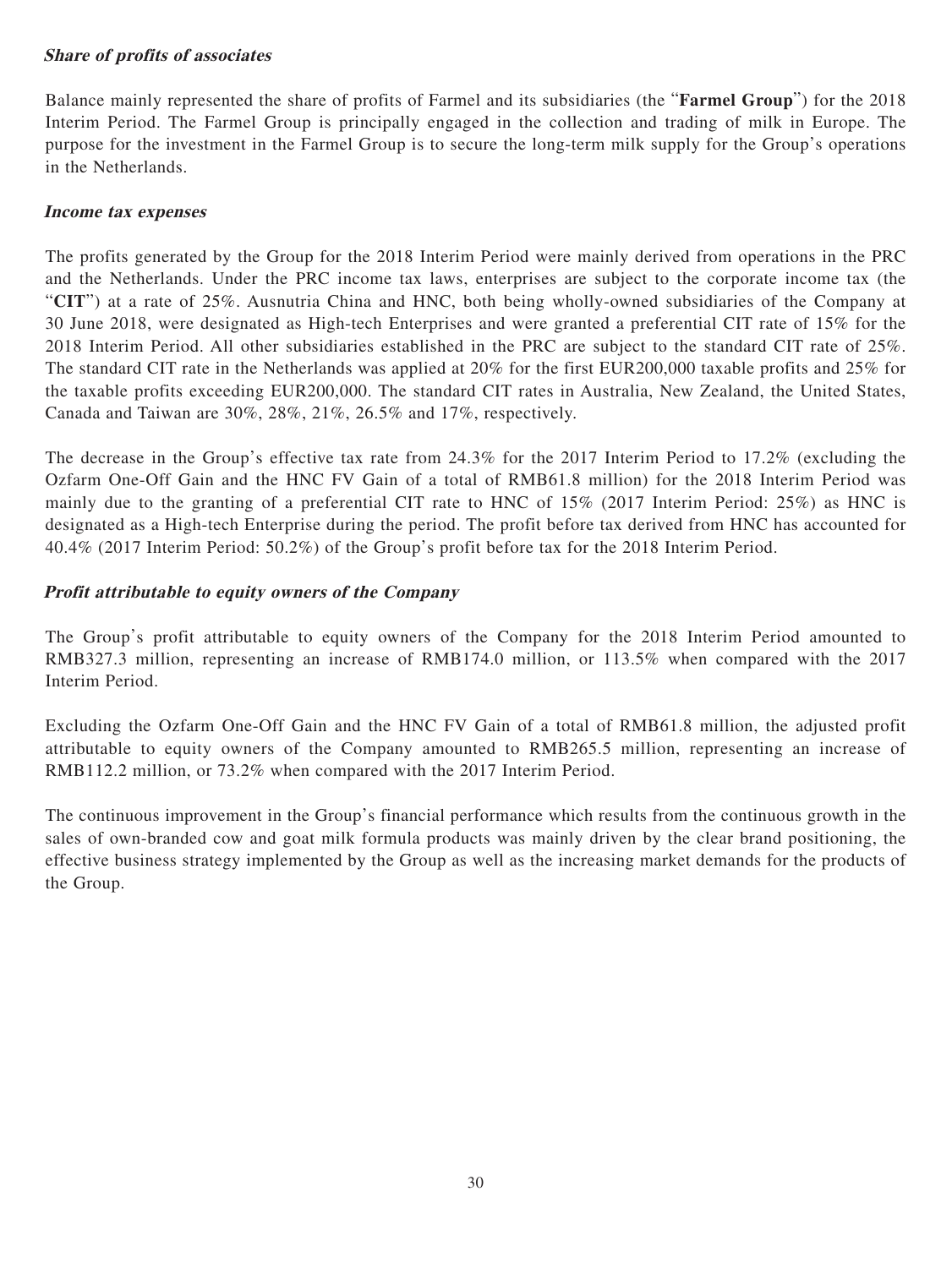## **Analysis on Condensed Consolidated Statement of Financial Position**

As at 30 June 2018, the total assets and net asset value of the Group amounted to RMB6,210.3 million (31 December 2017: RMB5,621.1 million) and RMB1,925.5 million (31 December 2017: RMB1,947.0 million), respectively.

The increase in total assets of the Group as at 30 June 2018 was mainly contributed by:

- (i) the Second Ozfarm Acquisition which resulted in a net increase in total assets (mainly goodwill and other intangible assets) of RMB180.9 million;
- (ii) the increase in inventories of RMB209.4 million (2017 Interim Period: RMB170.4 million) as a result of the increase in scale of operations of the Group, in particular the effect of commencement of the production of the two new factories in the Netherlands; and
- (iii) the net increase in cash and cash equivalents and pledged deposits of a total of RMB31.8 million (2017 Interim Period: RMB270.4 million).

The increase in total assets of the Group as at 30 June 2018 was mainly financed by issue of the new Shares for the HNC Group Acquisition and the Second Ozfarm Acquisition, internal working capital and the cash flows generated from operating activities of the Group of RMB177.7 million (2017 Interim Period: RMB351.1 million) during the 2018 Interim Period.

The decrease in net assets of the Group as at 30 June 2018 was mainly a result of the net effect of (i) the increase in the net profit of the Group generated for the 2018 Interim Period of RMB336.6 million (2017 Interim Period: RMB168.0 million); (ii) the increase in the share capital and share premium of the Company of a total of RMB492.3 million (2017 Interim Period: Nil) deriving as a result of the HNC Group Acquisition and the Second Ozfarm Acquisition; and (iii) the decrease in capital reserve arising from the elimination of the goodwill for the acquisition of the minority interests in the HNC Group and HGM during the 2018 Interim Period of a total of RMB655.6 million (2017 Interim Period: Nil).

## **Working Capital Cycle**

As at 30 June 2018, the current assets to current liabilities ratio of the Group was 1.1 times (31 December 2017: 1.2 times). The decrease in current assets to current liabilities ratio when compared with the prior year was mainly due to the increase in current portion of interest-bearing bank loans and other borrowings for the financing of the Group's overseas operations.

An analysis of key working capital cycle is as follows:

|                           | Six months ended 30 June |         |         |  |
|---------------------------|--------------------------|---------|---------|--|
|                           | 2018                     |         | Change  |  |
|                           | <b>Number</b>            | Number  | Number  |  |
|                           | of days                  | of days | of days |  |
| Inventories turnover days | 155                      | 161     | (6)     |  |
| Debtors' turnover days    | 18                       | 23      | (5)     |  |
| Creditors' turnover days  | 40                       | 42      | (2)     |  |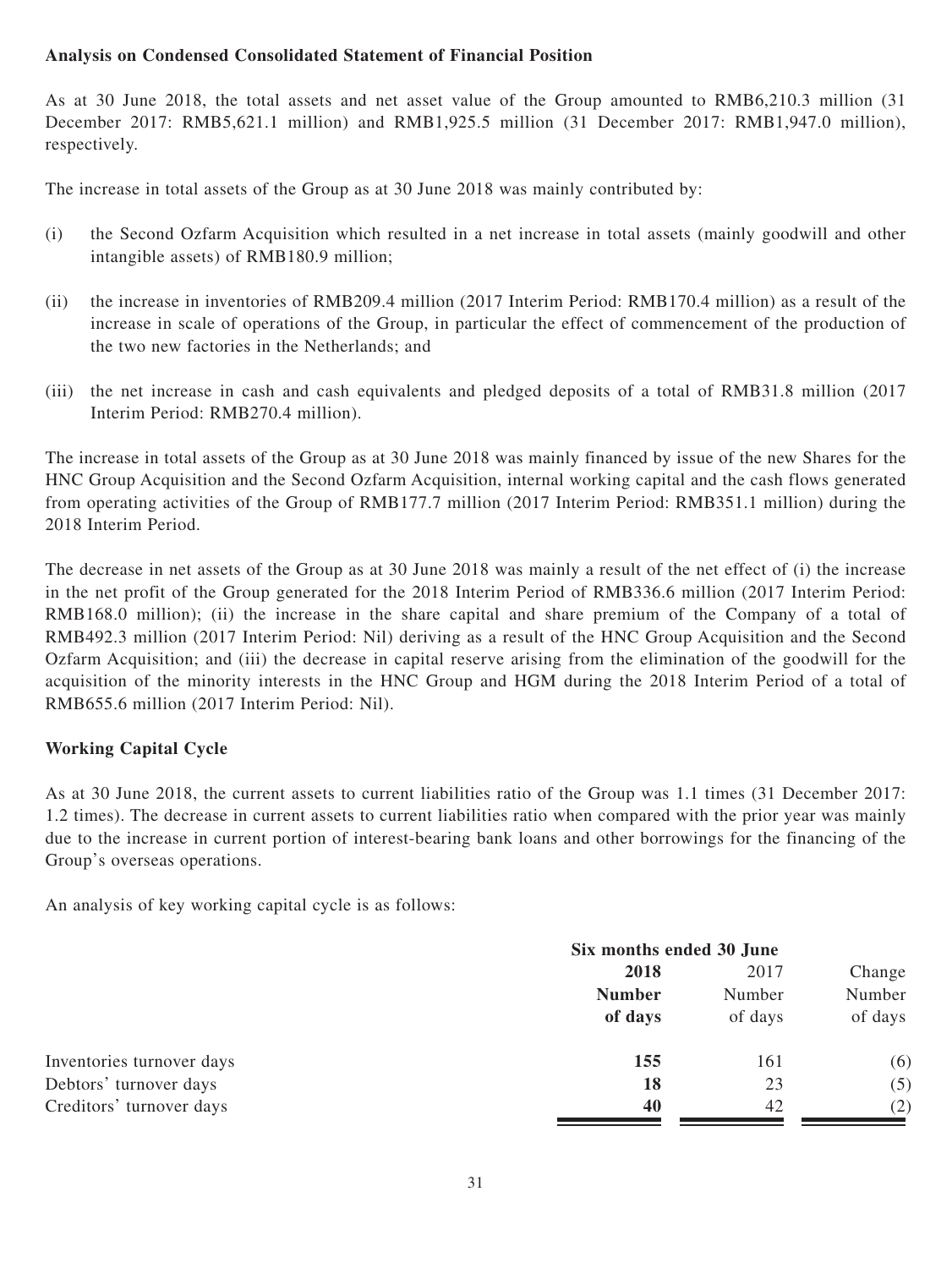The decrease in turnover days of the Group's inventories was mainly due to the increase in proportion of products being delivered by air which shortened the delivery time in order to meet the continuous growth in demand of the Group's products.

The decrease in turnover days of the Group's trade and bills receivables was mainly due to the proportionate decrease in sale of the Private Label business, which has a longer credit period granted by the Company. The credit period granted to customers of the Private Label sector is on average longer than the own-branded dairy sector.

The turnover days of the Group's trade payables for the 2018 Interim Period remained fairly stable when compared with the prior period.

## **FINANCIAL RESOURCES, LIQUIDITY AND PLEDGE OF ASSETS**

The Group adopts conservative financial management policies. A summary of liquidity and financial resources is set out below:

|                                                                                   | 30 June<br>2018<br><b>RMB'M</b><br>(Unaudited) | 31 December<br>2017<br>RMB'M<br>(Audited) |
|-----------------------------------------------------------------------------------|------------------------------------------------|-------------------------------------------|
| Interest-bearing bank loans and other borrowings                                  | (2,144.1)                                      | (1,972.2)                                 |
| Less: Pledged deposits <sup>(1)</sup><br>Cash and cash equivalents <sup>(2)</sup> | 923.1<br>713.1                                 | 968.7<br>635.7                            |
|                                                                                   | (507.9)                                        | (367.8)                                   |
| Total assets                                                                      | 6,210.3                                        | 5,621.1                                   |
| Shareholders' equity                                                              | 1,783.8                                        | 1,740.5                                   |
| Gearing ratio $(3)$                                                               | $8.2\%$                                        | $6.5\%$                                   |
| Solvency ratio $(4)$                                                              | 28.7%                                          | 31.0%                                     |

Notes:

- (1) All denominated in RMB.
- (2) 65.1% (31 December 2017: 60.5%) of which was denominated in RMB. The remaining 34.9% (31 December 2017: 39.5%) was mainly denominated in EUR, HK\$, AUD and NZD.
- (3) Calculated as a percentage of net bank loans and other borrowings over total assets.
- (4) Calculated as a percentage of shareholders' equity over total assets.

The Group is dedicated to maintain its overall liquidity by maximising the cashflows generated from operating activities and increasing the facilities with banks to reserve sufficient funding to support its business development, in particular to meet the Group's strategy of building the global supply chain.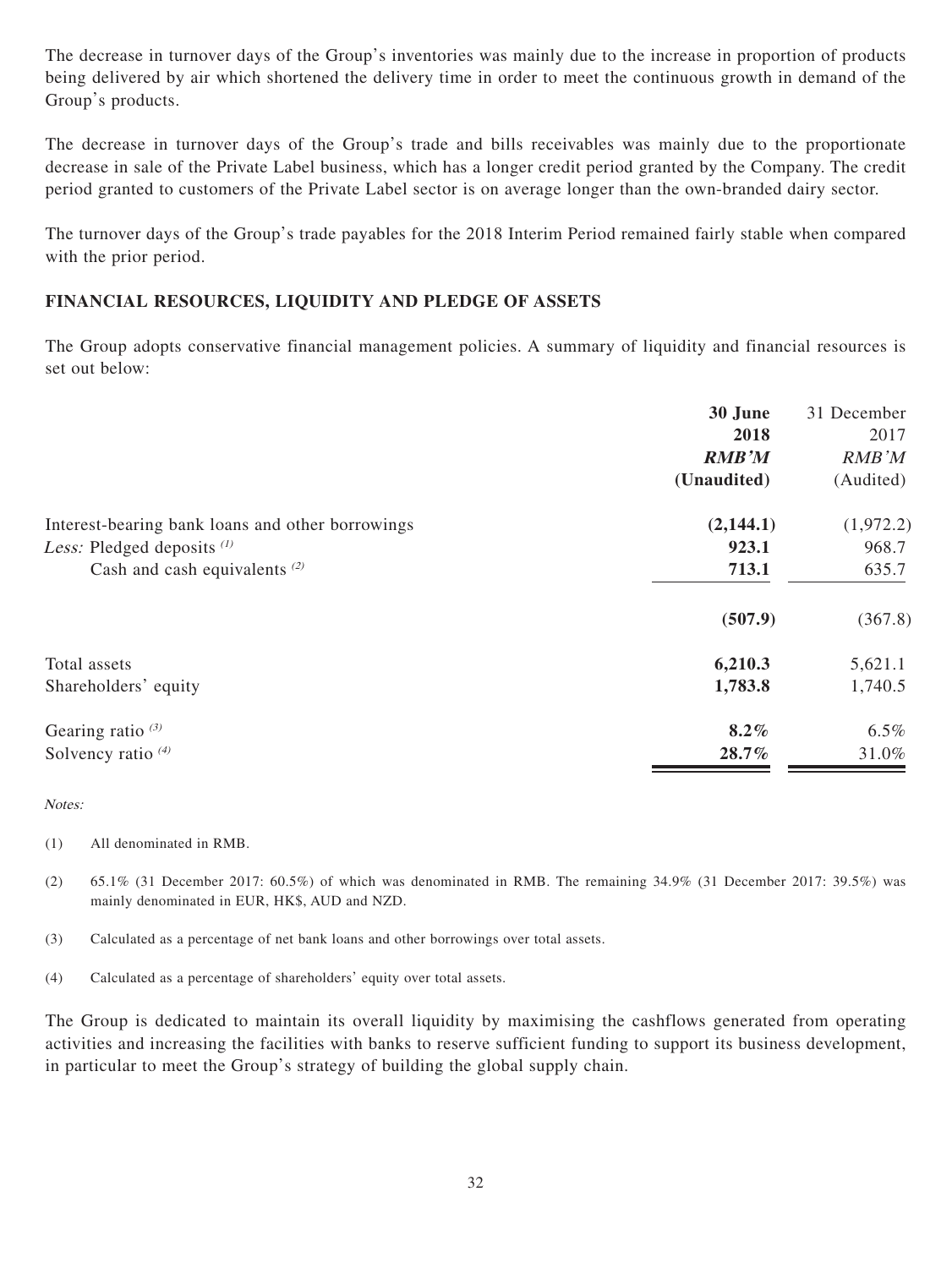As at 30 June 2018, the Group had outstanding borrowings of RMB2,144.1 million (31 December 2017: RMB1,972.2 million), of which RMB1,611.0 million (31 December 2017: RMB1,158.0 million) was due within one year and the remaining RMB533.1 million (31 December 2017: RMB814.2 million) was due over one year. As at 30 June 2018, except for certain bank loans of a total of RMB158.5 million (31 December 2017: RMB74.6 million) which are denominated in RMB and bear interest at rates ranging from 4.4% to 5.3% (31 December 2017: 4.4% to 5.0%) per annum, all borrowings of the Group were denominated in EUR and bear interest at floating rates with reference to London Interbank Offered Rate or The Euro Interbank Offered Rate. As at 31 December 2017, other than the borrowings denominated in RMB and EUR, the Group has two bank loans of a total of RMB27.1 million which were denominated in AUD and bore interest at rates ranging from 5.4% to 5.7% per annum which were fully repaid during the period.

As at 30 June 2018, the Group had pledged (i) the land and buildings, plant and machineries, inventories and trade receivables that were attributable to the operations in the Netherlands with a total carrying value of EUR258.8 million, equivalent to approximately RMB1,980.2 million (31 December 2017: EUR221.8 million, equivalent to approximately RMB1,730.8 million); and (ii) the time deposits that were placed in the PRC of RMB923.1 million (31 December 2017: RMB968.7 million) for the banking facilities granted to the Group for the financing of the Group's daily working capital and capital expenditure plans. As at 31 December 2017, the Group had also pledged the land and buildings in Australia with a carrying value of AUD6.6 million, equivalent to approximately RMB33.6 million, for the banking facilities granted to the operations of the Group in Australia. Such bank loans were repaid during the period and the corresponding pledged of the land and buildings in Australia was released during the period accordingly.

## **FOREIGN EXCHANGE RISK**

The operations of the Group are mainly carried out in the PRC, the Netherlands, Australia and New Zealand. During the 2018 Interim Period, revenue, cost of sales and operating expenses of the Group are mainly denominated in Renminbi ("**RMB**"), Hong Kong dollars ("**HK\$**"), EURO ("**EUR**"), United States dollars ("**US\$**"), Australian dollars ("**AUD**") or New Zealand dollars ("**NZD**") and RMB is the Group's presentation currency. Besides, most of the bank deposits and bank loans of the Group are denominated in RMB and EUR, respectively. The Group is exposed to potential foreign exchange risk as a result of fluctuation of HK\$, EUR, US\$, AUD or NZD against RMB.

The Group adopts a hedging policy to actively manage its currency risk exposure concerning non-RMB denominated indebtedness. Depending on the market circumstances, trend of currency rates and the cost of hedging, the Group will consider and enter into hedging arrangement to mitigate the impact of RMB fluctuation against other operating currencies.

As at 30 June 2018, the Group had a EUR against RMB capped forward contract of EUR5.0 million (31 December 2017: EUR5.0 million) to hedge certain of its EUR denominated indebtedness. The management monitors closely on its foreign currency exposure to ensure appropriate measures are taken promptly against any significant potential adverse impact.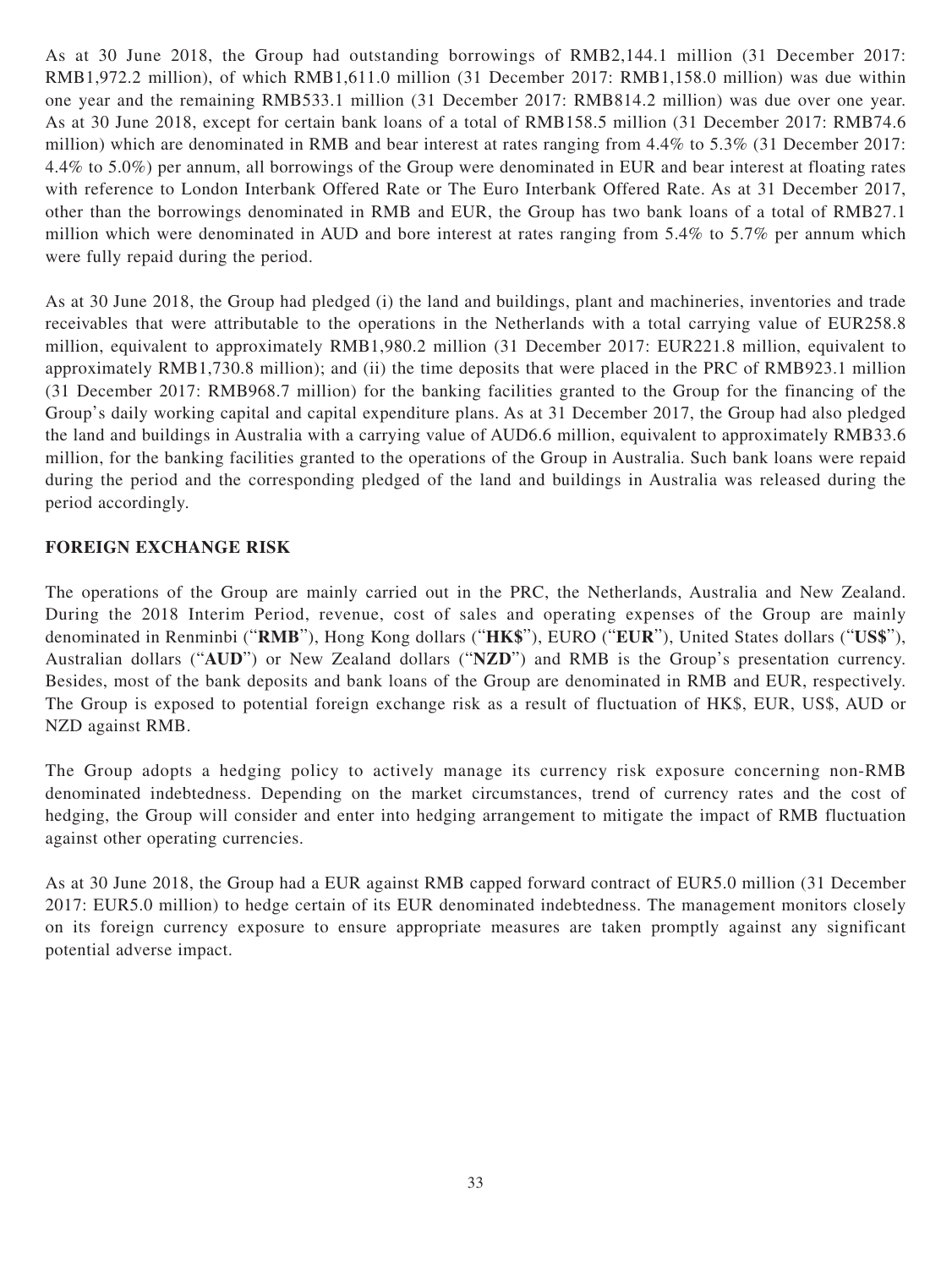#### **INTEREST RATE RISK**

The Group has exposure to the risk of change in market interest rate in relation to its interest-bearing bank loans and other borrowings with a floating interest rate. In order to minimise the impact of the interest rate exposure, the Group entered into interest rate swap contracts with bank, effective from 30 September 2015, of a notional amount of EUR16.0 million with 3-month floating EURO Interbank Offered Rate being swapped to a fixed interest rate of 2.77% per annum. The interest rate swap contract will expire in June 2020.

## **CREDIT RISK**

The Group seeks to maintain strict control over its outstanding receivables and closely monitors the collection to minimise credit risk. As the Group's exposure spreads over a diversified portfolio of customers, there is no significant concentration of credit risk.

The carrying amounts of cash and cash equivalents, trade and bills receivables, deposits and other receivables represent the Group's maximum exposure to credit risk in relation to the Group's other financial assets.

## **COMMITMENTS**

As at 30 June 2018, the Group, as lessee, had total future minimum lease payments under non-cancellable operating leases amounting to RMB18.5 million (31 December 2017: RMB18.5 million).

As at 30 June 2018, the Group had contracted, but not provided for, capital commitments mainly in respect of purchase of plant and machineries and the building of the factories of a total of RMB28.1 million (31 December 2017: RMB109.0 million).

#### **CONTINGENT LIABILITIES**

As at 30 June 2018, the Group did not have any significant contingent liabilities (31 December 2017: Nil).

#### **HUMAN RESOURCES**

| Number of full-time employees | <b>Australia</b>         |                  |     |                                       |               |              |
|-------------------------------|--------------------------|------------------|-----|---------------------------------------|---------------|--------------|
|                               | <b>Mainland</b><br>China | <b>Hong Kong</b> | The | and<br><b>Netherlands</b> New Zealand | <b>Others</b> | <b>Total</b> |
| 30 June 2018                  | 2,459                    |                  | 495 | 150                                   | 107           | 3,217        |
| 31 December 2017              | 2,373                    |                  | 495 | 121                                   | 98            | 3,092        |

For the 2018 Interim Period, total employee costs, including Directors' emoluments, amounted to RMB394.0 million (2017 Interim Period: RMB219.3 million). The Group determined the remuneration packages of all employees with reference to individual performance and current market salary scale.

The Group provides a defined contribution mandatory provident fund for retirement benefits of its employees in Hong Kong and various plans in either defined benefit or defined contribution arrangements for the retirement benefits of its employees in the Netherlands. The Group also provides various welfare schemes as required by the applicable local laws and regulations to its employees in the PRC and other countries.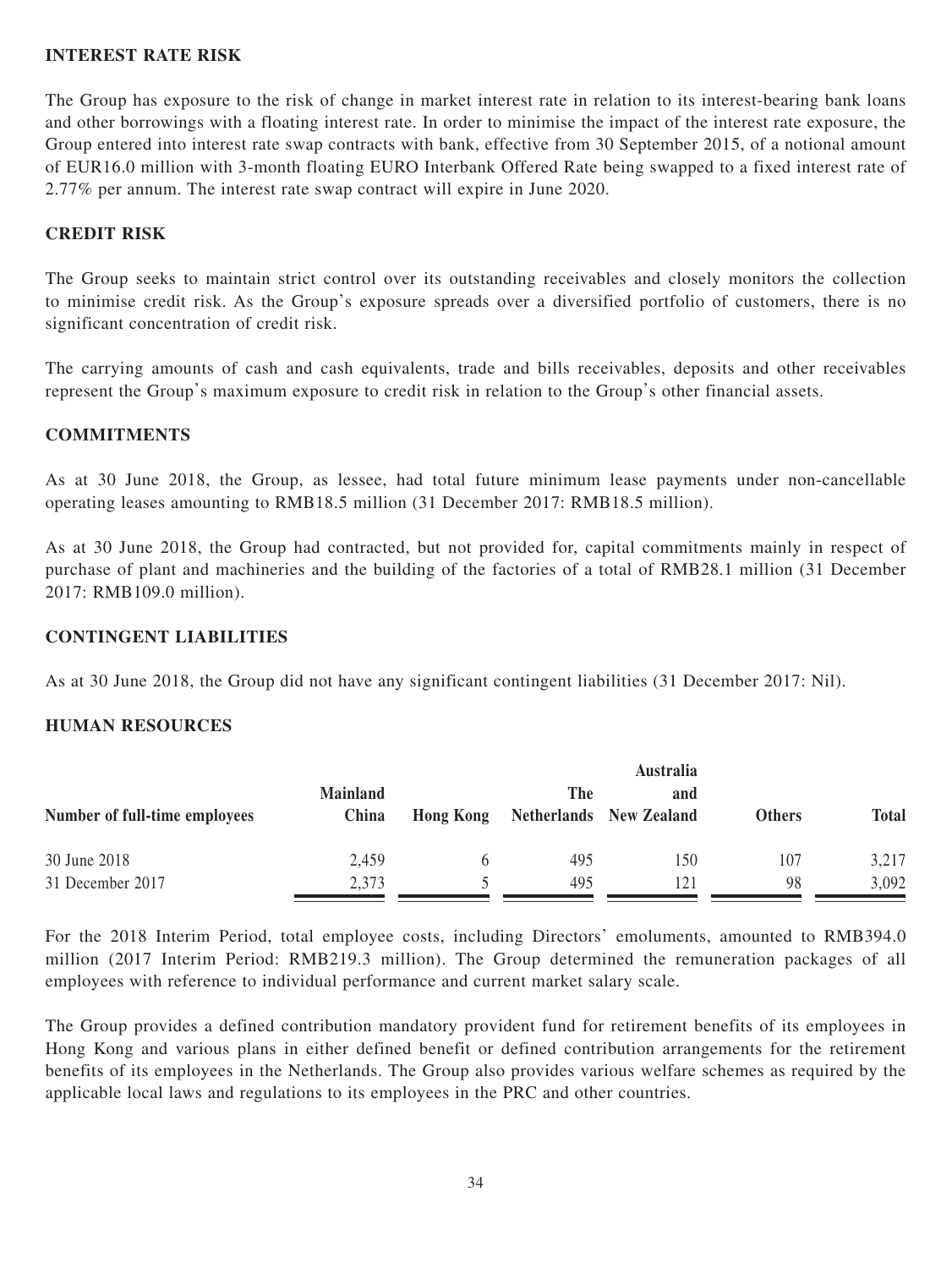#### **PURCHASE, REDEMPTION OR SALE OF LISTED SECURITIES OF THE COMPANY**

Neither the Company nor any of its subsidiaries purchased, redeemed or sold any of the Shares during the 2018 Interim Period (2017 Interim Period: Nil).

## **CORPORATE GOVERNANCE**

The Board is committed to raising the standard of corporate governance within the Group at all times and believes that good corporate governance helps the Group to safeguard the interests of the Shareholders and improve its performance.

The Company has adopted the code provisions set out in the Corporate Governance Code (the "**CG Code**") contained in Appendix 14 to the Listing Rules as its own code of corporate governance practices. The Board also strives to implement the best practices embodied in the CG Code where feasible and as far as practicable.

In the opinion of the Directors, the Company has complied with the respective code provisions of the CG Code during the 2018 Interim Period and up to the date of this announcement.

## **MODEL CODE FOR SECURITIES TRANSACTIONS**

The Company has adopted the Model Code for Securities Transactions by Directors of Listed Issuers (the "**Model Code**") as contained in Appendix 10 to the Listing Rules as the standards for the Directors' dealings in the securities of the Company. Having made specific enquiry with all Directors by the Company, the Directors confirmed that they have complied with the required standard set out in the Model Code during the 2018 Interim Period.

The Company has a written guideline "Employees' Code of Dealing the Securities of the Company" on terms no less exacting than the Model Code for securities transactions by employees who are likely to be in possession of unpublished inside information of the Company. No incident of non-compliance with the "Employees' Code of Dealing the Securities of the Company" by relevant employees was noted by the Company for the 2018 Interim Period.

#### **AUDIT COMMITTEE**

The Company has an audit committee which was established with written terms of reference in compliance with Rules 3.21 to 3.23 of the Listing Rules. The primary duties of the audit committee are to provide the Board with an independent review of the effectiveness of the financial reporting process, internal control and risk management of the Group, to oversee the audit process and to perform other duties and responsibilities stated in the written terms of reference.